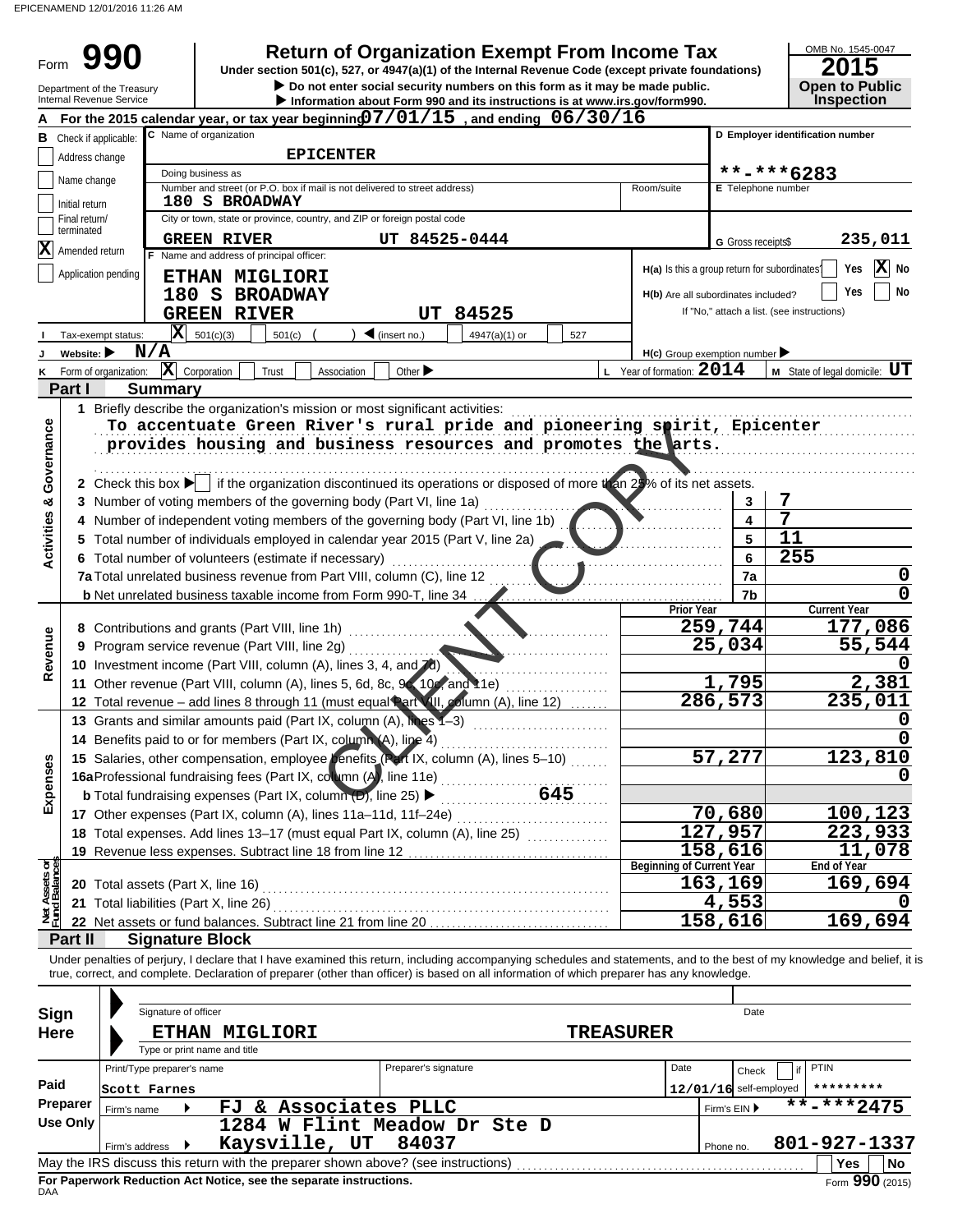|              | Form 990 (2015) EPICENTER                                                   |                                                                                                                                | $***$ -*** 6283 | Page 2                |
|--------------|-----------------------------------------------------------------------------|--------------------------------------------------------------------------------------------------------------------------------|-----------------|-----------------------|
| Part III     | <b>Statement of Program Service Accomplishments</b>                         |                                                                                                                                |                 |                       |
|              |                                                                             | Check if Schedule O contains a response or note to any line in this Part III                                                   |                 |                       |
|              | 1 Briefly describe the organization's mission:                              | To accentuate Green River's rural pride and pioneering spirit, Epicenter                                                       |                 |                       |
|              |                                                                             | provides housing and business resources and promotes the arts.                                                                 |                 |                       |
|              |                                                                             |                                                                                                                                |                 |                       |
|              |                                                                             |                                                                                                                                |                 |                       |
|              |                                                                             | 2 Did the organization undertake any significant program services during the year which were not listed on the                 |                 |                       |
|              | prior Form 990 or 990-EZ?                                                   |                                                                                                                                |                 | Yes $\overline{X}$ No |
|              | If "Yes," describe these new services on Schedule O.                        |                                                                                                                                |                 |                       |
| 3.           |                                                                             | Did the organization cease conducting, or make significant changes in how it conducts, any program                             |                 |                       |
| services?    |                                                                             |                                                                                                                                |                 | Yes $\overline{X}$ No |
|              | If "Yes," describe these changes on Schedule O.                             |                                                                                                                                |                 |                       |
|              |                                                                             | Describe the organization's program service accomplishments for each of its three largest program services, as measured by     |                 |                       |
|              |                                                                             | expenses. Section 501(c)(3) and 501(c)(4) organizations are required to report the amount of grants and allocations to others, |                 |                       |
|              | the total expenses, and revenue, if any, for each program service reported. |                                                                                                                                |                 |                       |
|              |                                                                             |                                                                                                                                |                 |                       |
| 4a (Code:    |                                                                             | ) (Expenses $$204,479$ including grants of \$                                                                                  | ) (Revenue \$   |                       |
|              |                                                                             | Epicenter operates a critical home repair program (Fix It First), an                                                           |                 |                       |
|              |                                                                             | artist-in-residency program (the Frontier Fellowship), facilitates                                                             |                 |                       |
|              |                                                                             | community groups such as the Potluck Local Business Group, and assists                                                         |                 |                       |
|              |                                                                             | municipal committees such as the Green River Improvement Team and the Green                                                    |                 |                       |
|              |                                                                             |                                                                                                                                |                 |                       |
|              |                                                                             | River Trails Committee. Epicenter advocates for affordable housing,                                                            |                 |                       |
|              |                                                                             | community and economic development, and the arts as a holistic way of                                                          |                 |                       |
|              |                                                                             | improving quality of life for all Green River residents. Epicenter partners                                                    |                 |                       |
|              |                                                                             | with local community organizations, serving as a resource and advocate for                                                     |                 |                       |
|              |                                                                             | local solutions developed by local residents                                                                                   |                 |                       |
|              |                                                                             |                                                                                                                                |                 |                       |
|              |                                                                             |                                                                                                                                |                 |                       |
|              |                                                                             |                                                                                                                                |                 |                       |
| 4b (Code:    | ) (Expenses \$                                                              | including grants of \$                                                                                                         | ) (Revenue \$   |                       |
|              |                                                                             |                                                                                                                                |                 |                       |
|              |                                                                             |                                                                                                                                |                 |                       |
|              |                                                                             |                                                                                                                                |                 |                       |
|              |                                                                             |                                                                                                                                |                 |                       |
|              |                                                                             |                                                                                                                                |                 |                       |
|              |                                                                             |                                                                                                                                |                 |                       |
|              |                                                                             |                                                                                                                                |                 |                       |
|              |                                                                             |                                                                                                                                |                 |                       |
|              |                                                                             |                                                                                                                                |                 |                       |
|              |                                                                             |                                                                                                                                |                 |                       |
|              |                                                                             |                                                                                                                                |                 |                       |
|              |                                                                             |                                                                                                                                |                 |                       |
|              |                                                                             | including grants of\$                                                                                                          | ) (Revenue \$   |                       |
| 4c (Code:    | ) (Expenses \$                                                              |                                                                                                                                |                 |                       |
|              |                                                                             |                                                                                                                                |                 |                       |
|              |                                                                             |                                                                                                                                |                 |                       |
|              |                                                                             |                                                                                                                                |                 |                       |
|              |                                                                             |                                                                                                                                |                 |                       |
|              |                                                                             |                                                                                                                                |                 |                       |
|              |                                                                             |                                                                                                                                |                 |                       |
|              |                                                                             |                                                                                                                                |                 |                       |
|              |                                                                             |                                                                                                                                |                 |                       |
|              |                                                                             |                                                                                                                                |                 |                       |
|              |                                                                             |                                                                                                                                |                 |                       |
|              |                                                                             |                                                                                                                                |                 |                       |
|              |                                                                             |                                                                                                                                |                 |                       |
|              |                                                                             |                                                                                                                                |                 |                       |
|              |                                                                             |                                                                                                                                |                 |                       |
|              | 4d Other program services (Describe in Schedule O.)                         |                                                                                                                                |                 |                       |
| (Expenses \$ | 4e Total program service expenses ▶                                         | including grants of\$<br>204, 479                                                                                              | (Revenue \$     |                       |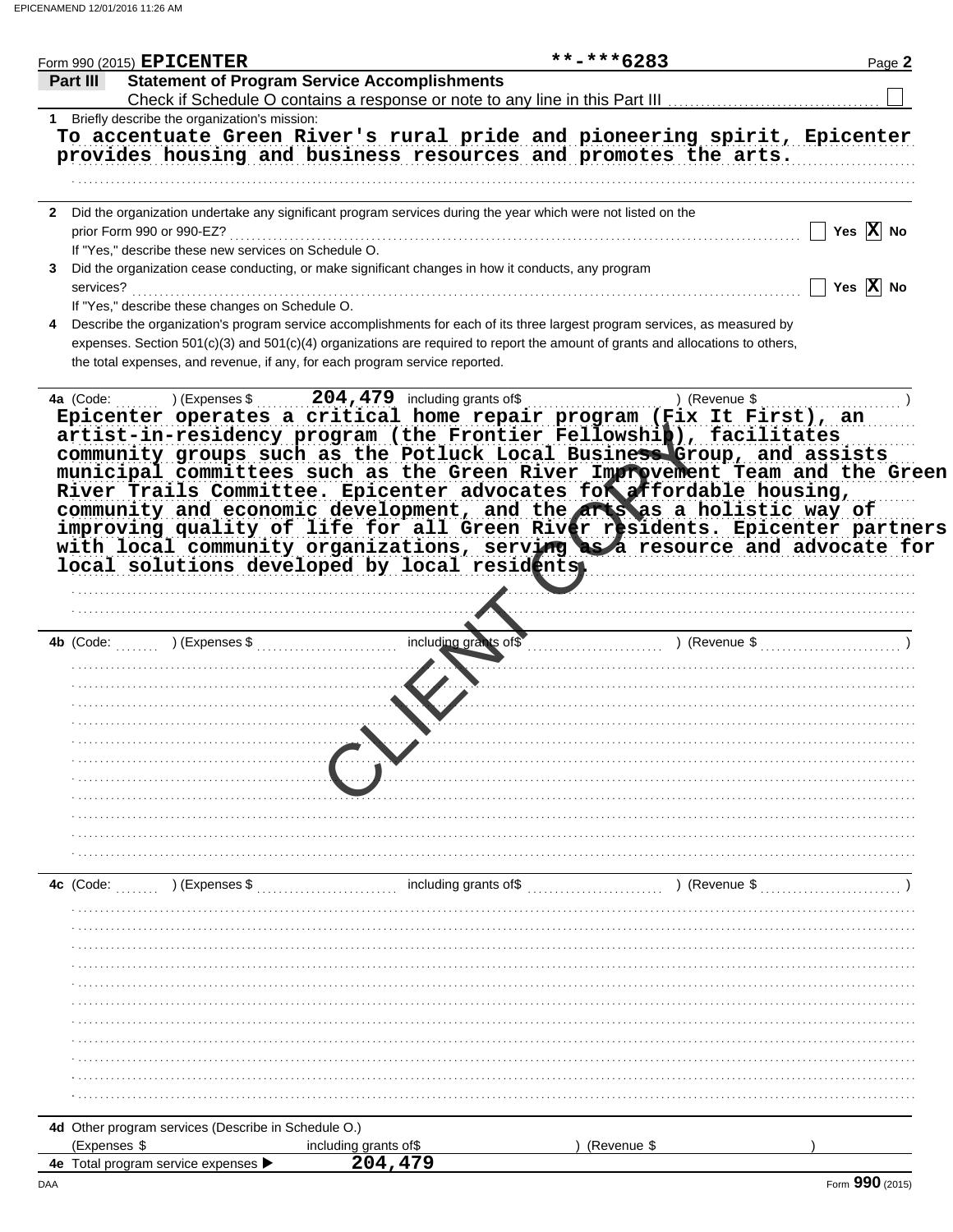|     |          | **-***6283<br>Form 990 (2015) EPICENTER                                                                                  |                |             | Page 3      |
|-----|----------|--------------------------------------------------------------------------------------------------------------------------|----------------|-------------|-------------|
|     | Part IV  | <b>Checklist of Required Schedules</b>                                                                                   |                |             |             |
|     |          |                                                                                                                          |                | Yes         | No          |
| 1.  |          | Is the organization described in section $501(c)(3)$ or $4947(a)(1)$ (other than a private foundation)? If "Yes,"        |                |             |             |
|     |          | complete Schedule A                                                                                                      | 1              | X           |             |
| 2   |          | Is the organization required to complete Schedule B, Schedule of Contributors (see instructions)?                        | $\overline{2}$ | $\mathbf x$ |             |
| 3   |          | Did the organization engage in direct or indirect political campaign activities on behalf of or in opposition to         |                |             |             |
|     |          | candidates for public office? If "Yes," complete Schedule C, Part I                                                      | 3              |             | X           |
| 4   |          | Section 501(c)(3) organizations. Did the organization engage in lobbying activities, or have a section 501(h)            |                |             |             |
|     |          | election in effect during the tax year? If "Yes," complete Schedule C, Part II                                           | 4              |             | X           |
| 5   |          | Is the organization a section $501(c)(4)$ , $501(c)(5)$ , or $501(c)(6)$ organization that receives membership dues,     |                |             |             |
|     |          | assessments, or similar amounts as defined in Revenue Procedure 98-19? If "Yes," complete Schedule C,                    |                |             |             |
|     | Part III |                                                                                                                          | 5              |             | X           |
| 6   |          | Did the organization maintain any donor advised funds or any similar funds or accounts for which donors                  |                |             |             |
|     |          | have the right to provide advice on the distribution or investment of amounts in such funds or accounts? If              |                |             |             |
|     |          | "Yes," complete Schedule D, Part I                                                                                       | 6              |             | X           |
| 7   |          | Did the organization receive or hold a conservation easement, including easements to preserve open space,                |                |             |             |
|     |          | the environment, historic land areas, or historic structures? If "Yes," complete Schedule D, Part II                     | 7              |             | X           |
| 8   |          | Did the organization maintain collections of works of art, historical treasures, or other similar assets? If "Yes,"      |                |             |             |
|     |          | complete Schedule D, Part III                                                                                            | 8              |             | X           |
| 9   |          | Did the organization report an amount in Part X, line 21, for escrow or custodial account liability, serve as a          |                |             |             |
|     |          | custodian for amounts not listed in Part X; or provide credit counseling, debt management, credit repain or              |                |             |             |
|     |          | debt negotiation services? If "Yes," complete Schedule D, Part IV                                                        | 9              |             | X           |
| 10  |          | Did the organization, directly or through a related organization, hold assets in temporarily restricted                  |                |             |             |
|     |          | endowments, permanent endowments, or quasi-endowments? If "Yes," complete Schedule D. Part V                             | 10             |             | X           |
| 11  |          | If the organization's answer to any of the following questions is "Yes," then complete Schedule D, Parts VI,             |                |             |             |
|     |          | VII, VIII, IX, or X as applicable.                                                                                       |                |             |             |
| a   |          | Did the organization report an amount for land, buildings, and equipment in Part X, line 10? If "Yes,"                   |                |             |             |
|     |          | complete Schedule D, Part VI                                                                                             | 11a            | X           |             |
| b   |          | Did the organization report an amount for investments—other securities in Part X, line 12 that is 5% or more             |                |             |             |
|     |          | of its total assets reported in Part X, line 16? If "Yes," complete Schedule D, Part VII                                 | 11b            |             | X           |
| c   |          | Did the organization report an amount for investments—program related in Part X, line 13 that is 5% or more              |                |             |             |
|     |          | of its total assets reported in Part X, line 16? If "Yes," complete Schedule D, Part VIII                                | 11c            |             | X           |
| d   |          | Did the organization report an amount for other assets in Part X/line 15 that is 5% or more of its total assets          |                |             |             |
|     |          | reported in Part X, line 16? If "Yes," complete Schedule D, Part IX                                                      | 11d            |             | X           |
|     |          | Did the organization report an amount for other liabilities in Part X, line 25? If "Yes," complete Schedule D, Part X    | 11e            |             | $\mathbf X$ |
|     |          | Did the organization's separate or consolidated final cial statements for the tax year include a footnote that addresses |                |             |             |
|     |          | the organization's liability for uncertain tax positions under FIN 48 (ASC 740)? If "Yes," complete Schedule D, Part X   | 11f            |             | X           |
|     |          | 12a Did the organization obtain separate, independent audited financial statements for the tax year? If "Yes," complete  |                |             |             |
|     |          |                                                                                                                          | 12a            |             | X           |
| b   |          | Was the organization included in consolidated, independent audited financial statements for the tax year? If             |                |             |             |
|     |          |                                                                                                                          | 12b            |             | Х           |
| 13  |          |                                                                                                                          | 13             |             | X           |
| 14a |          | Did the organization maintain an office, employees, or agents outside of the United States?                              | 14a            |             | X           |
| b   |          | Did the organization have aggregate revenues or expenses of more than \$10,000 from grantmaking,                         |                |             |             |
|     |          | fundraising, business, investment, and program service activities outside the United States, or aggregate                |                |             |             |
|     |          | foreign investments valued at \$100,000 or more? If "Yes," complete Schedule F, Parts I and IV                           | 14b            |             | X           |
| 15  |          | Did the organization report on Part IX, column (A), line 3, more than \$5,000 of grants or other assistance to or        |                |             |             |
|     |          | for any foreign organization? If "Yes," complete Schedule F, Parts II and IV                                             | 15             |             | X           |
| 16  |          | Did the organization report on Part IX, column (A), line 3, more than \$5,000 of aggregate grants or other               |                |             |             |
|     |          | assistance to or for foreign individuals? If "Yes," complete Schedule F, Parts III and IV                                | 16             |             | X           |
| 17  |          | Did the organization report a total of more than \$15,000 of expenses for professional fundraising services on           |                |             |             |
|     |          | Part IX, column (A), lines 6 and 11e? If "Yes," complete Schedule G, Part I (see instructions)                           | 17             |             | X           |
| 18  |          | Did the organization report more than \$15,000 total of fundraising event gross income and contributions on              |                |             |             |
|     |          | Part VIII, lines 1c and 8a? If "Yes," complete Schedule G, Part II                                                       | 18             |             | X           |
| 19  |          | Did the organization report more than \$15,000 of gross income from gaming activities on Part VIII, line 9a?             |                |             |             |
|     |          |                                                                                                                          | 19             |             | X           |
|     |          |                                                                                                                          |                |             |             |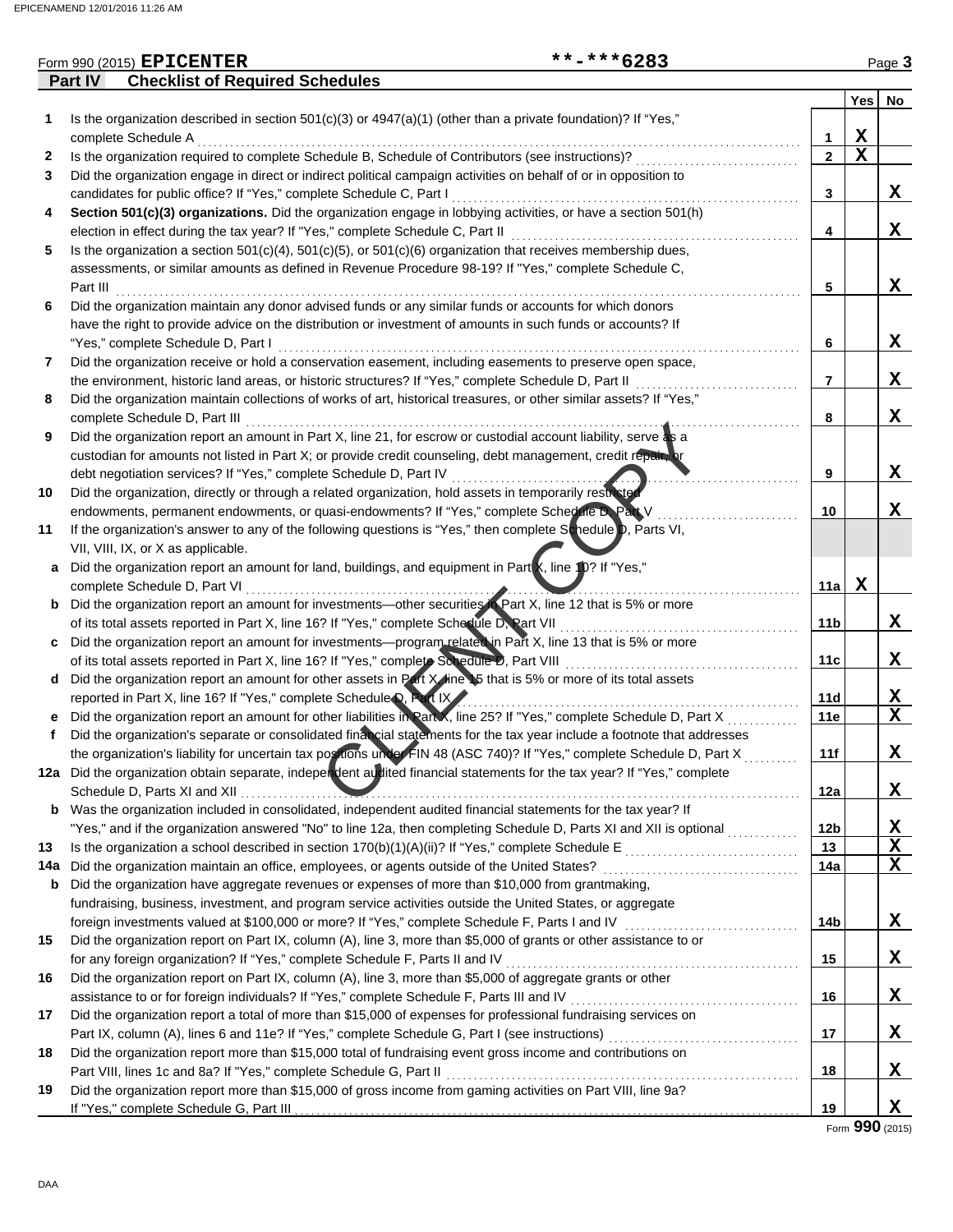|     | Part IV<br><b>Checklist of Required Schedules (continued)</b>                                                    |                 |             |             |
|-----|------------------------------------------------------------------------------------------------------------------|-----------------|-------------|-------------|
|     |                                                                                                                  |                 | Yes         | No          |
|     | 20a Did the organization operate one or more hospital facilities? If "Yes," complete Schedule H                  | 20a             |             | $\mathbf x$ |
| b   | If "Yes" to line 20a, did the organization attach a copy of its audited financial statements to this return?     | 20b             |             |             |
| 21  | Did the organization report more than \$5,000 of grants or other assistance to any domestic organization or      |                 |             |             |
|     | domestic government on Part IX, column (A), line 1? If "Yes," complete Schedule I, Parts I and II                | 21              |             | X           |
| 22  | Did the organization report more than \$5,000 of grants or other assistance to or for domestic individuals on    |                 |             |             |
|     | Part IX, column (A), line 2? If "Yes," complete Schedule I, Parts I and III                                      | 22              |             | X           |
| 23  | Did the organization answer "Yes" to Part VII, Section A, line 3, 4, or 5 about compensation of the              |                 |             |             |
|     | organization's current and former officers, directors, trustees, key employees, and highest compensated          |                 |             |             |
|     | employees? If "Yes," complete Schedule J                                                                         | 23              |             | X           |
|     | 24a Did the organization have a tax-exempt bond issue with an outstanding principal amount of more than          |                 |             |             |
|     | \$100,000 as of the last day of the year, that was issued after December 31, 2002? If "Yes," answer lines 24b    |                 |             |             |
|     | through 24d and complete Schedule K. If "No," go to line 25a                                                     | 24a             |             | X           |
| b   | Did the organization invest any proceeds of tax-exempt bonds beyond a temporary period exception?                | 24b             |             | $\mathbf x$ |
| c   | Did the organization maintain an escrow account other than a refunding escrow at any time during the year        |                 |             |             |
|     | to defease any tax-exempt bonds?                                                                                 | 24c             |             | X           |
| d   | Did the organization act as an "on behalf of" issuer for bonds outstanding at any time during the year?          | 24d             |             | $\mathbf x$ |
|     | 25a Section 501(c)(3), 501(c)(4), and 501(c)(29) organizations. Did the organization engage in an excess benefit |                 |             |             |
|     | transaction with a disqualified person during the year? If "Yes," complete Schedule L, Part I                    | 25a             |             | X           |
| b   | Is the organization aware that it engaged in an excess benefit transaction with a disqualified person the prior  |                 |             |             |
|     | year, and that the transaction has not been reported on any of the organization's prior Forms 990 or 990-EZ?     |                 |             |             |
|     | If "Yes," complete Schedule L, Part I                                                                            | 25 <sub>b</sub> |             | X           |
| 26  | Did the organization report any amount on Part X, line 5, 6, or 22 for receivables from or payables to any       |                 |             |             |
|     | current or former officers, directors, trustees, key employees, highest compensated employees, or                |                 |             |             |
|     | disqualified persons? If "Yes," complete Schedule L, Part II                                                     | 26              |             | X           |
| 27  | Did the organization provide a grant or other assistance to an officer, director, trustee, key employee,         |                 |             |             |
|     | substantial contributor or employee thereof, a grant selection committee member, or to a 35% controlled          |                 |             |             |
|     | entity or family member of any of these persons? If "Yes," complete Schedule L, Part III                         | 27              |             | X           |
| 28  | Was the organization a party to a business transaction with one of the following parties (see Schedule L,        |                 |             |             |
|     | Part IV instructions for applicable filing thresholds, conditions, and exceptions):                              |                 |             |             |
| а   | A current or former officer, director, trustee, or key employee? If Wes," complete Schedule L, Part IV           | 28a             |             | X           |
| b   | A family member of a current or former officer, director, trustee, or key employee? If "Yes," complete           |                 |             |             |
|     | Schedule L, Part IV                                                                                              | 28b             |             | X           |
| c   | An entity of which a current or former officer, director, trustee, of key employee (or a family member thereof)  |                 |             |             |
|     | was an officer, director, trustee, or direct or indirect wner? It Yes," complete Schedule L, Part IV             | 28c             |             | X           |
| 29  | Did the organization receive more than \$25,000 in non-eash contributions? If "Yes," complete Schedule M         | 29              |             | $\mathbf x$ |
|     | Did the organization receive contributions of art, historical treasures, or other similar assets, or qualified   |                 |             |             |
|     | conservation contributions? If "Yes," complete Schedule M                                                        | 30              |             | X           |
| 31  | Did the organization liquidate, terminate, or dissolve and cease operations? If "Yes," complete Schedule N,      |                 |             |             |
|     | Part I                                                                                                           | 31              |             | X           |
| 32  | Did the organization sell, exchange, dispose of, or transfer more than 25% of its net assets? If "Yes,"          |                 |             |             |
|     | complete Schedule N, Part II                                                                                     | 32              |             | X           |
| 33  | Did the organization own 100% of an entity disregarded as separate from the organization under Regulations       |                 |             |             |
|     | sections 301.7701-2 and 301.7701-3? If "Yes," complete Schedule R, Part I                                        | 33              |             | X           |
| 34  | Was the organization related to any tax-exempt or taxable entity? If "Yes," complete Schedule R, Parts II, III,  |                 |             |             |
|     | or IV, and Part V, line 1                                                                                        | 34              |             | X           |
| 35a | Did the organization have a controlled entity within the meaning of section 512(b)(13)?                          | 35a             |             | $\mathbf x$ |
| b   | If "Yes" to line 35a, did the organization receive any payment from or engage in any transaction with a          |                 |             |             |
|     | controlled entity within the meaning of section 512(b)(13)? If "Yes," complete Schedule R, Part V, line 2        | 35b             |             |             |
| 36  | Section 501(c)(3) organizations. Did the organization make any transfers to an exempt non-charitable             |                 |             |             |
|     | related organization? If "Yes," complete Schedule R, Part V, line 2                                              | 36              |             | X           |
| 37  | Did the organization conduct more than 5% of its activities through an entity that is not a related organization |                 |             |             |
|     | and that is treated as a partnership for federal income tax purposes? If "Yes," complete Schedule R,             |                 |             |             |
|     | Part VI                                                                                                          | 37              |             | X           |
| 38  | Did the organization complete Schedule O and provide explanations in Schedule O for Part VI, lines 11b and       |                 |             |             |
|     | 19? Note. All Form 990 filers are required to complete Schedule O.                                               | 38              | $\mathbf X$ |             |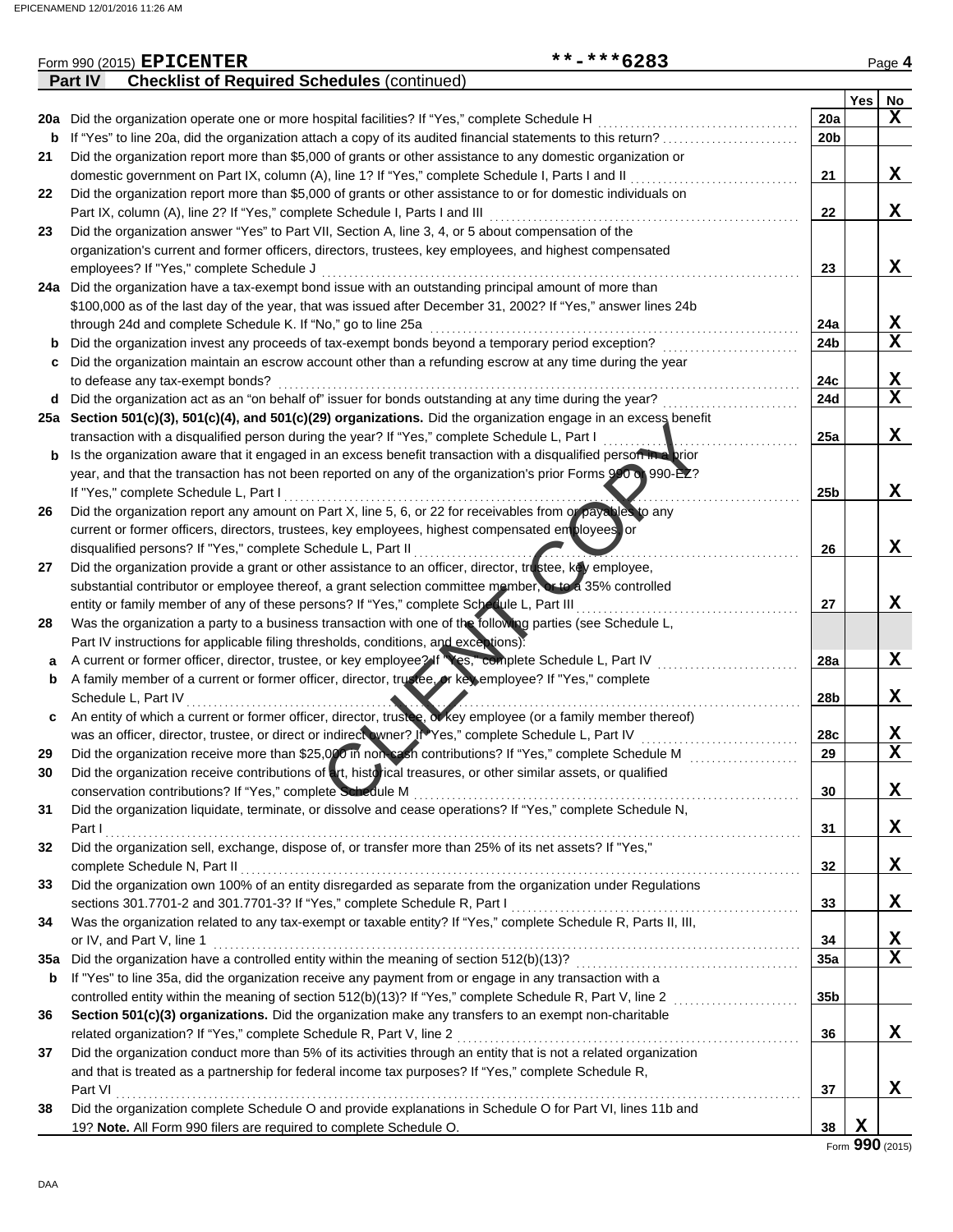| <b>Statements Regarding Other IRS Filings and Tax Compliance</b><br>Part V<br>Check if Schedule O contains a response or note to any line in this Part V<br>Yes<br>No<br>0<br>Enter the number reported in Box 3 of Form 1096. Enter -0- if not applicable<br>1a<br>1a<br>$\mathbf 0$<br>1 <sub>b</sub><br>Enter the number of Forms W-2G included in line 1a. Enter -0- if not applicable<br>b<br>Did the organization comply with backup withholding rules for reportable payments to vendors and<br>c<br>X<br>reportable gaming (gambling) winnings to prize winners?<br>1c<br>Enter the number of employees reported on Form W-3, Transmittal of Wage and Tax<br>2a<br>11<br>Statements, filed for the calendar year ending with or within the year covered by this return<br>2a<br>$\mathbf x$<br>If at least one is reported on line 2a, did the organization file all required federal employment tax returns?<br>2 <sub>b</sub><br>b<br>Note. If the sum of lines 1a and 2a is greater than 250, you may be required to e-file (see instructions)<br>X<br>Did the organization have unrelated business gross income of \$1,000 or more during the year?<br>3a<br>За<br>If "Yes," has it filed a Form 990-T for this year? If "No" to line 3b, provide an explanation in Schedule O<br>3 <sub>b</sub><br>b<br>At any time during the calendar year, did the organization have an interest in, or a signature or other authority<br>4a<br>over, a financial account in a foreign country (such as a bank account, securities account, or other financial<br>X<br>account)?<br>4a<br>If "Yes," enter the name of the foreign country: ▶<br>b<br>See instructions for filing requirements for FinCEN Form 114, Report of Foreign Bank and Financial Accounts<br>(FBAR).<br>X<br>Was the organization a party to a prohibited tax shelter transaction at any time during the tax year?<br>5a<br>5a<br>X<br>Did any taxable party notify the organization that it was or is a party to a prohibited tax shelter transaction?<br>5 <sub>b</sub><br>b<br>If "Yes" to line 5a or 5b, did the organization file Form 8886-T?<br>5c<br>c<br>Does the organization have annual gross receipts that are normally greater than \$100,000, and did the<br>6a<br>X<br>organization solicit any contributions that were not tax deductible as charitable contributions?<br>6a<br>If "Yes," did the organization include with every solicitation an express statement that such contributions or<br>b<br>gifts were not tax deductible?<br>6b<br>Organizations that may receive deductible contributions under section 170(c).<br>7<br>Did the organization receive a payment in excess of \$75 made partly as a contribution and partly for goods<br>а<br>7a<br>and services provided to the payor?<br>If "Yes," did the organization notify the donor of the value of the goods or services provided?<br>7b<br>b<br>Did the organization sell, exchange, or otherwise dispose of tangible personal property for which it was<br>c<br>required to file Form 8282?<br>7c<br>If "Yes," indicate the number of Forms 8282 filed during the year<br>7d<br>d<br>Did the organization receive any funds, directly or indirectly, to pay premiums on a personal benefit contract?<br>X<br>7е<br>е<br>7f<br>Did the organization, during the year, pay premiums, directly or indirectly, on a personal benefit contract?<br>If the organization received a contribution of qualified intellectual property, did the organization file Form 8899 as required?<br>7g<br>If the organization received a contribution of cars, boat airplanes, or other vehicles, did the organization file a Form 1098-C?<br>7h<br>Sponsoring organizations maintaining don or advised funds. Did a donor advised fund maintained by the<br>8<br>sponsoring organization have excess business holdings at any time during the year?<br>8<br>and a complete the contract of the complete state of the complete state of the complete state of the complete<br>Sponsoring organizations maintaining donor advised funds.<br>9<br>Did the sponsoring organization make any taxable distributions under section 4966?<br>9a<br>a<br>Did the sponsoring organization make a distribution to a donor, donor advisor, or related person?<br>9b<br>b<br>Section 501(c)(7) organizations. Enter:<br>10<br>10a<br>Initiation fees and capital contributions included on Part VIII, line 12<br>a<br>Gross receipts, included on Form 990, Part VIII, line 12, for public use of club facilities<br>10 <sub>b</sub><br>b<br>Section 501(c)(12) organizations. Enter:<br>11<br>Gross income from members or shareholders<br>11a<br>a<br>Gross income from other sources (Do not net amounts due or paid to other sources<br>b<br>11 <sub>b</sub><br>against amounts due or received from them.)<br>Section 4947(a)(1) non-exempt charitable trusts. Is the organization filing Form 990 in lieu of Form 1041?<br>12a<br>12a<br>If "Yes," enter the amount of tax-exempt interest received or accrued during the year<br>12 <sub>b</sub><br>b<br>Section 501(c)(29) qualified nonprofit health insurance issuers.<br>13<br>Is the organization licensed to issue qualified health plans in more than one state?<br>13а<br>a<br>Note. See the instructions for additional information the organization must report on Schedule O.<br>Enter the amount of reserves the organization is required to maintain by the states in which<br>b<br>the organization is licensed to issue qualified health plans<br>13 <sub>b</sub><br>13c<br>Enter the amount of reserves on hand<br>c<br>Did the organization receive any payments for indoor tanning services during the tax year?<br>14a<br>x<br>14a<br>14 <sub>b</sub><br>b<br>Form 990 (2015) | Form 990 (2015) EPICENTER | **-***6283 |  |  | Page 5 |
|----------------------------------------------------------------------------------------------------------------------------------------------------------------------------------------------------------------------------------------------------------------------------------------------------------------------------------------------------------------------------------------------------------------------------------------------------------------------------------------------------------------------------------------------------------------------------------------------------------------------------------------------------------------------------------------------------------------------------------------------------------------------------------------------------------------------------------------------------------------------------------------------------------------------------------------------------------------------------------------------------------------------------------------------------------------------------------------------------------------------------------------------------------------------------------------------------------------------------------------------------------------------------------------------------------------------------------------------------------------------------------------------------------------------------------------------------------------------------------------------------------------------------------------------------------------------------------------------------------------------------------------------------------------------------------------------------------------------------------------------------------------------------------------------------------------------------------------------------------------------------------------------------------------------------------------------------------------------------------------------------------------------------------------------------------------------------------------------------------------------------------------------------------------------------------------------------------------------------------------------------------------------------------------------------------------------------------------------------------------------------------------------------------------------------------------------------------------------------------------------------------------------------------------------------------------------------------------------------------------------------------------------------------------------------------------------------------------------------------------------------------------------------------------------------------------------------------------------------------------------------------------------------------------------------------------------------------------------------------------------------------------------------------------------------------------------------------------------------------------------------------------------------------------------------------------------------------------------------------------------------------------------------------------------------------------------------------------------------------------------------------------------------------------------------------------------------------------------------------------------------------------------------------------------------------------------------------------------------------------------------------------------------------------------------------------------------------------------------------------------------------------------------------------------------------------------------------------------------------------------------------------------------------------------------------------------------------------------------------------------------------------------------------------------------------------------------------------------------------------------------------------------------------------------------------------------------------------------------------------------------------------------------------------------------------------------------------------------------------------------------------------------------------------------------------------------------------------------------------------------------------------------------------------------------------------------------------------------------------------------------------------------------------------------------------------------------------------------------------------------------------------------------------------------------------------------------------------------------------------------------------------------------------------------------------------------------------------------------------------------------------------------------------------------------------------------------------------------------------------------------------------------------------------------------------------------------------------------------------------------------------------------------------------------------------------------------------------------------------------------------------------------------------------------------------------------------------------------------------------------------------------------------------------------------------------------------------------------------------------------------------------------------------------------------------------------------------------------------------------------------------------------------------------|---------------------------|------------|--|--|--------|
|                                                                                                                                                                                                                                                                                                                                                                                                                                                                                                                                                                                                                                                                                                                                                                                                                                                                                                                                                                                                                                                                                                                                                                                                                                                                                                                                                                                                                                                                                                                                                                                                                                                                                                                                                                                                                                                                                                                                                                                                                                                                                                                                                                                                                                                                                                                                                                                                                                                                                                                                                                                                                                                                                                                                                                                                                                                                                                                                                                                                                                                                                                                                                                                                                                                                                                                                                                                                                                                                                                                                                                                                                                                                                                                                                                                                                                                                                                                                                                                                                                                                                                                                                                                                                                                                                                                                                                                                                                                                                                                                                                                                                                                                                                                                                                                                                                                                                                                                                                                                                                                                                                                                                                                                                                                                                                                                                                                                                                                                                                                                                                                                                                                                                                                                                                                        |                           |            |  |  |        |
|                                                                                                                                                                                                                                                                                                                                                                                                                                                                                                                                                                                                                                                                                                                                                                                                                                                                                                                                                                                                                                                                                                                                                                                                                                                                                                                                                                                                                                                                                                                                                                                                                                                                                                                                                                                                                                                                                                                                                                                                                                                                                                                                                                                                                                                                                                                                                                                                                                                                                                                                                                                                                                                                                                                                                                                                                                                                                                                                                                                                                                                                                                                                                                                                                                                                                                                                                                                                                                                                                                                                                                                                                                                                                                                                                                                                                                                                                                                                                                                                                                                                                                                                                                                                                                                                                                                                                                                                                                                                                                                                                                                                                                                                                                                                                                                                                                                                                                                                                                                                                                                                                                                                                                                                                                                                                                                                                                                                                                                                                                                                                                                                                                                                                                                                                                                        |                           |            |  |  |        |
|                                                                                                                                                                                                                                                                                                                                                                                                                                                                                                                                                                                                                                                                                                                                                                                                                                                                                                                                                                                                                                                                                                                                                                                                                                                                                                                                                                                                                                                                                                                                                                                                                                                                                                                                                                                                                                                                                                                                                                                                                                                                                                                                                                                                                                                                                                                                                                                                                                                                                                                                                                                                                                                                                                                                                                                                                                                                                                                                                                                                                                                                                                                                                                                                                                                                                                                                                                                                                                                                                                                                                                                                                                                                                                                                                                                                                                                                                                                                                                                                                                                                                                                                                                                                                                                                                                                                                                                                                                                                                                                                                                                                                                                                                                                                                                                                                                                                                                                                                                                                                                                                                                                                                                                                                                                                                                                                                                                                                                                                                                                                                                                                                                                                                                                                                                                        |                           |            |  |  |        |
|                                                                                                                                                                                                                                                                                                                                                                                                                                                                                                                                                                                                                                                                                                                                                                                                                                                                                                                                                                                                                                                                                                                                                                                                                                                                                                                                                                                                                                                                                                                                                                                                                                                                                                                                                                                                                                                                                                                                                                                                                                                                                                                                                                                                                                                                                                                                                                                                                                                                                                                                                                                                                                                                                                                                                                                                                                                                                                                                                                                                                                                                                                                                                                                                                                                                                                                                                                                                                                                                                                                                                                                                                                                                                                                                                                                                                                                                                                                                                                                                                                                                                                                                                                                                                                                                                                                                                                                                                                                                                                                                                                                                                                                                                                                                                                                                                                                                                                                                                                                                                                                                                                                                                                                                                                                                                                                                                                                                                                                                                                                                                                                                                                                                                                                                                                                        |                           |            |  |  |        |
|                                                                                                                                                                                                                                                                                                                                                                                                                                                                                                                                                                                                                                                                                                                                                                                                                                                                                                                                                                                                                                                                                                                                                                                                                                                                                                                                                                                                                                                                                                                                                                                                                                                                                                                                                                                                                                                                                                                                                                                                                                                                                                                                                                                                                                                                                                                                                                                                                                                                                                                                                                                                                                                                                                                                                                                                                                                                                                                                                                                                                                                                                                                                                                                                                                                                                                                                                                                                                                                                                                                                                                                                                                                                                                                                                                                                                                                                                                                                                                                                                                                                                                                                                                                                                                                                                                                                                                                                                                                                                                                                                                                                                                                                                                                                                                                                                                                                                                                                                                                                                                                                                                                                                                                                                                                                                                                                                                                                                                                                                                                                                                                                                                                                                                                                                                                        |                           |            |  |  |        |
|                                                                                                                                                                                                                                                                                                                                                                                                                                                                                                                                                                                                                                                                                                                                                                                                                                                                                                                                                                                                                                                                                                                                                                                                                                                                                                                                                                                                                                                                                                                                                                                                                                                                                                                                                                                                                                                                                                                                                                                                                                                                                                                                                                                                                                                                                                                                                                                                                                                                                                                                                                                                                                                                                                                                                                                                                                                                                                                                                                                                                                                                                                                                                                                                                                                                                                                                                                                                                                                                                                                                                                                                                                                                                                                                                                                                                                                                                                                                                                                                                                                                                                                                                                                                                                                                                                                                                                                                                                                                                                                                                                                                                                                                                                                                                                                                                                                                                                                                                                                                                                                                                                                                                                                                                                                                                                                                                                                                                                                                                                                                                                                                                                                                                                                                                                                        |                           |            |  |  |        |
|                                                                                                                                                                                                                                                                                                                                                                                                                                                                                                                                                                                                                                                                                                                                                                                                                                                                                                                                                                                                                                                                                                                                                                                                                                                                                                                                                                                                                                                                                                                                                                                                                                                                                                                                                                                                                                                                                                                                                                                                                                                                                                                                                                                                                                                                                                                                                                                                                                                                                                                                                                                                                                                                                                                                                                                                                                                                                                                                                                                                                                                                                                                                                                                                                                                                                                                                                                                                                                                                                                                                                                                                                                                                                                                                                                                                                                                                                                                                                                                                                                                                                                                                                                                                                                                                                                                                                                                                                                                                                                                                                                                                                                                                                                                                                                                                                                                                                                                                                                                                                                                                                                                                                                                                                                                                                                                                                                                                                                                                                                                                                                                                                                                                                                                                                                                        |                           |            |  |  |        |
|                                                                                                                                                                                                                                                                                                                                                                                                                                                                                                                                                                                                                                                                                                                                                                                                                                                                                                                                                                                                                                                                                                                                                                                                                                                                                                                                                                                                                                                                                                                                                                                                                                                                                                                                                                                                                                                                                                                                                                                                                                                                                                                                                                                                                                                                                                                                                                                                                                                                                                                                                                                                                                                                                                                                                                                                                                                                                                                                                                                                                                                                                                                                                                                                                                                                                                                                                                                                                                                                                                                                                                                                                                                                                                                                                                                                                                                                                                                                                                                                                                                                                                                                                                                                                                                                                                                                                                                                                                                                                                                                                                                                                                                                                                                                                                                                                                                                                                                                                                                                                                                                                                                                                                                                                                                                                                                                                                                                                                                                                                                                                                                                                                                                                                                                                                                        |                           |            |  |  |        |
|                                                                                                                                                                                                                                                                                                                                                                                                                                                                                                                                                                                                                                                                                                                                                                                                                                                                                                                                                                                                                                                                                                                                                                                                                                                                                                                                                                                                                                                                                                                                                                                                                                                                                                                                                                                                                                                                                                                                                                                                                                                                                                                                                                                                                                                                                                                                                                                                                                                                                                                                                                                                                                                                                                                                                                                                                                                                                                                                                                                                                                                                                                                                                                                                                                                                                                                                                                                                                                                                                                                                                                                                                                                                                                                                                                                                                                                                                                                                                                                                                                                                                                                                                                                                                                                                                                                                                                                                                                                                                                                                                                                                                                                                                                                                                                                                                                                                                                                                                                                                                                                                                                                                                                                                                                                                                                                                                                                                                                                                                                                                                                                                                                                                                                                                                                                        |                           |            |  |  |        |
|                                                                                                                                                                                                                                                                                                                                                                                                                                                                                                                                                                                                                                                                                                                                                                                                                                                                                                                                                                                                                                                                                                                                                                                                                                                                                                                                                                                                                                                                                                                                                                                                                                                                                                                                                                                                                                                                                                                                                                                                                                                                                                                                                                                                                                                                                                                                                                                                                                                                                                                                                                                                                                                                                                                                                                                                                                                                                                                                                                                                                                                                                                                                                                                                                                                                                                                                                                                                                                                                                                                                                                                                                                                                                                                                                                                                                                                                                                                                                                                                                                                                                                                                                                                                                                                                                                                                                                                                                                                                                                                                                                                                                                                                                                                                                                                                                                                                                                                                                                                                                                                                                                                                                                                                                                                                                                                                                                                                                                                                                                                                                                                                                                                                                                                                                                                        |                           |            |  |  |        |
|                                                                                                                                                                                                                                                                                                                                                                                                                                                                                                                                                                                                                                                                                                                                                                                                                                                                                                                                                                                                                                                                                                                                                                                                                                                                                                                                                                                                                                                                                                                                                                                                                                                                                                                                                                                                                                                                                                                                                                                                                                                                                                                                                                                                                                                                                                                                                                                                                                                                                                                                                                                                                                                                                                                                                                                                                                                                                                                                                                                                                                                                                                                                                                                                                                                                                                                                                                                                                                                                                                                                                                                                                                                                                                                                                                                                                                                                                                                                                                                                                                                                                                                                                                                                                                                                                                                                                                                                                                                                                                                                                                                                                                                                                                                                                                                                                                                                                                                                                                                                                                                                                                                                                                                                                                                                                                                                                                                                                                                                                                                                                                                                                                                                                                                                                                                        |                           |            |  |  |        |
|                                                                                                                                                                                                                                                                                                                                                                                                                                                                                                                                                                                                                                                                                                                                                                                                                                                                                                                                                                                                                                                                                                                                                                                                                                                                                                                                                                                                                                                                                                                                                                                                                                                                                                                                                                                                                                                                                                                                                                                                                                                                                                                                                                                                                                                                                                                                                                                                                                                                                                                                                                                                                                                                                                                                                                                                                                                                                                                                                                                                                                                                                                                                                                                                                                                                                                                                                                                                                                                                                                                                                                                                                                                                                                                                                                                                                                                                                                                                                                                                                                                                                                                                                                                                                                                                                                                                                                                                                                                                                                                                                                                                                                                                                                                                                                                                                                                                                                                                                                                                                                                                                                                                                                                                                                                                                                                                                                                                                                                                                                                                                                                                                                                                                                                                                                                        |                           |            |  |  |        |
|                                                                                                                                                                                                                                                                                                                                                                                                                                                                                                                                                                                                                                                                                                                                                                                                                                                                                                                                                                                                                                                                                                                                                                                                                                                                                                                                                                                                                                                                                                                                                                                                                                                                                                                                                                                                                                                                                                                                                                                                                                                                                                                                                                                                                                                                                                                                                                                                                                                                                                                                                                                                                                                                                                                                                                                                                                                                                                                                                                                                                                                                                                                                                                                                                                                                                                                                                                                                                                                                                                                                                                                                                                                                                                                                                                                                                                                                                                                                                                                                                                                                                                                                                                                                                                                                                                                                                                                                                                                                                                                                                                                                                                                                                                                                                                                                                                                                                                                                                                                                                                                                                                                                                                                                                                                                                                                                                                                                                                                                                                                                                                                                                                                                                                                                                                                        |                           |            |  |  |        |
|                                                                                                                                                                                                                                                                                                                                                                                                                                                                                                                                                                                                                                                                                                                                                                                                                                                                                                                                                                                                                                                                                                                                                                                                                                                                                                                                                                                                                                                                                                                                                                                                                                                                                                                                                                                                                                                                                                                                                                                                                                                                                                                                                                                                                                                                                                                                                                                                                                                                                                                                                                                                                                                                                                                                                                                                                                                                                                                                                                                                                                                                                                                                                                                                                                                                                                                                                                                                                                                                                                                                                                                                                                                                                                                                                                                                                                                                                                                                                                                                                                                                                                                                                                                                                                                                                                                                                                                                                                                                                                                                                                                                                                                                                                                                                                                                                                                                                                                                                                                                                                                                                                                                                                                                                                                                                                                                                                                                                                                                                                                                                                                                                                                                                                                                                                                        |                           |            |  |  |        |
|                                                                                                                                                                                                                                                                                                                                                                                                                                                                                                                                                                                                                                                                                                                                                                                                                                                                                                                                                                                                                                                                                                                                                                                                                                                                                                                                                                                                                                                                                                                                                                                                                                                                                                                                                                                                                                                                                                                                                                                                                                                                                                                                                                                                                                                                                                                                                                                                                                                                                                                                                                                                                                                                                                                                                                                                                                                                                                                                                                                                                                                                                                                                                                                                                                                                                                                                                                                                                                                                                                                                                                                                                                                                                                                                                                                                                                                                                                                                                                                                                                                                                                                                                                                                                                                                                                                                                                                                                                                                                                                                                                                                                                                                                                                                                                                                                                                                                                                                                                                                                                                                                                                                                                                                                                                                                                                                                                                                                                                                                                                                                                                                                                                                                                                                                                                        |                           |            |  |  |        |
|                                                                                                                                                                                                                                                                                                                                                                                                                                                                                                                                                                                                                                                                                                                                                                                                                                                                                                                                                                                                                                                                                                                                                                                                                                                                                                                                                                                                                                                                                                                                                                                                                                                                                                                                                                                                                                                                                                                                                                                                                                                                                                                                                                                                                                                                                                                                                                                                                                                                                                                                                                                                                                                                                                                                                                                                                                                                                                                                                                                                                                                                                                                                                                                                                                                                                                                                                                                                                                                                                                                                                                                                                                                                                                                                                                                                                                                                                                                                                                                                                                                                                                                                                                                                                                                                                                                                                                                                                                                                                                                                                                                                                                                                                                                                                                                                                                                                                                                                                                                                                                                                                                                                                                                                                                                                                                                                                                                                                                                                                                                                                                                                                                                                                                                                                                                        |                           |            |  |  |        |
|                                                                                                                                                                                                                                                                                                                                                                                                                                                                                                                                                                                                                                                                                                                                                                                                                                                                                                                                                                                                                                                                                                                                                                                                                                                                                                                                                                                                                                                                                                                                                                                                                                                                                                                                                                                                                                                                                                                                                                                                                                                                                                                                                                                                                                                                                                                                                                                                                                                                                                                                                                                                                                                                                                                                                                                                                                                                                                                                                                                                                                                                                                                                                                                                                                                                                                                                                                                                                                                                                                                                                                                                                                                                                                                                                                                                                                                                                                                                                                                                                                                                                                                                                                                                                                                                                                                                                                                                                                                                                                                                                                                                                                                                                                                                                                                                                                                                                                                                                                                                                                                                                                                                                                                                                                                                                                                                                                                                                                                                                                                                                                                                                                                                                                                                                                                        |                           |            |  |  |        |
|                                                                                                                                                                                                                                                                                                                                                                                                                                                                                                                                                                                                                                                                                                                                                                                                                                                                                                                                                                                                                                                                                                                                                                                                                                                                                                                                                                                                                                                                                                                                                                                                                                                                                                                                                                                                                                                                                                                                                                                                                                                                                                                                                                                                                                                                                                                                                                                                                                                                                                                                                                                                                                                                                                                                                                                                                                                                                                                                                                                                                                                                                                                                                                                                                                                                                                                                                                                                                                                                                                                                                                                                                                                                                                                                                                                                                                                                                                                                                                                                                                                                                                                                                                                                                                                                                                                                                                                                                                                                                                                                                                                                                                                                                                                                                                                                                                                                                                                                                                                                                                                                                                                                                                                                                                                                                                                                                                                                                                                                                                                                                                                                                                                                                                                                                                                        |                           |            |  |  |        |
|                                                                                                                                                                                                                                                                                                                                                                                                                                                                                                                                                                                                                                                                                                                                                                                                                                                                                                                                                                                                                                                                                                                                                                                                                                                                                                                                                                                                                                                                                                                                                                                                                                                                                                                                                                                                                                                                                                                                                                                                                                                                                                                                                                                                                                                                                                                                                                                                                                                                                                                                                                                                                                                                                                                                                                                                                                                                                                                                                                                                                                                                                                                                                                                                                                                                                                                                                                                                                                                                                                                                                                                                                                                                                                                                                                                                                                                                                                                                                                                                                                                                                                                                                                                                                                                                                                                                                                                                                                                                                                                                                                                                                                                                                                                                                                                                                                                                                                                                                                                                                                                                                                                                                                                                                                                                                                                                                                                                                                                                                                                                                                                                                                                                                                                                                                                        |                           |            |  |  |        |
|                                                                                                                                                                                                                                                                                                                                                                                                                                                                                                                                                                                                                                                                                                                                                                                                                                                                                                                                                                                                                                                                                                                                                                                                                                                                                                                                                                                                                                                                                                                                                                                                                                                                                                                                                                                                                                                                                                                                                                                                                                                                                                                                                                                                                                                                                                                                                                                                                                                                                                                                                                                                                                                                                                                                                                                                                                                                                                                                                                                                                                                                                                                                                                                                                                                                                                                                                                                                                                                                                                                                                                                                                                                                                                                                                                                                                                                                                                                                                                                                                                                                                                                                                                                                                                                                                                                                                                                                                                                                                                                                                                                                                                                                                                                                                                                                                                                                                                                                                                                                                                                                                                                                                                                                                                                                                                                                                                                                                                                                                                                                                                                                                                                                                                                                                                                        |                           |            |  |  |        |
|                                                                                                                                                                                                                                                                                                                                                                                                                                                                                                                                                                                                                                                                                                                                                                                                                                                                                                                                                                                                                                                                                                                                                                                                                                                                                                                                                                                                                                                                                                                                                                                                                                                                                                                                                                                                                                                                                                                                                                                                                                                                                                                                                                                                                                                                                                                                                                                                                                                                                                                                                                                                                                                                                                                                                                                                                                                                                                                                                                                                                                                                                                                                                                                                                                                                                                                                                                                                                                                                                                                                                                                                                                                                                                                                                                                                                                                                                                                                                                                                                                                                                                                                                                                                                                                                                                                                                                                                                                                                                                                                                                                                                                                                                                                                                                                                                                                                                                                                                                                                                                                                                                                                                                                                                                                                                                                                                                                                                                                                                                                                                                                                                                                                                                                                                                                        |                           |            |  |  |        |
|                                                                                                                                                                                                                                                                                                                                                                                                                                                                                                                                                                                                                                                                                                                                                                                                                                                                                                                                                                                                                                                                                                                                                                                                                                                                                                                                                                                                                                                                                                                                                                                                                                                                                                                                                                                                                                                                                                                                                                                                                                                                                                                                                                                                                                                                                                                                                                                                                                                                                                                                                                                                                                                                                                                                                                                                                                                                                                                                                                                                                                                                                                                                                                                                                                                                                                                                                                                                                                                                                                                                                                                                                                                                                                                                                                                                                                                                                                                                                                                                                                                                                                                                                                                                                                                                                                                                                                                                                                                                                                                                                                                                                                                                                                                                                                                                                                                                                                                                                                                                                                                                                                                                                                                                                                                                                                                                                                                                                                                                                                                                                                                                                                                                                                                                                                                        |                           |            |  |  |        |
|                                                                                                                                                                                                                                                                                                                                                                                                                                                                                                                                                                                                                                                                                                                                                                                                                                                                                                                                                                                                                                                                                                                                                                                                                                                                                                                                                                                                                                                                                                                                                                                                                                                                                                                                                                                                                                                                                                                                                                                                                                                                                                                                                                                                                                                                                                                                                                                                                                                                                                                                                                                                                                                                                                                                                                                                                                                                                                                                                                                                                                                                                                                                                                                                                                                                                                                                                                                                                                                                                                                                                                                                                                                                                                                                                                                                                                                                                                                                                                                                                                                                                                                                                                                                                                                                                                                                                                                                                                                                                                                                                                                                                                                                                                                                                                                                                                                                                                                                                                                                                                                                                                                                                                                                                                                                                                                                                                                                                                                                                                                                                                                                                                                                                                                                                                                        |                           |            |  |  |        |
|                                                                                                                                                                                                                                                                                                                                                                                                                                                                                                                                                                                                                                                                                                                                                                                                                                                                                                                                                                                                                                                                                                                                                                                                                                                                                                                                                                                                                                                                                                                                                                                                                                                                                                                                                                                                                                                                                                                                                                                                                                                                                                                                                                                                                                                                                                                                                                                                                                                                                                                                                                                                                                                                                                                                                                                                                                                                                                                                                                                                                                                                                                                                                                                                                                                                                                                                                                                                                                                                                                                                                                                                                                                                                                                                                                                                                                                                                                                                                                                                                                                                                                                                                                                                                                                                                                                                                                                                                                                                                                                                                                                                                                                                                                                                                                                                                                                                                                                                                                                                                                                                                                                                                                                                                                                                                                                                                                                                                                                                                                                                                                                                                                                                                                                                                                                        |                           |            |  |  |        |
|                                                                                                                                                                                                                                                                                                                                                                                                                                                                                                                                                                                                                                                                                                                                                                                                                                                                                                                                                                                                                                                                                                                                                                                                                                                                                                                                                                                                                                                                                                                                                                                                                                                                                                                                                                                                                                                                                                                                                                                                                                                                                                                                                                                                                                                                                                                                                                                                                                                                                                                                                                                                                                                                                                                                                                                                                                                                                                                                                                                                                                                                                                                                                                                                                                                                                                                                                                                                                                                                                                                                                                                                                                                                                                                                                                                                                                                                                                                                                                                                                                                                                                                                                                                                                                                                                                                                                                                                                                                                                                                                                                                                                                                                                                                                                                                                                                                                                                                                                                                                                                                                                                                                                                                                                                                                                                                                                                                                                                                                                                                                                                                                                                                                                                                                                                                        |                           |            |  |  |        |
|                                                                                                                                                                                                                                                                                                                                                                                                                                                                                                                                                                                                                                                                                                                                                                                                                                                                                                                                                                                                                                                                                                                                                                                                                                                                                                                                                                                                                                                                                                                                                                                                                                                                                                                                                                                                                                                                                                                                                                                                                                                                                                                                                                                                                                                                                                                                                                                                                                                                                                                                                                                                                                                                                                                                                                                                                                                                                                                                                                                                                                                                                                                                                                                                                                                                                                                                                                                                                                                                                                                                                                                                                                                                                                                                                                                                                                                                                                                                                                                                                                                                                                                                                                                                                                                                                                                                                                                                                                                                                                                                                                                                                                                                                                                                                                                                                                                                                                                                                                                                                                                                                                                                                                                                                                                                                                                                                                                                                                                                                                                                                                                                                                                                                                                                                                                        |                           |            |  |  |        |
|                                                                                                                                                                                                                                                                                                                                                                                                                                                                                                                                                                                                                                                                                                                                                                                                                                                                                                                                                                                                                                                                                                                                                                                                                                                                                                                                                                                                                                                                                                                                                                                                                                                                                                                                                                                                                                                                                                                                                                                                                                                                                                                                                                                                                                                                                                                                                                                                                                                                                                                                                                                                                                                                                                                                                                                                                                                                                                                                                                                                                                                                                                                                                                                                                                                                                                                                                                                                                                                                                                                                                                                                                                                                                                                                                                                                                                                                                                                                                                                                                                                                                                                                                                                                                                                                                                                                                                                                                                                                                                                                                                                                                                                                                                                                                                                                                                                                                                                                                                                                                                                                                                                                                                                                                                                                                                                                                                                                                                                                                                                                                                                                                                                                                                                                                                                        |                           |            |  |  |        |
|                                                                                                                                                                                                                                                                                                                                                                                                                                                                                                                                                                                                                                                                                                                                                                                                                                                                                                                                                                                                                                                                                                                                                                                                                                                                                                                                                                                                                                                                                                                                                                                                                                                                                                                                                                                                                                                                                                                                                                                                                                                                                                                                                                                                                                                                                                                                                                                                                                                                                                                                                                                                                                                                                                                                                                                                                                                                                                                                                                                                                                                                                                                                                                                                                                                                                                                                                                                                                                                                                                                                                                                                                                                                                                                                                                                                                                                                                                                                                                                                                                                                                                                                                                                                                                                                                                                                                                                                                                                                                                                                                                                                                                                                                                                                                                                                                                                                                                                                                                                                                                                                                                                                                                                                                                                                                                                                                                                                                                                                                                                                                                                                                                                                                                                                                                                        |                           |            |  |  |        |
|                                                                                                                                                                                                                                                                                                                                                                                                                                                                                                                                                                                                                                                                                                                                                                                                                                                                                                                                                                                                                                                                                                                                                                                                                                                                                                                                                                                                                                                                                                                                                                                                                                                                                                                                                                                                                                                                                                                                                                                                                                                                                                                                                                                                                                                                                                                                                                                                                                                                                                                                                                                                                                                                                                                                                                                                                                                                                                                                                                                                                                                                                                                                                                                                                                                                                                                                                                                                                                                                                                                                                                                                                                                                                                                                                                                                                                                                                                                                                                                                                                                                                                                                                                                                                                                                                                                                                                                                                                                                                                                                                                                                                                                                                                                                                                                                                                                                                                                                                                                                                                                                                                                                                                                                                                                                                                                                                                                                                                                                                                                                                                                                                                                                                                                                                                                        |                           |            |  |  |        |
|                                                                                                                                                                                                                                                                                                                                                                                                                                                                                                                                                                                                                                                                                                                                                                                                                                                                                                                                                                                                                                                                                                                                                                                                                                                                                                                                                                                                                                                                                                                                                                                                                                                                                                                                                                                                                                                                                                                                                                                                                                                                                                                                                                                                                                                                                                                                                                                                                                                                                                                                                                                                                                                                                                                                                                                                                                                                                                                                                                                                                                                                                                                                                                                                                                                                                                                                                                                                                                                                                                                                                                                                                                                                                                                                                                                                                                                                                                                                                                                                                                                                                                                                                                                                                                                                                                                                                                                                                                                                                                                                                                                                                                                                                                                                                                                                                                                                                                                                                                                                                                                                                                                                                                                                                                                                                                                                                                                                                                                                                                                                                                                                                                                                                                                                                                                        |                           |            |  |  |        |
|                                                                                                                                                                                                                                                                                                                                                                                                                                                                                                                                                                                                                                                                                                                                                                                                                                                                                                                                                                                                                                                                                                                                                                                                                                                                                                                                                                                                                                                                                                                                                                                                                                                                                                                                                                                                                                                                                                                                                                                                                                                                                                                                                                                                                                                                                                                                                                                                                                                                                                                                                                                                                                                                                                                                                                                                                                                                                                                                                                                                                                                                                                                                                                                                                                                                                                                                                                                                                                                                                                                                                                                                                                                                                                                                                                                                                                                                                                                                                                                                                                                                                                                                                                                                                                                                                                                                                                                                                                                                                                                                                                                                                                                                                                                                                                                                                                                                                                                                                                                                                                                                                                                                                                                                                                                                                                                                                                                                                                                                                                                                                                                                                                                                                                                                                                                        |                           |            |  |  |        |
|                                                                                                                                                                                                                                                                                                                                                                                                                                                                                                                                                                                                                                                                                                                                                                                                                                                                                                                                                                                                                                                                                                                                                                                                                                                                                                                                                                                                                                                                                                                                                                                                                                                                                                                                                                                                                                                                                                                                                                                                                                                                                                                                                                                                                                                                                                                                                                                                                                                                                                                                                                                                                                                                                                                                                                                                                                                                                                                                                                                                                                                                                                                                                                                                                                                                                                                                                                                                                                                                                                                                                                                                                                                                                                                                                                                                                                                                                                                                                                                                                                                                                                                                                                                                                                                                                                                                                                                                                                                                                                                                                                                                                                                                                                                                                                                                                                                                                                                                                                                                                                                                                                                                                                                                                                                                                                                                                                                                                                                                                                                                                                                                                                                                                                                                                                                        |                           |            |  |  |        |
|                                                                                                                                                                                                                                                                                                                                                                                                                                                                                                                                                                                                                                                                                                                                                                                                                                                                                                                                                                                                                                                                                                                                                                                                                                                                                                                                                                                                                                                                                                                                                                                                                                                                                                                                                                                                                                                                                                                                                                                                                                                                                                                                                                                                                                                                                                                                                                                                                                                                                                                                                                                                                                                                                                                                                                                                                                                                                                                                                                                                                                                                                                                                                                                                                                                                                                                                                                                                                                                                                                                                                                                                                                                                                                                                                                                                                                                                                                                                                                                                                                                                                                                                                                                                                                                                                                                                                                                                                                                                                                                                                                                                                                                                                                                                                                                                                                                                                                                                                                                                                                                                                                                                                                                                                                                                                                                                                                                                                                                                                                                                                                                                                                                                                                                                                                                        |                           |            |  |  |        |
|                                                                                                                                                                                                                                                                                                                                                                                                                                                                                                                                                                                                                                                                                                                                                                                                                                                                                                                                                                                                                                                                                                                                                                                                                                                                                                                                                                                                                                                                                                                                                                                                                                                                                                                                                                                                                                                                                                                                                                                                                                                                                                                                                                                                                                                                                                                                                                                                                                                                                                                                                                                                                                                                                                                                                                                                                                                                                                                                                                                                                                                                                                                                                                                                                                                                                                                                                                                                                                                                                                                                                                                                                                                                                                                                                                                                                                                                                                                                                                                                                                                                                                                                                                                                                                                                                                                                                                                                                                                                                                                                                                                                                                                                                                                                                                                                                                                                                                                                                                                                                                                                                                                                                                                                                                                                                                                                                                                                                                                                                                                                                                                                                                                                                                                                                                                        |                           |            |  |  |        |
|                                                                                                                                                                                                                                                                                                                                                                                                                                                                                                                                                                                                                                                                                                                                                                                                                                                                                                                                                                                                                                                                                                                                                                                                                                                                                                                                                                                                                                                                                                                                                                                                                                                                                                                                                                                                                                                                                                                                                                                                                                                                                                                                                                                                                                                                                                                                                                                                                                                                                                                                                                                                                                                                                                                                                                                                                                                                                                                                                                                                                                                                                                                                                                                                                                                                                                                                                                                                                                                                                                                                                                                                                                                                                                                                                                                                                                                                                                                                                                                                                                                                                                                                                                                                                                                                                                                                                                                                                                                                                                                                                                                                                                                                                                                                                                                                                                                                                                                                                                                                                                                                                                                                                                                                                                                                                                                                                                                                                                                                                                                                                                                                                                                                                                                                                                                        |                           |            |  |  |        |
|                                                                                                                                                                                                                                                                                                                                                                                                                                                                                                                                                                                                                                                                                                                                                                                                                                                                                                                                                                                                                                                                                                                                                                                                                                                                                                                                                                                                                                                                                                                                                                                                                                                                                                                                                                                                                                                                                                                                                                                                                                                                                                                                                                                                                                                                                                                                                                                                                                                                                                                                                                                                                                                                                                                                                                                                                                                                                                                                                                                                                                                                                                                                                                                                                                                                                                                                                                                                                                                                                                                                                                                                                                                                                                                                                                                                                                                                                                                                                                                                                                                                                                                                                                                                                                                                                                                                                                                                                                                                                                                                                                                                                                                                                                                                                                                                                                                                                                                                                                                                                                                                                                                                                                                                                                                                                                                                                                                                                                                                                                                                                                                                                                                                                                                                                                                        |                           |            |  |  |        |
|                                                                                                                                                                                                                                                                                                                                                                                                                                                                                                                                                                                                                                                                                                                                                                                                                                                                                                                                                                                                                                                                                                                                                                                                                                                                                                                                                                                                                                                                                                                                                                                                                                                                                                                                                                                                                                                                                                                                                                                                                                                                                                                                                                                                                                                                                                                                                                                                                                                                                                                                                                                                                                                                                                                                                                                                                                                                                                                                                                                                                                                                                                                                                                                                                                                                                                                                                                                                                                                                                                                                                                                                                                                                                                                                                                                                                                                                                                                                                                                                                                                                                                                                                                                                                                                                                                                                                                                                                                                                                                                                                                                                                                                                                                                                                                                                                                                                                                                                                                                                                                                                                                                                                                                                                                                                                                                                                                                                                                                                                                                                                                                                                                                                                                                                                                                        |                           |            |  |  |        |
|                                                                                                                                                                                                                                                                                                                                                                                                                                                                                                                                                                                                                                                                                                                                                                                                                                                                                                                                                                                                                                                                                                                                                                                                                                                                                                                                                                                                                                                                                                                                                                                                                                                                                                                                                                                                                                                                                                                                                                                                                                                                                                                                                                                                                                                                                                                                                                                                                                                                                                                                                                                                                                                                                                                                                                                                                                                                                                                                                                                                                                                                                                                                                                                                                                                                                                                                                                                                                                                                                                                                                                                                                                                                                                                                                                                                                                                                                                                                                                                                                                                                                                                                                                                                                                                                                                                                                                                                                                                                                                                                                                                                                                                                                                                                                                                                                                                                                                                                                                                                                                                                                                                                                                                                                                                                                                                                                                                                                                                                                                                                                                                                                                                                                                                                                                                        |                           |            |  |  |        |
|                                                                                                                                                                                                                                                                                                                                                                                                                                                                                                                                                                                                                                                                                                                                                                                                                                                                                                                                                                                                                                                                                                                                                                                                                                                                                                                                                                                                                                                                                                                                                                                                                                                                                                                                                                                                                                                                                                                                                                                                                                                                                                                                                                                                                                                                                                                                                                                                                                                                                                                                                                                                                                                                                                                                                                                                                                                                                                                                                                                                                                                                                                                                                                                                                                                                                                                                                                                                                                                                                                                                                                                                                                                                                                                                                                                                                                                                                                                                                                                                                                                                                                                                                                                                                                                                                                                                                                                                                                                                                                                                                                                                                                                                                                                                                                                                                                                                                                                                                                                                                                                                                                                                                                                                                                                                                                                                                                                                                                                                                                                                                                                                                                                                                                                                                                                        |                           |            |  |  |        |
|                                                                                                                                                                                                                                                                                                                                                                                                                                                                                                                                                                                                                                                                                                                                                                                                                                                                                                                                                                                                                                                                                                                                                                                                                                                                                                                                                                                                                                                                                                                                                                                                                                                                                                                                                                                                                                                                                                                                                                                                                                                                                                                                                                                                                                                                                                                                                                                                                                                                                                                                                                                                                                                                                                                                                                                                                                                                                                                                                                                                                                                                                                                                                                                                                                                                                                                                                                                                                                                                                                                                                                                                                                                                                                                                                                                                                                                                                                                                                                                                                                                                                                                                                                                                                                                                                                                                                                                                                                                                                                                                                                                                                                                                                                                                                                                                                                                                                                                                                                                                                                                                                                                                                                                                                                                                                                                                                                                                                                                                                                                                                                                                                                                                                                                                                                                        |                           |            |  |  |        |
|                                                                                                                                                                                                                                                                                                                                                                                                                                                                                                                                                                                                                                                                                                                                                                                                                                                                                                                                                                                                                                                                                                                                                                                                                                                                                                                                                                                                                                                                                                                                                                                                                                                                                                                                                                                                                                                                                                                                                                                                                                                                                                                                                                                                                                                                                                                                                                                                                                                                                                                                                                                                                                                                                                                                                                                                                                                                                                                                                                                                                                                                                                                                                                                                                                                                                                                                                                                                                                                                                                                                                                                                                                                                                                                                                                                                                                                                                                                                                                                                                                                                                                                                                                                                                                                                                                                                                                                                                                                                                                                                                                                                                                                                                                                                                                                                                                                                                                                                                                                                                                                                                                                                                                                                                                                                                                                                                                                                                                                                                                                                                                                                                                                                                                                                                                                        |                           |            |  |  |        |
|                                                                                                                                                                                                                                                                                                                                                                                                                                                                                                                                                                                                                                                                                                                                                                                                                                                                                                                                                                                                                                                                                                                                                                                                                                                                                                                                                                                                                                                                                                                                                                                                                                                                                                                                                                                                                                                                                                                                                                                                                                                                                                                                                                                                                                                                                                                                                                                                                                                                                                                                                                                                                                                                                                                                                                                                                                                                                                                                                                                                                                                                                                                                                                                                                                                                                                                                                                                                                                                                                                                                                                                                                                                                                                                                                                                                                                                                                                                                                                                                                                                                                                                                                                                                                                                                                                                                                                                                                                                                                                                                                                                                                                                                                                                                                                                                                                                                                                                                                                                                                                                                                                                                                                                                                                                                                                                                                                                                                                                                                                                                                                                                                                                                                                                                                                                        |                           |            |  |  |        |
|                                                                                                                                                                                                                                                                                                                                                                                                                                                                                                                                                                                                                                                                                                                                                                                                                                                                                                                                                                                                                                                                                                                                                                                                                                                                                                                                                                                                                                                                                                                                                                                                                                                                                                                                                                                                                                                                                                                                                                                                                                                                                                                                                                                                                                                                                                                                                                                                                                                                                                                                                                                                                                                                                                                                                                                                                                                                                                                                                                                                                                                                                                                                                                                                                                                                                                                                                                                                                                                                                                                                                                                                                                                                                                                                                                                                                                                                                                                                                                                                                                                                                                                                                                                                                                                                                                                                                                                                                                                                                                                                                                                                                                                                                                                                                                                                                                                                                                                                                                                                                                                                                                                                                                                                                                                                                                                                                                                                                                                                                                                                                                                                                                                                                                                                                                                        |                           |            |  |  |        |
|                                                                                                                                                                                                                                                                                                                                                                                                                                                                                                                                                                                                                                                                                                                                                                                                                                                                                                                                                                                                                                                                                                                                                                                                                                                                                                                                                                                                                                                                                                                                                                                                                                                                                                                                                                                                                                                                                                                                                                                                                                                                                                                                                                                                                                                                                                                                                                                                                                                                                                                                                                                                                                                                                                                                                                                                                                                                                                                                                                                                                                                                                                                                                                                                                                                                                                                                                                                                                                                                                                                                                                                                                                                                                                                                                                                                                                                                                                                                                                                                                                                                                                                                                                                                                                                                                                                                                                                                                                                                                                                                                                                                                                                                                                                                                                                                                                                                                                                                                                                                                                                                                                                                                                                                                                                                                                                                                                                                                                                                                                                                                                                                                                                                                                                                                                                        |                           |            |  |  |        |
|                                                                                                                                                                                                                                                                                                                                                                                                                                                                                                                                                                                                                                                                                                                                                                                                                                                                                                                                                                                                                                                                                                                                                                                                                                                                                                                                                                                                                                                                                                                                                                                                                                                                                                                                                                                                                                                                                                                                                                                                                                                                                                                                                                                                                                                                                                                                                                                                                                                                                                                                                                                                                                                                                                                                                                                                                                                                                                                                                                                                                                                                                                                                                                                                                                                                                                                                                                                                                                                                                                                                                                                                                                                                                                                                                                                                                                                                                                                                                                                                                                                                                                                                                                                                                                                                                                                                                                                                                                                                                                                                                                                                                                                                                                                                                                                                                                                                                                                                                                                                                                                                                                                                                                                                                                                                                                                                                                                                                                                                                                                                                                                                                                                                                                                                                                                        |                           |            |  |  |        |
|                                                                                                                                                                                                                                                                                                                                                                                                                                                                                                                                                                                                                                                                                                                                                                                                                                                                                                                                                                                                                                                                                                                                                                                                                                                                                                                                                                                                                                                                                                                                                                                                                                                                                                                                                                                                                                                                                                                                                                                                                                                                                                                                                                                                                                                                                                                                                                                                                                                                                                                                                                                                                                                                                                                                                                                                                                                                                                                                                                                                                                                                                                                                                                                                                                                                                                                                                                                                                                                                                                                                                                                                                                                                                                                                                                                                                                                                                                                                                                                                                                                                                                                                                                                                                                                                                                                                                                                                                                                                                                                                                                                                                                                                                                                                                                                                                                                                                                                                                                                                                                                                                                                                                                                                                                                                                                                                                                                                                                                                                                                                                                                                                                                                                                                                                                                        |                           |            |  |  |        |
|                                                                                                                                                                                                                                                                                                                                                                                                                                                                                                                                                                                                                                                                                                                                                                                                                                                                                                                                                                                                                                                                                                                                                                                                                                                                                                                                                                                                                                                                                                                                                                                                                                                                                                                                                                                                                                                                                                                                                                                                                                                                                                                                                                                                                                                                                                                                                                                                                                                                                                                                                                                                                                                                                                                                                                                                                                                                                                                                                                                                                                                                                                                                                                                                                                                                                                                                                                                                                                                                                                                                                                                                                                                                                                                                                                                                                                                                                                                                                                                                                                                                                                                                                                                                                                                                                                                                                                                                                                                                                                                                                                                                                                                                                                                                                                                                                                                                                                                                                                                                                                                                                                                                                                                                                                                                                                                                                                                                                                                                                                                                                                                                                                                                                                                                                                                        |                           |            |  |  |        |
|                                                                                                                                                                                                                                                                                                                                                                                                                                                                                                                                                                                                                                                                                                                                                                                                                                                                                                                                                                                                                                                                                                                                                                                                                                                                                                                                                                                                                                                                                                                                                                                                                                                                                                                                                                                                                                                                                                                                                                                                                                                                                                                                                                                                                                                                                                                                                                                                                                                                                                                                                                                                                                                                                                                                                                                                                                                                                                                                                                                                                                                                                                                                                                                                                                                                                                                                                                                                                                                                                                                                                                                                                                                                                                                                                                                                                                                                                                                                                                                                                                                                                                                                                                                                                                                                                                                                                                                                                                                                                                                                                                                                                                                                                                                                                                                                                                                                                                                                                                                                                                                                                                                                                                                                                                                                                                                                                                                                                                                                                                                                                                                                                                                                                                                                                                                        |                           |            |  |  |        |
|                                                                                                                                                                                                                                                                                                                                                                                                                                                                                                                                                                                                                                                                                                                                                                                                                                                                                                                                                                                                                                                                                                                                                                                                                                                                                                                                                                                                                                                                                                                                                                                                                                                                                                                                                                                                                                                                                                                                                                                                                                                                                                                                                                                                                                                                                                                                                                                                                                                                                                                                                                                                                                                                                                                                                                                                                                                                                                                                                                                                                                                                                                                                                                                                                                                                                                                                                                                                                                                                                                                                                                                                                                                                                                                                                                                                                                                                                                                                                                                                                                                                                                                                                                                                                                                                                                                                                                                                                                                                                                                                                                                                                                                                                                                                                                                                                                                                                                                                                                                                                                                                                                                                                                                                                                                                                                                                                                                                                                                                                                                                                                                                                                                                                                                                                                                        |                           |            |  |  |        |
|                                                                                                                                                                                                                                                                                                                                                                                                                                                                                                                                                                                                                                                                                                                                                                                                                                                                                                                                                                                                                                                                                                                                                                                                                                                                                                                                                                                                                                                                                                                                                                                                                                                                                                                                                                                                                                                                                                                                                                                                                                                                                                                                                                                                                                                                                                                                                                                                                                                                                                                                                                                                                                                                                                                                                                                                                                                                                                                                                                                                                                                                                                                                                                                                                                                                                                                                                                                                                                                                                                                                                                                                                                                                                                                                                                                                                                                                                                                                                                                                                                                                                                                                                                                                                                                                                                                                                                                                                                                                                                                                                                                                                                                                                                                                                                                                                                                                                                                                                                                                                                                                                                                                                                                                                                                                                                                                                                                                                                                                                                                                                                                                                                                                                                                                                                                        |                           |            |  |  |        |
|                                                                                                                                                                                                                                                                                                                                                                                                                                                                                                                                                                                                                                                                                                                                                                                                                                                                                                                                                                                                                                                                                                                                                                                                                                                                                                                                                                                                                                                                                                                                                                                                                                                                                                                                                                                                                                                                                                                                                                                                                                                                                                                                                                                                                                                                                                                                                                                                                                                                                                                                                                                                                                                                                                                                                                                                                                                                                                                                                                                                                                                                                                                                                                                                                                                                                                                                                                                                                                                                                                                                                                                                                                                                                                                                                                                                                                                                                                                                                                                                                                                                                                                                                                                                                                                                                                                                                                                                                                                                                                                                                                                                                                                                                                                                                                                                                                                                                                                                                                                                                                                                                                                                                                                                                                                                                                                                                                                                                                                                                                                                                                                                                                                                                                                                                                                        |                           |            |  |  |        |
|                                                                                                                                                                                                                                                                                                                                                                                                                                                                                                                                                                                                                                                                                                                                                                                                                                                                                                                                                                                                                                                                                                                                                                                                                                                                                                                                                                                                                                                                                                                                                                                                                                                                                                                                                                                                                                                                                                                                                                                                                                                                                                                                                                                                                                                                                                                                                                                                                                                                                                                                                                                                                                                                                                                                                                                                                                                                                                                                                                                                                                                                                                                                                                                                                                                                                                                                                                                                                                                                                                                                                                                                                                                                                                                                                                                                                                                                                                                                                                                                                                                                                                                                                                                                                                                                                                                                                                                                                                                                                                                                                                                                                                                                                                                                                                                                                                                                                                                                                                                                                                                                                                                                                                                                                                                                                                                                                                                                                                                                                                                                                                                                                                                                                                                                                                                        |                           |            |  |  |        |
|                                                                                                                                                                                                                                                                                                                                                                                                                                                                                                                                                                                                                                                                                                                                                                                                                                                                                                                                                                                                                                                                                                                                                                                                                                                                                                                                                                                                                                                                                                                                                                                                                                                                                                                                                                                                                                                                                                                                                                                                                                                                                                                                                                                                                                                                                                                                                                                                                                                                                                                                                                                                                                                                                                                                                                                                                                                                                                                                                                                                                                                                                                                                                                                                                                                                                                                                                                                                                                                                                                                                                                                                                                                                                                                                                                                                                                                                                                                                                                                                                                                                                                                                                                                                                                                                                                                                                                                                                                                                                                                                                                                                                                                                                                                                                                                                                                                                                                                                                                                                                                                                                                                                                                                                                                                                                                                                                                                                                                                                                                                                                                                                                                                                                                                                                                                        |                           |            |  |  |        |
|                                                                                                                                                                                                                                                                                                                                                                                                                                                                                                                                                                                                                                                                                                                                                                                                                                                                                                                                                                                                                                                                                                                                                                                                                                                                                                                                                                                                                                                                                                                                                                                                                                                                                                                                                                                                                                                                                                                                                                                                                                                                                                                                                                                                                                                                                                                                                                                                                                                                                                                                                                                                                                                                                                                                                                                                                                                                                                                                                                                                                                                                                                                                                                                                                                                                                                                                                                                                                                                                                                                                                                                                                                                                                                                                                                                                                                                                                                                                                                                                                                                                                                                                                                                                                                                                                                                                                                                                                                                                                                                                                                                                                                                                                                                                                                                                                                                                                                                                                                                                                                                                                                                                                                                                                                                                                                                                                                                                                                                                                                                                                                                                                                                                                                                                                                                        |                           |            |  |  |        |
|                                                                                                                                                                                                                                                                                                                                                                                                                                                                                                                                                                                                                                                                                                                                                                                                                                                                                                                                                                                                                                                                                                                                                                                                                                                                                                                                                                                                                                                                                                                                                                                                                                                                                                                                                                                                                                                                                                                                                                                                                                                                                                                                                                                                                                                                                                                                                                                                                                                                                                                                                                                                                                                                                                                                                                                                                                                                                                                                                                                                                                                                                                                                                                                                                                                                                                                                                                                                                                                                                                                                                                                                                                                                                                                                                                                                                                                                                                                                                                                                                                                                                                                                                                                                                                                                                                                                                                                                                                                                                                                                                                                                                                                                                                                                                                                                                                                                                                                                                                                                                                                                                                                                                                                                                                                                                                                                                                                                                                                                                                                                                                                                                                                                                                                                                                                        |                           |            |  |  |        |
|                                                                                                                                                                                                                                                                                                                                                                                                                                                                                                                                                                                                                                                                                                                                                                                                                                                                                                                                                                                                                                                                                                                                                                                                                                                                                                                                                                                                                                                                                                                                                                                                                                                                                                                                                                                                                                                                                                                                                                                                                                                                                                                                                                                                                                                                                                                                                                                                                                                                                                                                                                                                                                                                                                                                                                                                                                                                                                                                                                                                                                                                                                                                                                                                                                                                                                                                                                                                                                                                                                                                                                                                                                                                                                                                                                                                                                                                                                                                                                                                                                                                                                                                                                                                                                                                                                                                                                                                                                                                                                                                                                                                                                                                                                                                                                                                                                                                                                                                                                                                                                                                                                                                                                                                                                                                                                                                                                                                                                                                                                                                                                                                                                                                                                                                                                                        |                           |            |  |  |        |
|                                                                                                                                                                                                                                                                                                                                                                                                                                                                                                                                                                                                                                                                                                                                                                                                                                                                                                                                                                                                                                                                                                                                                                                                                                                                                                                                                                                                                                                                                                                                                                                                                                                                                                                                                                                                                                                                                                                                                                                                                                                                                                                                                                                                                                                                                                                                                                                                                                                                                                                                                                                                                                                                                                                                                                                                                                                                                                                                                                                                                                                                                                                                                                                                                                                                                                                                                                                                                                                                                                                                                                                                                                                                                                                                                                                                                                                                                                                                                                                                                                                                                                                                                                                                                                                                                                                                                                                                                                                                                                                                                                                                                                                                                                                                                                                                                                                                                                                                                                                                                                                                                                                                                                                                                                                                                                                                                                                                                                                                                                                                                                                                                                                                                                                                                                                        |                           |            |  |  |        |
| DAA                                                                                                                                                                                                                                                                                                                                                                                                                                                                                                                                                                                                                                                                                                                                                                                                                                                                                                                                                                                                                                                                                                                                                                                                                                                                                                                                                                                                                                                                                                                                                                                                                                                                                                                                                                                                                                                                                                                                                                                                                                                                                                                                                                                                                                                                                                                                                                                                                                                                                                                                                                                                                                                                                                                                                                                                                                                                                                                                                                                                                                                                                                                                                                                                                                                                                                                                                                                                                                                                                                                                                                                                                                                                                                                                                                                                                                                                                                                                                                                                                                                                                                                                                                                                                                                                                                                                                                                                                                                                                                                                                                                                                                                                                                                                                                                                                                                                                                                                                                                                                                                                                                                                                                                                                                                                                                                                                                                                                                                                                                                                                                                                                                                                                                                                                                                    |                           |            |  |  |        |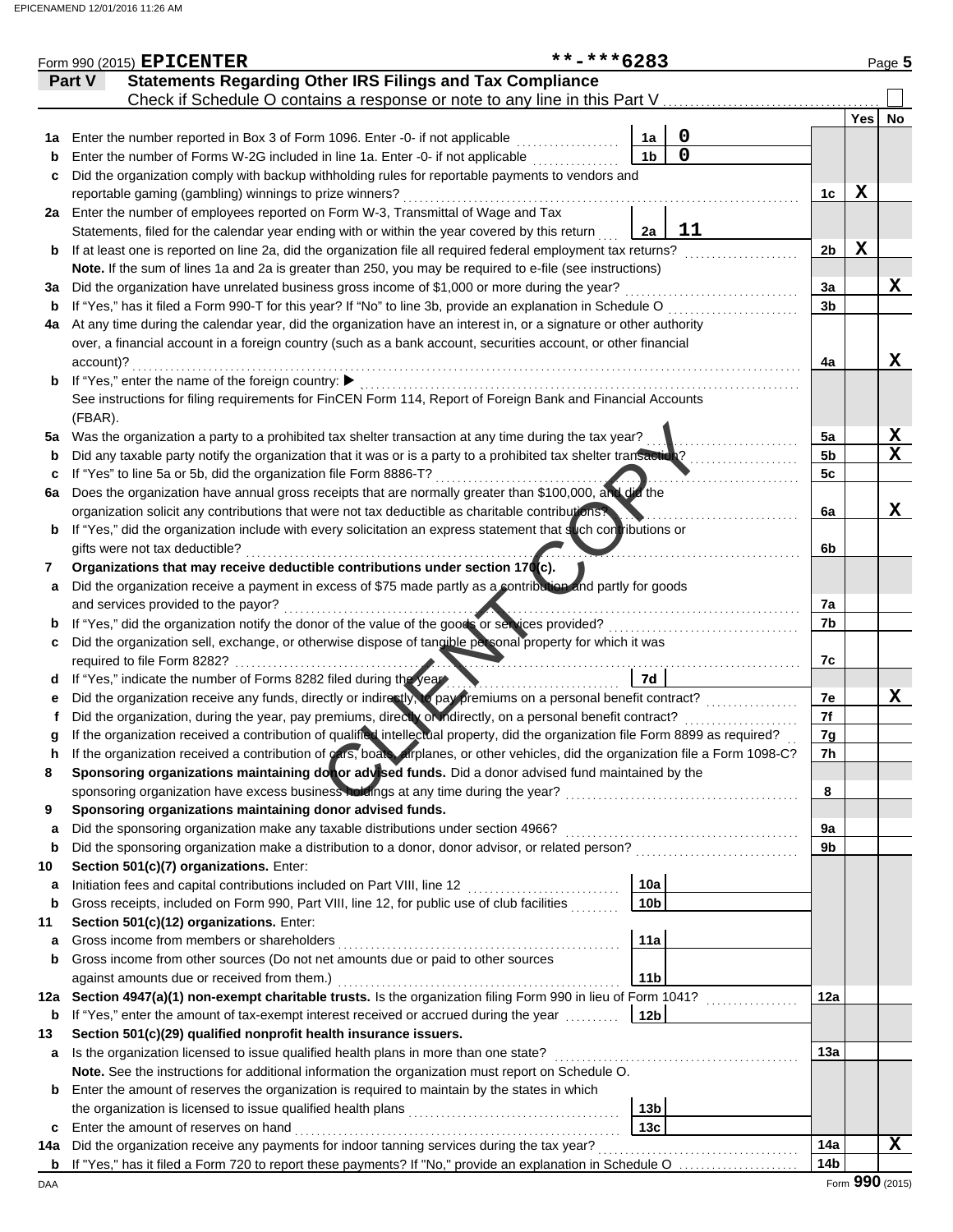|     | Form 990 (2015) EPICENTER                                                                                                                                                                                                                      | **-***6283                    |                |   |                 |             | Page $6$    |
|-----|------------------------------------------------------------------------------------------------------------------------------------------------------------------------------------------------------------------------------------------------|-------------------------------|----------------|---|-----------------|-------------|-------------|
|     | Governance, Management, and Disclosure For each "Yes" response to lines 2 through 7b below, and for a "No"<br>Part VI                                                                                                                          |                               |                |   |                 |             |             |
|     | response to line 8a, 8b, or 10b below, describe the circumstances, processes, or changes in Schedule O. See instructions.                                                                                                                      |                               |                |   |                 |             |             |
|     | Check if Schedule O contains a response or note to any line in this Part VI                                                                                                                                                                    |                               |                |   |                 |             | $ {\bf X} $ |
|     | <b>Section A. Governing Body and Management</b>                                                                                                                                                                                                |                               |                |   |                 |             |             |
|     |                                                                                                                                                                                                                                                |                               |                |   |                 | Yes         | No          |
| 1a  | Enter the number of voting members of the governing body at the end of the tax year                                                                                                                                                            |                               | 1a             | 7 |                 |             |             |
|     | If there are material differences in voting rights among members of the governing body, or                                                                                                                                                     |                               |                |   |                 |             |             |
|     | if the governing body delegated broad authority to an executive committee or similar                                                                                                                                                           |                               |                |   |                 |             |             |
|     | committee, explain in Schedule O.                                                                                                                                                                                                              |                               |                |   |                 |             |             |
| b   | Enter the number of voting members included in line 1a, above, who are independent                                                                                                                                                             |                               | 1 <sub>b</sub> | 7 |                 |             |             |
| 2   | Did any officer, director, trustee, or key employee have a family relationship or a business relationship with                                                                                                                                 |                               |                |   |                 |             |             |
|     | any other officer, director, trustee, or key employee?                                                                                                                                                                                         |                               |                |   | $\mathbf{2}$    |             | X           |
| 3   | Did the organization delegate control over management duties customarily performed by or under the direct                                                                                                                                      |                               |                |   |                 |             |             |
|     | supervision of officers, directors, or trustees, or key employees to a management company or other person?                                                                                                                                     |                               |                |   | 3               |             | X           |
| 4   | Did the organization make any significant changes to its governing documents since the prior Form 990 was filed?                                                                                                                               |                               |                |   | 4               |             | X           |
| 5   | Did the organization become aware during the year of a significant diversion of the organization's assets?                                                                                                                                     |                               |                |   | 5               |             | X           |
| 6   | Did the organization have members or stockholders?                                                                                                                                                                                             |                               |                |   | 6               |             | $\mathbf x$ |
| 7a  | Did the organization have members, stockholders, or other persons who had the power to elect or appoint                                                                                                                                        |                               |                |   |                 |             |             |
|     | one or more members of the governing body?                                                                                                                                                                                                     |                               |                |   | 7a              |             | X           |
| b   | Are any governance decisions of the organization reserved to (or subject to approval by) members,                                                                                                                                              |                               |                |   |                 |             |             |
|     | stockholders, or persons other than the governing body?                                                                                                                                                                                        |                               |                |   | 7b              |             | x           |
| 8   | Did the organization contemporaneously document the meetings held or written actions under aren during the year by the following:                                                                                                              |                               |                |   |                 |             |             |
| a   | The governing body?                                                                                                                                                                                                                            |                               |                |   | 8a              | X           |             |
| b   | Each committee with authority to act on behalf of the governing body?                                                                                                                                                                          |                               |                |   | 8b              | $\mathbf X$ |             |
| 9   | Is there any officer, director, trustee, or key employee listed in Part VII, Section A, who cannot be reached at                                                                                                                               |                               |                |   |                 |             |             |
|     | the organization's mailing address? If "Yes," provide the names and addresses in Schedule O.                                                                                                                                                   |                               |                |   | 9               |             | X           |
|     | Section B. Policies (This Section B requests information about policies not required by the Internal Revenue Code.                                                                                                                             |                               |                |   |                 |             |             |
|     |                                                                                                                                                                                                                                                |                               |                |   |                 | Yes         | No          |
|     | 10a Did the organization have local chapters, branches, or affiliates?                                                                                                                                                                         |                               |                |   | 10a             |             | X           |
|     | <b>b</b> If "Yes," did the organization have written policies and procedures geverning the activities of such chapters,                                                                                                                        |                               |                |   | 10 <sub>b</sub> |             |             |
|     | affiliates, and branches to ensure their operations are consistent with the organization's exempt purposes?<br>11a Has the organization provided a complete copy of this Form 990 to all members of its governing body before filing the form? |                               |                |   | 11a             | X           |             |
| b   | Describe in Schedule O the process, if any, used by the organization to review this Form 990.                                                                                                                                                  |                               |                |   |                 |             |             |
| 12a | Did the organization have a written conflict of interest policy? If "No" go to line 13                                                                                                                                                         |                               |                |   | 12a             | X           |             |
| b   | Were officers, directors, or trustees, and key employees required to disclose annually interests that could give rise to conflicts?                                                                                                            |                               |                |   | 12 <sub>b</sub> | $\mathbf X$ |             |
| c   | Did the organization regularly and consistently monitor and enforce compliance with the policy? If "Yes,"                                                                                                                                      |                               |                |   |                 |             |             |
|     | describe in Schedule O how this was done                                                                                                                                                                                                       |                               |                |   | 12c             | X           |             |
| 13  | Did the organization have a written whistleblower policy?                                                                                                                                                                                      |                               |                |   | 13              | X           |             |
| 14  | Did the organization have a written document retention and destruction policy?                                                                                                                                                                 |                               |                |   | 14              | $\mathbf X$ |             |
| 15  | Did the process for determining compensation of the following persons include a review and approval by                                                                                                                                         |                               |                |   |                 |             |             |
|     | independent persons, comparability data, and contemporaneous substantiation of the deliberation and decision?                                                                                                                                  |                               |                |   |                 |             |             |
| a   | The organization's CEO, Executive Director, or top management official                                                                                                                                                                         |                               |                |   | 15a             |             | х           |
| b   | Other officers or key employees of the organization                                                                                                                                                                                            |                               |                |   | 15 <sub>b</sub> |             | X           |
|     | If "Yes" to line 15a or 15b, describe the process in Schedule O (see instructions).                                                                                                                                                            |                               |                |   |                 |             |             |
|     | 16a Did the organization invest in, contribute assets to, or participate in a joint venture or similar arrangement                                                                                                                             |                               |                |   |                 |             |             |
|     | with a taxable entity during the year?                                                                                                                                                                                                         |                               |                |   | 16a             |             | X           |
| b   | If "Yes," did the organization follow a written policy or procedure requiring the organization to evaluate its                                                                                                                                 |                               |                |   |                 |             |             |
|     | participation in joint venture arrangements under applicable federal tax law, and take steps to safeguard the                                                                                                                                  |                               |                |   |                 |             |             |
|     |                                                                                                                                                                                                                                                |                               |                |   | 16b             |             |             |
|     | <b>Section C. Disclosure</b>                                                                                                                                                                                                                   |                               |                |   |                 |             |             |
| 17  | List the states with which a copy of this Form 990 is required to be filed > None                                                                                                                                                              |                               |                |   |                 |             |             |
| 18  | Section 6104 requires an organization to make its Forms 1023 (or 1024 if applicable), 990, and 990-T (Section 501(c)(3)s only)                                                                                                                 |                               |                |   |                 |             |             |
|     | available for public inspection. Indicate how you made these available. Check all that apply.                                                                                                                                                  |                               |                |   |                 |             |             |
|     | Another's website $ \mathbf{X} $ Upon request<br>$ \mathbf{X} $ Own website                                                                                                                                                                    | Other (explain in Schedule O) |                |   |                 |             |             |
| 19  | Describe in Schedule O whether (and if so, how) the organization made its governing documents, conflict of interest policy, and                                                                                                                |                               |                |   |                 |             |             |
|     | financial statements available to the public during the tax year.                                                                                                                                                                              |                               |                |   |                 |             |             |
| 20  | State the name, address, and telephone number of the person who possesses the organization's books and records: ▶                                                                                                                              |                               |                |   |                 |             |             |
|     | 180 S BROADWAY<br>SAMUEL BASSETT                                                                                                                                                                                                               |                               |                |   |                 |             |             |

**GREEN RIVER UT 84525 435-564-3330**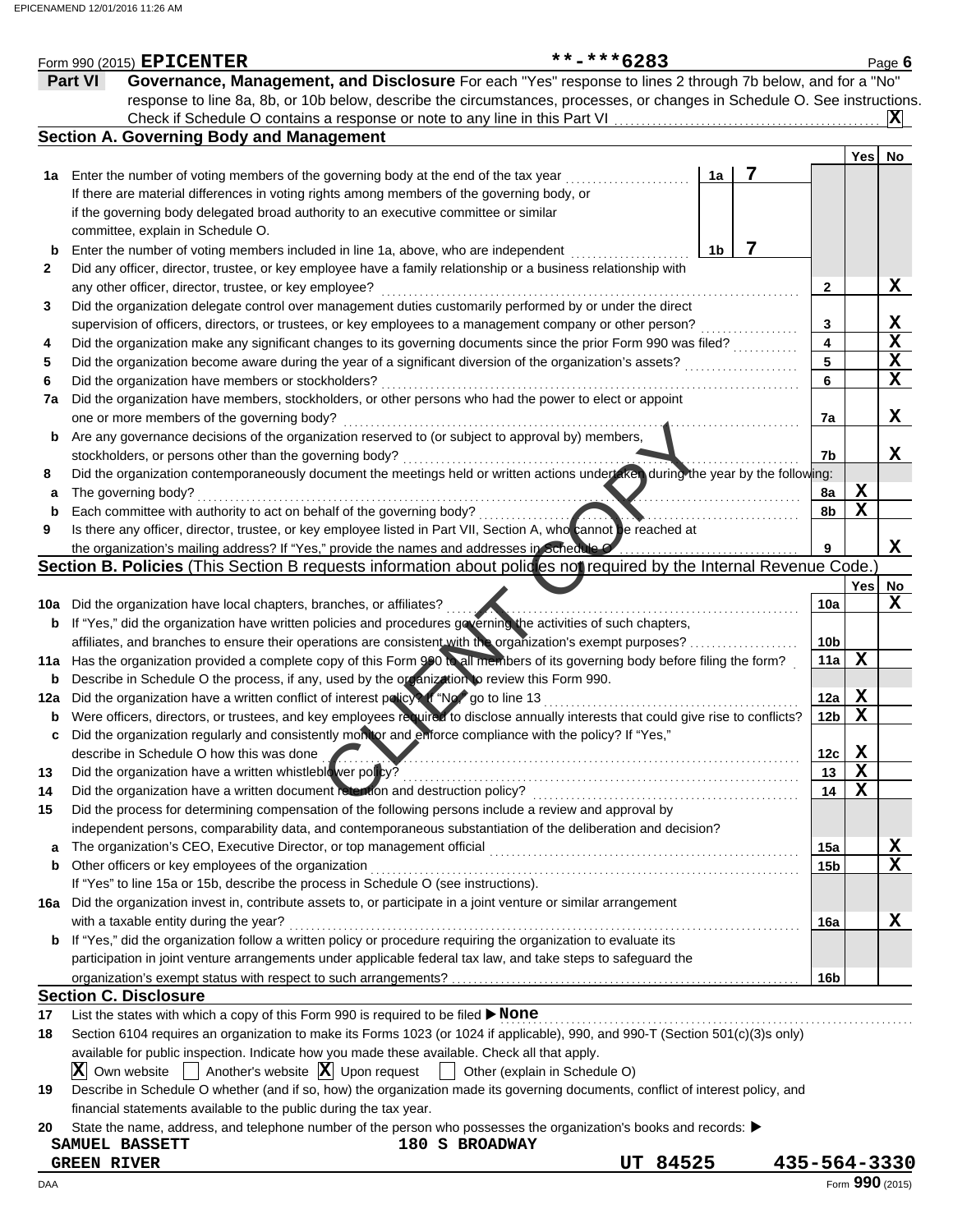| Form 990 (2015) EPICENTER | $***$ $***$ 6283               | Page 7                                                                                                                                                                                                                                                              |
|---------------------------|--------------------------------|---------------------------------------------------------------------------------------------------------------------------------------------------------------------------------------------------------------------------------------------------------------------|
|                           |                                |                                                                                                                                                                                                                                                                     |
|                           |                                |                                                                                                                                                                                                                                                                     |
|                           |                                |                                                                                                                                                                                                                                                                     |
|                           | <b>Independent Contractors</b> | Compensation of Officers, Directors, Trustees, Key Employees, Highest Compensated Employees, and<br>Check if Schedule O contains a response or note to any line in this Part VII<br>Officers, Directors, Trustees, Key Employees, and Highest Compensated Employees |

**1a** Complete this table for all persons required to be listed. Report compensation for the calendar year ending with or within the organization's tax year.

■ List all of the organization's **current** officers, directors, trustees (whether individuals or organizations), regardless of amount of compensation. Enter -0- in columns (D), (E), and (F) if no compensation was paid.

● List all of the organization's **current** key employees, if any. See instructions for definition of "key employee."

 $\bullet$  List the organization's five **current** highest compensated employees (other than an officer, director, trustee, or key employee)<br>a received reportable compensation (Box 5 of Form  $M-2$  and/or Box 7 of Form 1000-MISC)

who received reportable compensation (Box 5 of Form W-2 and/or Box 7 of Form 1099-MISC) of more than \$100,000 from the organization and any related organizations.

List all of the organization's **former** officers, key employees, and highest compensated employees who received more than • List all of the organization's **former** officers, key employees, and highest compensate \$100,000 of reportable compensation from the organization and any related organizations.

• List all of the organization's **former directors or trustees** that received, in the capacity as a former director or trustee of the organization, more than \$10,000 of reportable compensation from the organization and any related organizations. List persons in the following order: individual trustees or directors; institutional trustees; officers; key employees; highest compensated employees; and former such persons.

 $\overline{\textbf{X}}$  Check this box if neither the organization nor any related organization compensated any current officer, director, or trustee.

| (A)<br>Name and Title | (B)<br>Average<br>hours per<br>week<br>(list any               |                                   |                       | (C)<br>Position |              | (do not check more than one<br>box, unless person is both an<br>officer and a director/trustee) |        | (D)<br>Reportable<br>compensation<br>from<br>the<br>organization | (E)<br>Reportable<br>compensation from<br>related<br>ganizations<br>(W-2/1099-MISC) | (F)<br>Estimated<br>amount of<br>other<br>compensation<br>from the |
|-----------------------|----------------------------------------------------------------|-----------------------------------|-----------------------|-----------------|--------------|-------------------------------------------------------------------------------------------------|--------|------------------------------------------------------------------|-------------------------------------------------------------------------------------|--------------------------------------------------------------------|
|                       | hours for<br>related<br>organizations<br>below dotted<br>line) | Individual trustee<br>or director | Institutional trustee | <b>Officer</b>  | Key employee | Highest compensated<br>employee                                                                 | Former | (W-2/1099-MISC)                                                  |                                                                                     | organization<br>and related<br>organizations                       |
| (1) ETHAN MIGLIORI    |                                                                |                                   |                       |                 |              |                                                                                                 |        |                                                                  |                                                                                     |                                                                    |
| <b>TREASURER</b>      | 0.00<br>0.00                                                   | $\mathbf x$                       |                       |                 |              |                                                                                                 |        | 0                                                                | 0                                                                                   | $\mathbf 0$                                                        |
| (2) PAT BRADY         |                                                                |                                   |                       |                 |              |                                                                                                 |        |                                                                  |                                                                                     |                                                                    |
|                       | 0.00                                                           |                                   |                       |                 |              |                                                                                                 |        |                                                                  |                                                                                     |                                                                    |
| <b>STRATEGIST</b>     | 0.00                                                           | $\mathbf X$                       |                       |                 |              |                                                                                                 |        | 0                                                                | 0                                                                                   | $\mathbf 0$                                                        |
| (3) NICK DERRICK      |                                                                |                                   |                       |                 |              |                                                                                                 |        |                                                                  |                                                                                     |                                                                    |
| <b>BOARD MEMBER</b>   | 0.00<br>0.00                                                   | $\mathbf X$                       |                       |                 |              |                                                                                                 |        | 0                                                                | 0                                                                                   | $\mathbf 0$                                                        |
| (4) CRAIG GOWANS      |                                                                |                                   |                       |                 |              |                                                                                                 |        |                                                                  |                                                                                     |                                                                    |
|                       | 0.00                                                           |                                   |                       |                 |              |                                                                                                 |        |                                                                  |                                                                                     |                                                                    |
| <b>BOARD MEMBER</b>   | 0.00                                                           | x                                 |                       |                 |              |                                                                                                 |        | 0                                                                | 0                                                                                   | $\mathbf 0$                                                        |
| (5) NICK ZDON         |                                                                |                                   |                       |                 |              |                                                                                                 |        |                                                                  |                                                                                     |                                                                    |
|                       | 0.00                                                           |                                   |                       |                 |              |                                                                                                 |        |                                                                  |                                                                                     |                                                                    |
| <b>BOARD MEMBER</b>   | 0.00                                                           | $\mathbf X$                       |                       |                 |              |                                                                                                 |        | 0                                                                | 0                                                                                   | $\mathbf 0$                                                        |
| (6) RAND PINSON       | 0.00                                                           |                                   |                       |                 |              |                                                                                                 |        |                                                                  |                                                                                     |                                                                    |
| BOARD MEMBER          | 0.00                                                           | $\mathbf x$                       |                       |                 |              |                                                                                                 |        | 0                                                                | 0                                                                                   | $\mathbf 0$                                                        |
| (7) JAMES WHEELER     |                                                                |                                   |                       |                 |              |                                                                                                 |        |                                                                  |                                                                                     |                                                                    |
|                       | 0.00                                                           |                                   |                       |                 |              |                                                                                                 |        |                                                                  |                                                                                     |                                                                    |
| <b>BOARD MEMBER</b>   | 0.00                                                           | $\mathbf X$                       |                       |                 |              |                                                                                                 |        | 0                                                                | 0                                                                                   | 0                                                                  |
| (8)                   |                                                                |                                   |                       |                 |              |                                                                                                 |        |                                                                  |                                                                                     |                                                                    |
|                       |                                                                |                                   |                       |                 |              |                                                                                                 |        |                                                                  |                                                                                     |                                                                    |
| (9)                   |                                                                |                                   |                       |                 |              |                                                                                                 |        |                                                                  |                                                                                     |                                                                    |
|                       |                                                                |                                   |                       |                 |              |                                                                                                 |        |                                                                  |                                                                                     |                                                                    |
| (10)                  |                                                                |                                   |                       |                 |              |                                                                                                 |        |                                                                  |                                                                                     |                                                                    |
|                       |                                                                |                                   |                       |                 |              |                                                                                                 |        |                                                                  |                                                                                     |                                                                    |
| (11)                  |                                                                |                                   |                       |                 |              |                                                                                                 |        |                                                                  |                                                                                     |                                                                    |
|                       |                                                                |                                   |                       |                 |              |                                                                                                 |        |                                                                  |                                                                                     |                                                                    |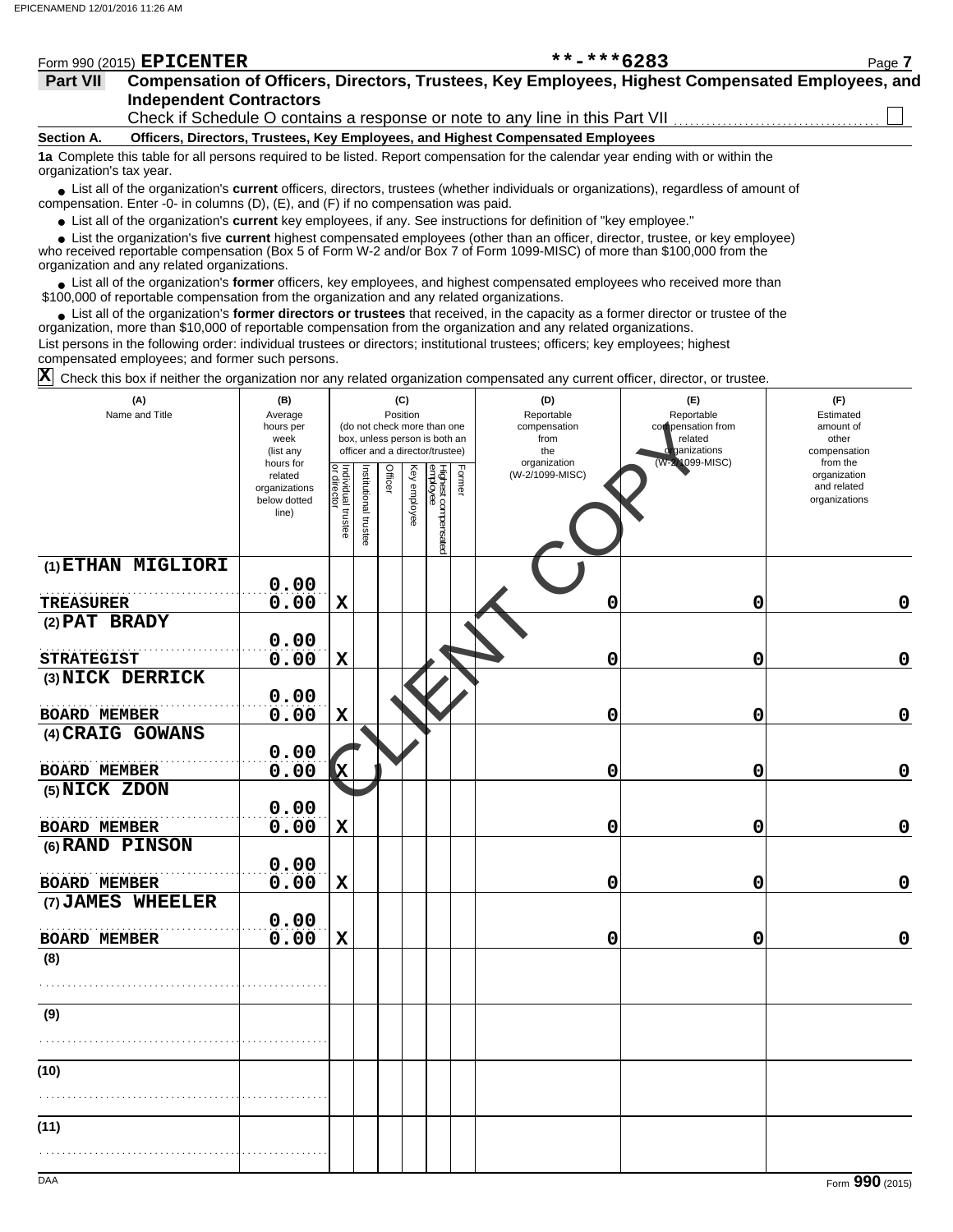|              | Form 990 (2015) EPICENTER                                                                                                                                                             |                                                               |                                   |                       |                                                                                                                    |              |                                 |        | **-***6283                                                       |                                                                                                                                            | Page 8                                                             |  |
|--------------|---------------------------------------------------------------------------------------------------------------------------------------------------------------------------------------|---------------------------------------------------------------|-----------------------------------|-----------------------|--------------------------------------------------------------------------------------------------------------------|--------------|---------------------------------|--------|------------------------------------------------------------------|--------------------------------------------------------------------------------------------------------------------------------------------|--------------------------------------------------------------------|--|
|              | <b>Part VII</b>                                                                                                                                                                       |                                                               |                                   |                       |                                                                                                                    |              |                                 |        |                                                                  | Section A. Officers, Directors, Trustees, Key Employees, and Highest Compensated Employees (continued)                                     |                                                                    |  |
|              | (A)<br>Name and title                                                                                                                                                                 | (B)<br>Average<br>hours per<br>week<br>(list any<br>hours for |                                   |                       | (C)<br>Position<br>(do not check more than one<br>box, unless person is both an<br>officer and a director/trustee) |              |                                 |        | (D)<br>Reportable<br>compensation<br>from<br>the<br>organization | (E)<br>Reportable<br>compensation from<br>related<br>organizations<br>(W-2/1099-MISC)                                                      | (F)<br>Estimated<br>amount of<br>other<br>compensation<br>from the |  |
|              |                                                                                                                                                                                       | related<br>organizations<br>below dotted<br>line)             | Individual trustee<br>or director | Institutional trustee | Officer                                                                                                            | Key employee | Highest compensatec<br>employee | Former | (W-2/1099-MISC)                                                  |                                                                                                                                            | organization<br>and related<br>organizations                       |  |
|              |                                                                                                                                                                                       |                                                               |                                   |                       |                                                                                                                    |              |                                 |        |                                                                  |                                                                                                                                            |                                                                    |  |
|              |                                                                                                                                                                                       |                                                               |                                   |                       |                                                                                                                    |              |                                 |        |                                                                  |                                                                                                                                            |                                                                    |  |
|              |                                                                                                                                                                                       |                                                               |                                   |                       |                                                                                                                    |              |                                 |        |                                                                  |                                                                                                                                            |                                                                    |  |
|              |                                                                                                                                                                                       |                                                               |                                   |                       |                                                                                                                    |              |                                 |        |                                                                  |                                                                                                                                            |                                                                    |  |
|              |                                                                                                                                                                                       |                                                               |                                   |                       |                                                                                                                    |              |                                 |        |                                                                  |                                                                                                                                            |                                                                    |  |
|              |                                                                                                                                                                                       |                                                               |                                   |                       |                                                                                                                    |              |                                 |        |                                                                  |                                                                                                                                            |                                                                    |  |
|              |                                                                                                                                                                                       |                                                               |                                   |                       |                                                                                                                    |              |                                 |        |                                                                  |                                                                                                                                            |                                                                    |  |
|              |                                                                                                                                                                                       |                                                               |                                   |                       |                                                                                                                    |              |                                 |        |                                                                  |                                                                                                                                            |                                                                    |  |
| c            | Total from continuation sheets to Part VII, Section A                                                                                                                                 |                                                               |                                   |                       |                                                                                                                    |              |                                 |        |                                                                  |                                                                                                                                            |                                                                    |  |
| d            | Total (add lines 1b and 1c)                                                                                                                                                           |                                                               |                                   |                       |                                                                                                                    |              |                                 |        |                                                                  |                                                                                                                                            |                                                                    |  |
| $\mathbf{2}$ | Total number of individuals (including but not limited to those listed above) who received more than \$100,000 of                                                                     |                                                               |                                   |                       |                                                                                                                    |              |                                 |        |                                                                  |                                                                                                                                            |                                                                    |  |
|              | reportable compensation from the organization DO                                                                                                                                      |                                                               |                                   |                       |                                                                                                                    |              |                                 |        |                                                                  |                                                                                                                                            | Yes<br>No                                                          |  |
| 3            | Did the organization list any former officer, director, or trustee, key employee, or highest compensated                                                                              |                                                               |                                   |                       |                                                                                                                    |              |                                 |        |                                                                  |                                                                                                                                            |                                                                    |  |
| 4            | employee on line 1a? If "Yes," complete Schedule J for such individual<br>For any individual listed on line 1a, is the sum of reportable compensation and other compensation from the |                                                               |                                   |                       |                                                                                                                    |              |                                 |        |                                                                  |                                                                                                                                            | X<br>3                                                             |  |
|              | organization and related organizations greater than \$150,000? If "Yes," complete Schedule J for such                                                                                 |                                                               |                                   |                       |                                                                                                                    |              |                                 |        |                                                                  |                                                                                                                                            |                                                                    |  |
| 5            | individual<br>ndividual<br>Did any person listed on line 1a receive or accrue compensation from any unrelated organization or individual                                              |                                                               |                                   |                       |                                                                                                                    |              |                                 |        |                                                                  |                                                                                                                                            | X<br>4                                                             |  |
|              |                                                                                                                                                                                       |                                                               |                                   |                       |                                                                                                                    |              |                                 |        |                                                                  | for services rendered to the organization? If "Yes," complete Schedule J for such person [11] [11] for such person [11] [12] $\frac{1}{2}$ | X<br>5                                                             |  |
|              | <b>Section B. Independent Contractors</b>                                                                                                                                             |                                                               |                                   |                       |                                                                                                                    |              |                                 |        |                                                                  |                                                                                                                                            |                                                                    |  |
| 1            | Complete this table for your five highest compensated independent contractors that received more than \$100,000 of                                                                    |                                                               |                                   |                       |                                                                                                                    |              |                                 |        |                                                                  | compensation from the organization. Report compensation for the calendar year ending with or within the organization's tax year.           |                                                                    |  |
|              |                                                                                                                                                                                       | (A)<br>Name and business address                              |                                   |                       |                                                                                                                    |              |                                 |        |                                                                  | (B)<br>Description of services                                                                                                             | (C)<br>Compensation                                                |  |
|              |                                                                                                                                                                                       |                                                               |                                   |                       |                                                                                                                    |              |                                 |        |                                                                  |                                                                                                                                            |                                                                    |  |
|              |                                                                                                                                                                                       |                                                               |                                   |                       |                                                                                                                    |              |                                 |        |                                                                  |                                                                                                                                            |                                                                    |  |
|              |                                                                                                                                                                                       |                                                               |                                   |                       |                                                                                                                    |              |                                 |        |                                                                  |                                                                                                                                            |                                                                    |  |
|              |                                                                                                                                                                                       |                                                               |                                   |                       |                                                                                                                    |              |                                 |        |                                                                  |                                                                                                                                            |                                                                    |  |
|              |                                                                                                                                                                                       |                                                               |                                   |                       |                                                                                                                    |              |                                 |        |                                                                  |                                                                                                                                            |                                                                    |  |
|              |                                                                                                                                                                                       |                                                               |                                   |                       |                                                                                                                    |              |                                 |        |                                                                  |                                                                                                                                            |                                                                    |  |
|              |                                                                                                                                                                                       |                                                               |                                   |                       |                                                                                                                    |              |                                 |        |                                                                  |                                                                                                                                            |                                                                    |  |

**2** Total number of independent contractors (including but not limited to those listed above) who received more than \$100,000 of compensation from the organization

**0**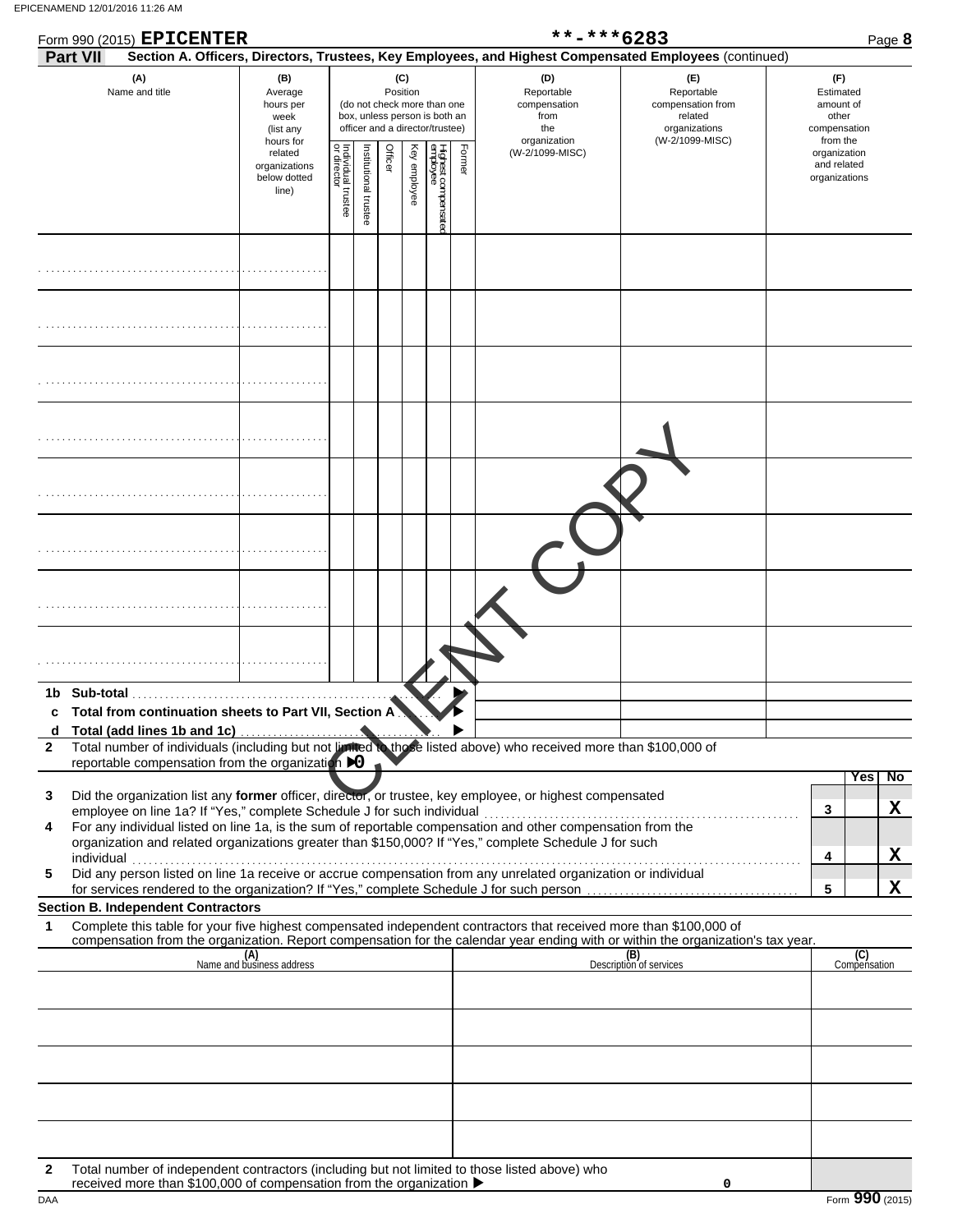## Form 990 (2015) Page **9**

**EPICENTER \*\*-\*\*\*6283**

|                                                             | <b>Part VIII</b> | <b>Statement of Revenue</b><br>Check if Schedule O contains a response or note to any line in this Part VIII |                |                   |                      |                                                    |                                         |                                                                  |
|-------------------------------------------------------------|------------------|--------------------------------------------------------------------------------------------------------------|----------------|-------------------|----------------------|----------------------------------------------------|-----------------------------------------|------------------------------------------------------------------|
|                                                             |                  |                                                                                                              |                |                   | (A)<br>Total revenue | (B)<br>Related or<br>exempt<br>function<br>revenue | (C)<br>Unrelated<br>business<br>revenue | (D)<br>Revenue<br>excluded from tax<br>under sections<br>512-514 |
|                                                             |                  | 1a Federated campaigns                                                                                       | 1a             |                   |                      |                                                    |                                         |                                                                  |
|                                                             |                  | <b>b</b> Membership dues<br>.                                                                                | 1 <sub>b</sub> |                   |                      |                                                    |                                         |                                                                  |
| <b>Program Service Revenue Contributions, Gifts, Grants</b> |                  | c Fundraising events<br>ala alalah                                                                           | 1c             |                   |                      |                                                    |                                         |                                                                  |
|                                                             |                  | d Related organizations                                                                                      | 1 <sub>d</sub> |                   |                      |                                                    |                                         |                                                                  |
|                                                             |                  | <b>e</b> Government grants (contributions)                                                                   | 1e             | 74,219            |                      |                                                    |                                         |                                                                  |
|                                                             |                  | f All other contributions, gifts, grants,                                                                    |                |                   |                      |                                                    |                                         |                                                                  |
|                                                             |                  | and similar amounts not included above                                                                       | 1f             | 102,867           |                      |                                                    |                                         |                                                                  |
|                                                             |                  | g Noncash contributions included in lines 1a-1f: \$                                                          |                |                   |                      |                                                    |                                         |                                                                  |
|                                                             |                  |                                                                                                              |                |                   | 177,086              |                                                    |                                         |                                                                  |
|                                                             |                  |                                                                                                              |                | <b>Busn. Code</b> |                      |                                                    |                                         |                                                                  |
|                                                             | 2a               | SELF GENERATED INCOME                                                                                        |                |                   | 52,499               | 52,499                                             |                                         |                                                                  |
|                                                             | b                | RENTAL INCOME                                                                                                |                | 531110            | 3,045                | 3,045                                              |                                         |                                                                  |
|                                                             |                  |                                                                                                              |                |                   |                      |                                                    |                                         |                                                                  |
|                                                             |                  |                                                                                                              |                |                   |                      |                                                    |                                         |                                                                  |
|                                                             |                  |                                                                                                              |                |                   |                      |                                                    |                                         |                                                                  |
|                                                             |                  | f All other program service revenue                                                                          |                |                   |                      |                                                    |                                         |                                                                  |
|                                                             |                  |                                                                                                              |                |                   | 55,544               |                                                    |                                         |                                                                  |
|                                                             | 3                | Investment income (including dividends, interest,                                                            |                |                   |                      |                                                    |                                         |                                                                  |
|                                                             |                  | and other similar amounts)                                                                                   |                |                   |                      |                                                    |                                         |                                                                  |
|                                                             | 4                | Income from investment of tax-exempt bond proceed                                                            |                |                   |                      |                                                    |                                         |                                                                  |
|                                                             | 5                |                                                                                                              |                |                   |                      |                                                    |                                         |                                                                  |
|                                                             |                  | (i) Real                                                                                                     |                | (ii) Personal     |                      |                                                    |                                         |                                                                  |
|                                                             |                  | 6a Gross rents                                                                                               |                |                   |                      |                                                    |                                         |                                                                  |
|                                                             | b                | Less: rental exps.                                                                                           |                |                   |                      |                                                    |                                         |                                                                  |
|                                                             | c                | Rental inc. or (loss)                                                                                        |                |                   |                      |                                                    |                                         |                                                                  |
|                                                             | d                | Net rental income or (loss)<br><b>7a</b> Gross amount from                                                   |                |                   |                      |                                                    |                                         |                                                                  |
|                                                             |                  | (i) Securities<br>sales of assets                                                                            |                | (ii) Other        |                      |                                                    |                                         |                                                                  |
|                                                             |                  | other than inventor                                                                                          |                |                   |                      |                                                    |                                         |                                                                  |
|                                                             | b                | Less: cost or other                                                                                          |                |                   |                      |                                                    |                                         |                                                                  |
|                                                             |                  | basis & sales exps                                                                                           |                |                   |                      |                                                    |                                         |                                                                  |
|                                                             |                  | c Gain or (loss)                                                                                             |                |                   |                      |                                                    |                                         |                                                                  |
|                                                             |                  | 8a Gross income from fundraising events                                                                      |                |                   |                      |                                                    |                                         |                                                                  |
|                                                             |                  | (not including \$                                                                                            |                |                   |                      |                                                    |                                         |                                                                  |
|                                                             |                  | .<br>of contributions reported on line 1c).                                                                  |                |                   |                      |                                                    |                                         |                                                                  |
|                                                             |                  | See Part IV, line 18                                                                                         | a              | 2,381             |                      |                                                    |                                         |                                                                  |
| Other Revenue                                               |                  | <b>b</b> Less: direct expenses                                                                               | b              |                   |                      |                                                    |                                         |                                                                  |
|                                                             |                  | c Net income or (loss) from fundraising events                                                               |                |                   | 2,381                |                                                    |                                         |                                                                  |
|                                                             |                  | 9a Gross income from gaming activities.                                                                      |                |                   |                      |                                                    |                                         |                                                                  |
|                                                             |                  |                                                                                                              |                |                   |                      |                                                    |                                         |                                                                  |
|                                                             |                  | <b>b</b> Less: direct expenses                                                                               | b              |                   |                      |                                                    |                                         |                                                                  |
|                                                             |                  | c Net income or (loss) from gaming activities                                                                |                |                   |                      |                                                    |                                         |                                                                  |
|                                                             |                  | 10a Gross sales of inventory, less                                                                           |                |                   |                      |                                                    |                                         |                                                                  |
|                                                             |                  | returns and allowances                                                                                       | a              |                   |                      |                                                    |                                         |                                                                  |
|                                                             |                  | <b>b</b> Less: cost of goods sold                                                                            | $\mathbf b$    |                   |                      |                                                    |                                         |                                                                  |
|                                                             |                  | c Net income or (loss) from sales of inventory                                                               |                |                   |                      |                                                    |                                         |                                                                  |
|                                                             |                  | Miscellaneous Revenue                                                                                        |                | <b>Busn. Code</b> |                      |                                                    |                                         |                                                                  |
|                                                             | 11a              |                                                                                                              |                |                   |                      |                                                    |                                         |                                                                  |
|                                                             | b                |                                                                                                              |                |                   |                      |                                                    |                                         |                                                                  |
|                                                             | c                |                                                                                                              |                |                   |                      |                                                    |                                         |                                                                  |
|                                                             | d                | All other revenue                                                                                            |                |                   |                      |                                                    |                                         |                                                                  |
|                                                             |                  |                                                                                                              |                |                   |                      |                                                    |                                         |                                                                  |
|                                                             |                  | 12 Total revenue. See instructions.                                                                          |                |                   | 235,011              | 55,544                                             | 0                                       | 0                                                                |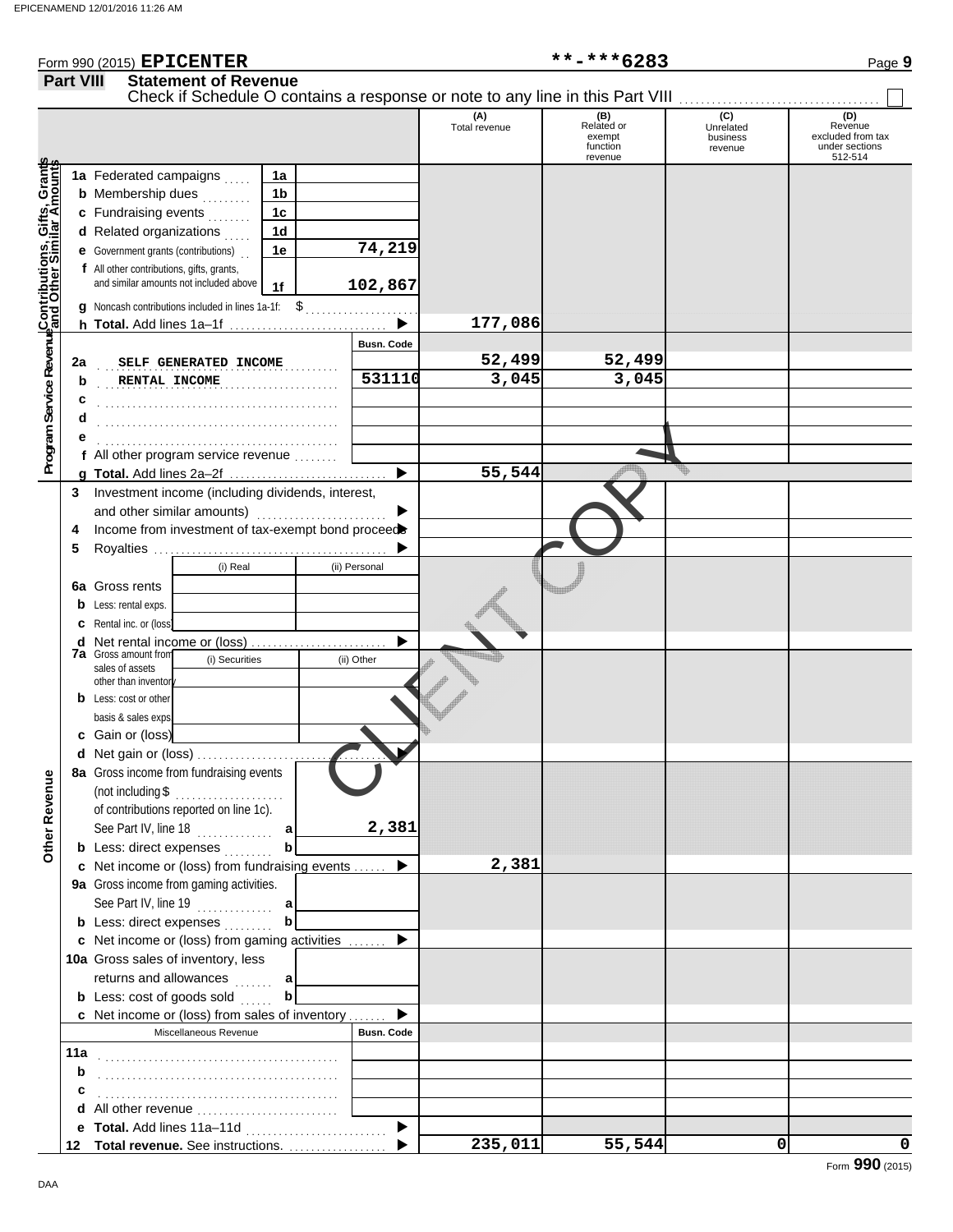### 10,268 10,26<br>
2,000 2,000 7<br>
16,753 16,753 **Part IX Statement of Functional Expenses** Form 990 (2015) Page **10** Section 501(c)(3) and 501(c)(4) organizations must complete all columns. All other organizations must complete column (A). **Do not include amounts reported on lines 6b, 7b, 8b, 9b, and 10b of Part VIII. 1 2 3 4 5 6 7 8 9 10 11 a** Management .............................. **b** Legal **c** Accounting . . . . . . . . . . . . . . . . . . . . . . . . . . . . . . . . **d** Lobbying . . . . . . . . . . . . . . . . . . . . . . . . . . . . . . . . . . . **e f g** Other. (If line 11g amount exceeds 10% of line 25, column **12** Advertising and promotion . . . . . . . . . . . . . . **13 14 15 16 17 18 19 20 21 22 23 24 a b c d e** All other expenses . . . . . . . . . . . . . . . . . . . . . . . . **25 Total functional expenses.** Add lines 1 through 24e . . . **26** Grants and other assistance to domestic organizations and domestic governments. See Part IV, line 21 . . . . . . . . Grants and other assistance to domestic individuals. See Part IV, line 22 Grants and other assistance to foreign organizations, foreign governments, and foreign individuals. See Part IV, lines 15 and 16 . . . . . . . . Benefits paid to or for members ........... Compensation of current officers, directors, trustees, and key employees Compensation not included above, to disqualified persons (as defined under section 4958(f)(1)) and persons described in section 4958(c)(3)(B) Other salaries and wages .................. Pension plan accruals and contributions (include section 401(k) and 403(b) employer contributions) Other employee benefits ................... Payroll taxes . . . . . . . . . . . . . . . . . . . . . . . . . . . . . . Fees for services (non-employees): Legal . . . . . . . . . . . . . . . . . . . . . . . . . . . . . . . . . . . . . . Professional fundraising services. See Part IV, line 1 Investment management fees ............. Office expenses . . . . . . . . . . . . . . . . . . . . . . . . . . . Information technology . . . . . . . . . . . . . . . . . . . . Royalties . . . . . . . . . . . . . . . . . . . . . . . . . . . . . . . . . . Occupancy . . . . . . . . . . . . . . . . . . . . . . . . . . . . . . . . Travel . . . . . . . . . . . . . . . . . . . . . . . . . . . . . . . . . . . . . . Payments of travel or entertainment expenses for any federal, state, or local public officials Conferences, conventions, and meetings . Interest . . . . . . . . . . . . . . . . . . . . . . . . . . . . . . . . . . . . Payments to affiliates ...................... Depreciation, depletion, and amortization . Insurance . . . . . . . . . . . . . . . . . . . . . . . . . . . . . . . . . . Other expenses. Itemize expenses not covered above (List miscellaneous expenses in line 24e. If line 24e amount exceeds 10% of line 25, column (A) amount, list line 24e expenses on Schedule O.) fundraising solicitation. Check here  $\blacktriangleright$  | if organization reported in column (B) joint costs from a combined educational campaign and following SOP 98-2 (ASC 958-720) **(A) (B) (B)** (C) (C) (D)<br>Total expenses Program service Management and Fundrai expenses general expenses (D)<br>Fundraising expenses **REPAIRS AND MAINTENANCE** 23,317 23,317 **PROGRAM EXPENSES** 17,236 17,236 SUPPLIES<br>UTILITIES . . . . . . . . . . . . . . . . . . . . . . . . . . . . . . . . . . . . . . . . . . . . . Check if Schedule O contains a response or note to any line in this Part IX **Joint costs.** Complete this line only if the (A) amount, list line 11g expenses on Schedule O.) . . . . . . . **EPICENTER \*\*-\*\*\*6283 113,542 113,542 10,268 10,268 2,000 2,000 15,761 15,222 539 16,753 16,753** 11 11 11 **2,982 2,982 7,277 7,277 SUPPLIES 8,247 8,141 106 UTILITIES 6,539 6,539 223,933 204,479 18,809 645**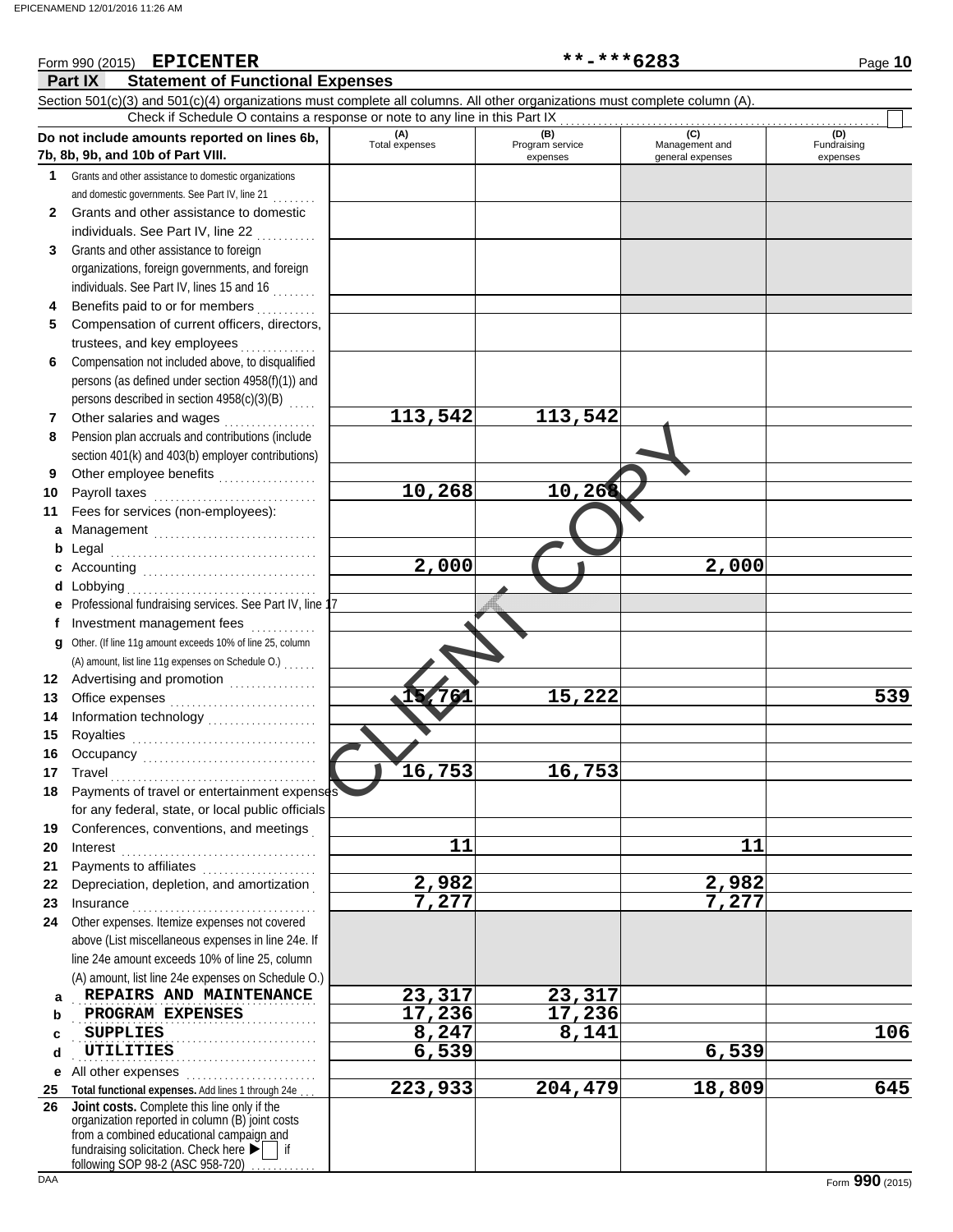## Form 990 (2015) Page **11**

|                         | Part X | <b>Balance Sheet</b>                                                                    |                 |                                         |                          |                 |                    |  |  |  |  |
|-------------------------|--------|-----------------------------------------------------------------------------------------|-----------------|-----------------------------------------|--------------------------|-----------------|--------------------|--|--|--|--|
|                         |        | Check if Schedule O contains a response or note to any line in this Part X              |                 |                                         |                          |                 |                    |  |  |  |  |
|                         |        |                                                                                         |                 |                                         | (A)<br>Beginning of year |                 | (B)<br>End of year |  |  |  |  |
|                         | 1      | Cash-non-interest bearing                                                               |                 |                                         | 86,032                   | 1               | 66,433             |  |  |  |  |
|                         | 2      |                                                                                         |                 |                                         |                          | $\mathbf{2}$    |                    |  |  |  |  |
|                         | 3      |                                                                                         |                 |                                         |                          | 3               |                    |  |  |  |  |
|                         | 4      | Accounts receivable, net                                                                |                 |                                         | 6,826                    | 4               | 34,931             |  |  |  |  |
|                         | 5      | Loans and other receivables from current and former officers, directors,                |                 |                                         |                          |                 |                    |  |  |  |  |
|                         |        | trustees, key employees, and highest compensated employees.                             |                 |                                         |                          |                 |                    |  |  |  |  |
|                         |        | Complete Part II of Schedule L                                                          |                 | 5                                       |                          |                 |                    |  |  |  |  |
|                         | 6      | Loans and other receivables from other disqualified persons (as defined under section   |                 |                                         |                          |                 |                    |  |  |  |  |
|                         |        | 4958(f)(1)), persons described in section 4958(c)(3)(B), and contributing employers and |                 |                                         |                          |                 |                    |  |  |  |  |
|                         |        | sponsoring organizations of section 501(c)(9) voluntary employees' beneficiary          |                 |                                         |                          |                 |                    |  |  |  |  |
|                         |        | organizations (see instructions). Complete Part II of Schedule L                        |                 | <u> 1986 - Johann Barnett, martin a</u> |                          | 6               |                    |  |  |  |  |
| Assets                  | 7      |                                                                                         | $\overline{7}$  |                                         |                          |                 |                    |  |  |  |  |
|                         | 8      | Inventories for sale or use                                                             |                 |                                         |                          | 8               |                    |  |  |  |  |
|                         | 9      | Prepaid expenses and deferred charges                                                   |                 |                                         |                          | 9               |                    |  |  |  |  |
|                         |        | 10a Land, buildings, and equipment: cost or                                             |                 |                                         |                          |                 |                    |  |  |  |  |
|                         |        | other basis. Complete Part VI of Schedule D  10a                                        |                 |                                         |                          |                 |                    |  |  |  |  |
|                         |        | <b>b</b> Less: accumulated depreciation<br>.                                            | 10 <sub>b</sub> | $\frac{74,062}{6,232}$                  | 70,311                   | 10 <sub>c</sub> | 67,830             |  |  |  |  |
|                         | 11     |                                                                                         |                 |                                         |                          | 11              |                    |  |  |  |  |
|                         | 12     | Investments-other securities. See Part IV, line 11                                      |                 |                                         |                          | 12              |                    |  |  |  |  |
|                         | 13     |                                                                                         |                 | 13                                      |                          |                 |                    |  |  |  |  |
|                         | 14     | Intangible assets                                                                       |                 |                                         |                          | 14              |                    |  |  |  |  |
|                         | 15     | Other assets. See Part IV, line 11                                                      |                 |                                         |                          | 15              | 500                |  |  |  |  |
|                         | 16     | <b>Total assets.</b> Add lines 1 through 15 (must equal line 34)                        |                 |                                         | 163,169                  | 16              | 169,694            |  |  |  |  |
|                         | 17     | Accounts payable and accrued expenses                                                   |                 |                                         | 4,553                    | 17              |                    |  |  |  |  |
|                         | 18     | Grants payable                                                                          |                 |                                         | 18                       |                 |                    |  |  |  |  |
|                         | 19     | Deferred revenue                                                                        |                 |                                         | 19                       |                 |                    |  |  |  |  |
|                         | 20     | Tax-exempt bond liabilities                                                             |                 |                                         | 20                       |                 |                    |  |  |  |  |
|                         | 21     | Escrow or custodial account liability. Complete Part IV of Schedule D-                  |                 |                                         | 21                       |                 |                    |  |  |  |  |
|                         | 22     | Loans and other payables to current and former officers, directors,                     |                 |                                         |                          |                 |                    |  |  |  |  |
| Liabilities             |        | trustees, key employees, highest compensated employees, and                             |                 |                                         |                          |                 |                    |  |  |  |  |
|                         |        | disqualified persons. Complete Part II of Schedule L                                    |                 |                                         |                          | 22              |                    |  |  |  |  |
|                         | 23     | Secured mortgages and notes payable to unrelated third parties                          |                 |                                         |                          | 23              |                    |  |  |  |  |
|                         | 24     | Unsecured notes and loans payable to unrelated third parties                            |                 |                                         |                          | 24              |                    |  |  |  |  |
|                         | 25     | Other liabilities (including federal income tax, pay ables to related third             |                 |                                         |                          |                 |                    |  |  |  |  |
|                         |        | parties, and other liabilities not included on lines 17-24). Complete Part X            |                 |                                         |                          |                 |                    |  |  |  |  |
|                         |        | of Schedule D                                                                           |                 |                                         |                          | 25              |                    |  |  |  |  |
|                         | 26     |                                                                                         |                 |                                         | 4,553                    | 26              | 0                  |  |  |  |  |
|                         |        | Organizations that follow SFAS 117 (ASC 958), check here ▶ X and                        |                 |                                         |                          |                 |                    |  |  |  |  |
|                         |        | complete lines 27 through 29, and lines 33 and 34.                                      |                 |                                         |                          |                 |                    |  |  |  |  |
|                         | 27     | Unrestricted net assets                                                                 |                 |                                         | 158,616                  | 27              | 169,694            |  |  |  |  |
|                         | 28     | Temporarily restricted net assets                                                       |                 |                                         |                          | 28              |                    |  |  |  |  |
|                         | 29     |                                                                                         |                 |                                         |                          | 29              |                    |  |  |  |  |
|                         |        | Organizations that do not follow SFAS 117 (ASC 958), check here                         |                 | and                                     |                          |                 |                    |  |  |  |  |
| Assets or Fund Balances |        | complete lines 30 through 34.                                                           |                 |                                         |                          |                 |                    |  |  |  |  |
|                         | 30     | Capital stock or trust principal, or current funds                                      |                 |                                         | 30<br>31                 |                 |                    |  |  |  |  |
|                         | 31     |                                                                                         |                 |                                         |                          |                 |                    |  |  |  |  |
| <b>Net</b>              | 32     | Retained earnings, endowment, accumulated income, or other funds                        |                 |                                         |                          | 32              |                    |  |  |  |  |
|                         | 33     | Total net assets or fund balances                                                       |                 |                                         | 158,616                  | 33              | 169,694            |  |  |  |  |
|                         | 34     |                                                                                         |                 |                                         | 163, 169 34              |                 | 169,694            |  |  |  |  |

Form **990** (2015)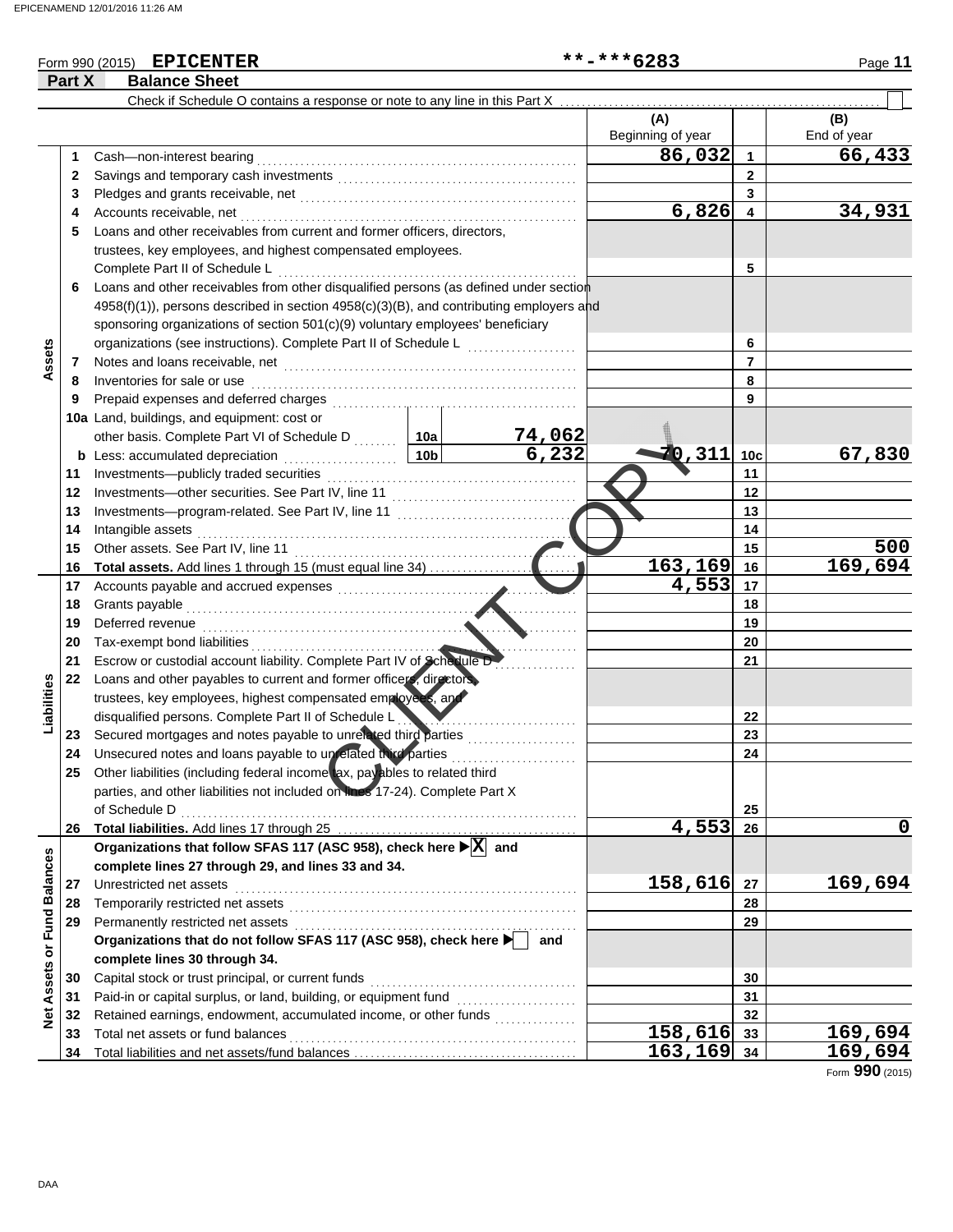|                | **-***6283<br>Form 990 (2015) $\textbf{EPICENTER}$                                                                                                                                                                             |                         |                |             | Page 12         |
|----------------|--------------------------------------------------------------------------------------------------------------------------------------------------------------------------------------------------------------------------------|-------------------------|----------------|-------------|-----------------|
|                | Part XI<br><b>Reconciliation of Net Assets</b>                                                                                                                                                                                 |                         |                |             |                 |
|                |                                                                                                                                                                                                                                |                         |                |             |                 |
| 1              |                                                                                                                                                                                                                                | $\mathbf{1}$            |                |             | 235,011         |
| $\mathbf{2}$   |                                                                                                                                                                                                                                | $\overline{2}$          |                |             | 223,933         |
| 3              |                                                                                                                                                                                                                                | $\overline{3}$          |                |             | 11,078          |
| 4              | Net assets or fund balances at beginning of year (must equal Part X, line 33, column (A)) [[[[[[[[[[[[[[[[[[[                                                                                                                  | $\overline{\mathbf{4}}$ |                |             | 158,616         |
| 5              | Net unrealized gains (losses) on investments [11] with the content of the content of the state of the state of the state of the state of the state of the state of the state of the state of the state of the state of the sta | 5                       |                |             |                 |
| 6              |                                                                                                                                                                                                                                | 6                       |                |             |                 |
| $\overline{7}$ | Investment expenses                                                                                                                                                                                                            | $\overline{7}$          |                |             |                 |
| 8              | Prior period adjustments [11, 12] and the contract of the contract of the contract of the contract of the contract of the contract of the contract of the contract of the contract of the contract of the contract of the cont | 8                       |                |             |                 |
| 9              |                                                                                                                                                                                                                                | 9                       |                |             |                 |
| 10             | Net assets or fund balances at end of year. Combine lines 3 through 9 (must equal Part X, line                                                                                                                                 |                         |                |             |                 |
|                | 33, column (B))                                                                                                                                                                                                                | 10                      |                |             | 169,694         |
|                | <b>Financial Statements and Reporting</b><br>Part XII                                                                                                                                                                          |                         |                |             |                 |
|                |                                                                                                                                                                                                                                |                         |                |             |                 |
|                |                                                                                                                                                                                                                                |                         |                | Yes         | No              |
|                | $\mathbf{X}$ Accrual<br>Accounting method used to prepare the Form 990:     Cash<br>Other                                                                                                                                      |                         |                |             |                 |
|                | If the organization changed its method of accounting from a prior year or checked "Other," explain in                                                                                                                          |                         |                |             |                 |
|                | Schedule O.                                                                                                                                                                                                                    |                         |                |             |                 |
|                | 2a Were the organization's financial statements compiled or reviewed by an independent accountant?                                                                                                                             |                         | 2a             | $\mathbf X$ |                 |
|                | If "Yes," check a box below to indicate whether the financial statements for the year were compiled on                                                                                                                         |                         |                |             |                 |
|                | reviewed on a separate basis, consolidated basis, or both:                                                                                                                                                                     |                         |                |             |                 |
|                | Both consolidated and separate basis<br>$ \mathbf{X} $ Separate basis<br><b>Consolidated basis</b>                                                                                                                             |                         |                |             |                 |
|                | <b>b</b> Were the organization's financial statements audited by an independent accountant?                                                                                                                                    |                         | 2 <sub>b</sub> |             | x               |
|                | If "Yes," check a box below to indicate whether the financial statements for the year were audited on a                                                                                                                        |                         |                |             |                 |
|                | separate basis, consolidated basis, or both:                                                                                                                                                                                   |                         |                |             |                 |
|                | Both consolidated and separate basis<br>Separate basis<br>Consolidated basis                                                                                                                                                   |                         |                |             |                 |
|                | c If "Yes" to line 2a or 2b, does the organization have a committee that assumes responsibility for oversight                                                                                                                  |                         |                |             |                 |
|                | of the audit, review, or compilation of its financial statements and selection of an independent accountant?                                                                                                                   |                         | 2c             | $\mathbf X$ |                 |
|                | If the organization changed either its oversight process or selection process during the tax year, explain in                                                                                                                  |                         |                |             |                 |
|                | Schedule O.                                                                                                                                                                                                                    |                         |                |             |                 |
|                | 3a As a result of a federal award, was the organization required to undergo an audit or audits as set forth in                                                                                                                 |                         |                |             |                 |
|                | the Single Audit Act and OMB Circular A-133?<br>.                                                                                                                                                                              |                         | 3a             |             | X               |
|                | <b>b</b> If "Yes," did the organization undergo the required auditor audits? If the organization did not undergo the                                                                                                           |                         |                |             |                 |
|                |                                                                                                                                                                                                                                |                         | 3 <sub>b</sub> |             |                 |
|                |                                                                                                                                                                                                                                |                         |                |             | Form 990 (2015) |
|                |                                                                                                                                                                                                                                |                         |                |             |                 |
|                |                                                                                                                                                                                                                                |                         |                |             |                 |
|                |                                                                                                                                                                                                                                |                         |                |             |                 |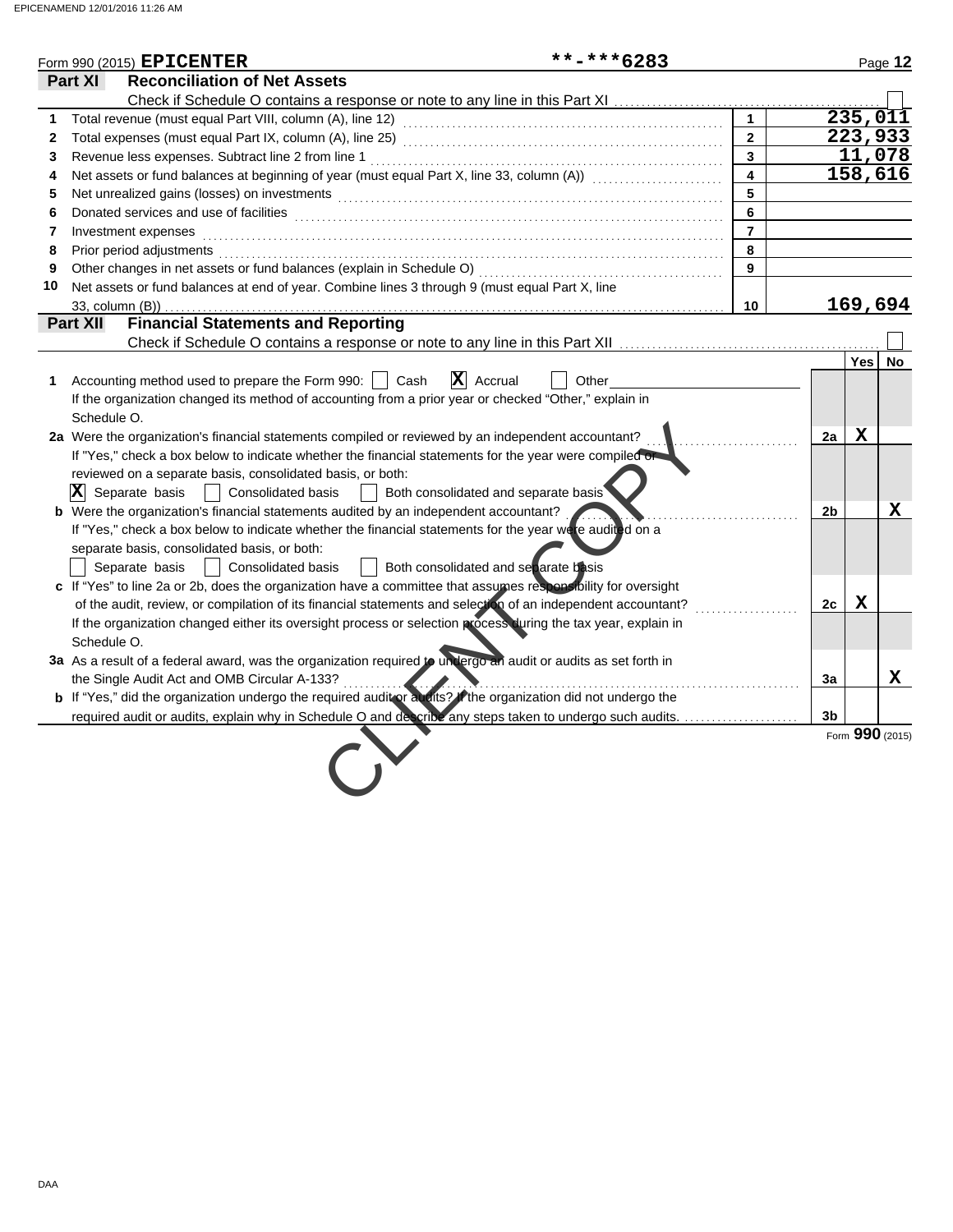| <b>SCHEDULE A</b>                                      |                                                                                                                                                                                                                                                      | <b>Public Charity Status and Public Support</b>                                                                                                                                                                                                          |                                                                              |                                                      |                                        | OMB No. 1545-0047                     |  |  |
|--------------------------------------------------------|------------------------------------------------------------------------------------------------------------------------------------------------------------------------------------------------------------------------------------------------------|----------------------------------------------------------------------------------------------------------------------------------------------------------------------------------------------------------------------------------------------------------|------------------------------------------------------------------------------|------------------------------------------------------|----------------------------------------|---------------------------------------|--|--|
| (Form 990 or 990-EZ)                                   |                                                                                                                                                                                                                                                      | Complete if the organization is a section 501(c)(3) organization or a section                                                                                                                                                                            |                                                                              |                                                      |                                        | 2015                                  |  |  |
|                                                        |                                                                                                                                                                                                                                                      |                                                                                                                                                                                                                                                          | 4947(a)(1) nonexempt charitable trust.<br>Attach to Form 990 or Form 990-EZ. |                                                      |                                        |                                       |  |  |
| Department of the Treasury<br>Internal Revenue Service |                                                                                                                                                                                                                                                      | Information about Schedule A (Form 990 or 990-EZ) and its instructions is at www.irs.gov/form990.                                                                                                                                                        |                                                                              |                                                      |                                        | <b>Open to Public</b><br>Inspection   |  |  |
| Name of the organization                               | <b>EPICENTER</b>                                                                                                                                                                                                                                     |                                                                                                                                                                                                                                                          |                                                                              |                                                      | **-***6283                             | <b>Employer identification number</b> |  |  |
| Part I                                                 |                                                                                                                                                                                                                                                      | Reason for Public Charity Status (All organizations must complete this part.) See instructions.                                                                                                                                                          |                                                                              |                                                      |                                        |                                       |  |  |
|                                                        |                                                                                                                                                                                                                                                      | The organization is not a private foundation because it is: (For lines 1 through 11, check only one box.)                                                                                                                                                |                                                                              |                                                      |                                        |                                       |  |  |
| 1                                                      |                                                                                                                                                                                                                                                      | A church, convention of churches, or association of churches described in section 170(b)(1)(A)(i).                                                                                                                                                       |                                                                              |                                                      |                                        |                                       |  |  |
| 2                                                      |                                                                                                                                                                                                                                                      | A school described in section 170(b)(1)(A)(ii). (Attach Schedule E (Form 990 or 990-EZ).)                                                                                                                                                                |                                                                              |                                                      |                                        |                                       |  |  |
| 4                                                      | 3<br>A hospital or a cooperative hospital service organization described in section 170(b)(1)(A)(iii).<br>A medical research organization operated in conjunction with a hospital described in section 170(b)(1)(A)(iii). Enter the hospital's name, |                                                                                                                                                                                                                                                          |                                                                              |                                                      |                                        |                                       |  |  |
| city, and state:                                       |                                                                                                                                                                                                                                                      |                                                                                                                                                                                                                                                          |                                                                              |                                                      |                                        |                                       |  |  |
| 5                                                      |                                                                                                                                                                                                                                                      | An organization operated for the benefit of a college or university owned or operated by a governmental unit described in                                                                                                                                |                                                                              |                                                      |                                        |                                       |  |  |
|                                                        | section $170(b)(1)(A)(iv)$ . (Complete Part II.)                                                                                                                                                                                                     |                                                                                                                                                                                                                                                          |                                                                              |                                                      |                                        |                                       |  |  |
| 6<br>$ {\bf X} $<br>7                                  |                                                                                                                                                                                                                                                      | A federal, state, or local government or governmental unit described in section 170(b)(1)(A)(v).<br>An organization that normally receives a substantial part of its support from a governmental unit or from the general public                         |                                                                              |                                                      |                                        |                                       |  |  |
|                                                        | described in section 170(b)(1)(A)(vi). (Complete Part II.)                                                                                                                                                                                           |                                                                                                                                                                                                                                                          |                                                                              |                                                      |                                        |                                       |  |  |
| 8                                                      |                                                                                                                                                                                                                                                      | A community trust described in section 170(b)(1)(A)(vi). (Complete Part II.)                                                                                                                                                                             |                                                                              |                                                      |                                        |                                       |  |  |
| 9                                                      |                                                                                                                                                                                                                                                      | An organization that normally receives: (1) more than 33 1/3% of its support from contributions, mer bership fees, and gross                                                                                                                             |                                                                              |                                                      |                                        |                                       |  |  |
|                                                        |                                                                                                                                                                                                                                                      | receipts from activities related to its exempt functions—subject to certain exceptions, and (2) no more than 33 1/3% of its                                                                                                                              |                                                                              |                                                      |                                        |                                       |  |  |
|                                                        |                                                                                                                                                                                                                                                      | support from gross investment income and unrelated business taxable income (less section 51) tax) from businesses<br>acquired by the organization after June 30, 1975. See section 509(a)(2). (Complete Part NV                                          |                                                                              |                                                      |                                        |                                       |  |  |
| 10                                                     |                                                                                                                                                                                                                                                      | An organization organized and operated exclusively to test for public safety. See section 509(a)(4).                                                                                                                                                     |                                                                              |                                                      |                                        |                                       |  |  |
| 11                                                     |                                                                                                                                                                                                                                                      | An organization organized and operated exclusively for the benefit of, to perform the functions of, or to carry out the purposes of                                                                                                                      |                                                                              |                                                      |                                        |                                       |  |  |
|                                                        |                                                                                                                                                                                                                                                      | one or more publicly supported organizations described in section 509(a)(1) or section 509(a)(2). See section 509(a)(3). Check                                                                                                                           |                                                                              |                                                      |                                        |                                       |  |  |
|                                                        |                                                                                                                                                                                                                                                      | the box in lines 11a through 11d that describes the type of supporting organtzation and complete lines 11e, 11f, and 11g.<br>Type I. A supporting organization operated, supervised, or controlled by its supported organization(s), typically by giving |                                                                              |                                                      |                                        |                                       |  |  |
| а                                                      |                                                                                                                                                                                                                                                      | the supported organization(s) the power to regularly appoint or elect a majority of the directors or trustees of the supporting                                                                                                                          |                                                                              |                                                      |                                        |                                       |  |  |
|                                                        | organization. You must complete Part IV, Sections A and B. <                                                                                                                                                                                         |                                                                                                                                                                                                                                                          |                                                                              |                                                      |                                        |                                       |  |  |
| b                                                      |                                                                                                                                                                                                                                                      | Type II. A supporting organization supervised or controlled in connection with its supported organization(s), by having                                                                                                                                  |                                                                              |                                                      |                                        |                                       |  |  |
|                                                        |                                                                                                                                                                                                                                                      | control or management of the supporting organization vested in the same persons that control or manage the supported                                                                                                                                     |                                                                              |                                                      |                                        |                                       |  |  |
| c                                                      |                                                                                                                                                                                                                                                      | organization(s). You must complete Part IV, Sections A and C.<br>Type III functionally integrated. A supporting organization operated in connection with, and functionally integrated with,                                                              |                                                                              |                                                      |                                        |                                       |  |  |
|                                                        |                                                                                                                                                                                                                                                      | its supported organization(s) (see instructions). You must complete Part IV, Sections A, D, and E.                                                                                                                                                       |                                                                              |                                                      |                                        |                                       |  |  |
|                                                        |                                                                                                                                                                                                                                                      | Type III non-functionally integrated. A supporting organization operated in connection with its supported organization(s)                                                                                                                                |                                                                              |                                                      |                                        |                                       |  |  |
|                                                        |                                                                                                                                                                                                                                                      | that is not functionally integrated. The organization generally must satisfy a distribution requirement and an attentiveness                                                                                                                             |                                                                              |                                                      |                                        |                                       |  |  |
|                                                        |                                                                                                                                                                                                                                                      | requirement (see instructions). You must complete Part IV, Sections A and D, and Part V.                                                                                                                                                                 |                                                                              |                                                      |                                        |                                       |  |  |
| е                                                      |                                                                                                                                                                                                                                                      | Check this box if the organization received a written determination from the IRS that it is a Type I, Type II, Type III<br>functionally integrated, or Type III non-functionally integrated supporting organization.                                     |                                                                              |                                                      |                                        |                                       |  |  |
| f                                                      | Enter the number of supported organizations                                                                                                                                                                                                          |                                                                                                                                                                                                                                                          |                                                                              |                                                      |                                        |                                       |  |  |
|                                                        |                                                                                                                                                                                                                                                      | Provide the following information about the supported organization(s).                                                                                                                                                                                   |                                                                              |                                                      |                                        |                                       |  |  |
| (i) Name of supported<br>organization                  | (ii) EIN                                                                                                                                                                                                                                             | (iii) Type of organization<br>(described on lines 1-9                                                                                                                                                                                                    |                                                                              | (iv) Is the organization<br>listed in your governing | (v) Amount of monetary<br>support (see | (vi) Amount of<br>other support (see  |  |  |
|                                                        |                                                                                                                                                                                                                                                      | above (see instructions))                                                                                                                                                                                                                                |                                                                              | document?                                            | instructions)                          | instructions)                         |  |  |
|                                                        |                                                                                                                                                                                                                                                      |                                                                                                                                                                                                                                                          | Yes                                                                          | No                                                   |                                        |                                       |  |  |
| (A)                                                    |                                                                                                                                                                                                                                                      |                                                                                                                                                                                                                                                          |                                                                              |                                                      |                                        |                                       |  |  |
|                                                        |                                                                                                                                                                                                                                                      |                                                                                                                                                                                                                                                          |                                                                              |                                                      |                                        |                                       |  |  |
| (B)                                                    |                                                                                                                                                                                                                                                      |                                                                                                                                                                                                                                                          |                                                                              |                                                      |                                        |                                       |  |  |
| (C)                                                    |                                                                                                                                                                                                                                                      |                                                                                                                                                                                                                                                          |                                                                              |                                                      |                                        |                                       |  |  |
| (D)                                                    |                                                                                                                                                                                                                                                      |                                                                                                                                                                                                                                                          |                                                                              |                                                      |                                        |                                       |  |  |
| (E)                                                    |                                                                                                                                                                                                                                                      |                                                                                                                                                                                                                                                          |                                                                              |                                                      |                                        |                                       |  |  |
|                                                        |                                                                                                                                                                                                                                                      |                                                                                                                                                                                                                                                          |                                                                              |                                                      |                                        |                                       |  |  |
| Total                                                  |                                                                                                                                                                                                                                                      |                                                                                                                                                                                                                                                          |                                                                              |                                                      |                                        |                                       |  |  |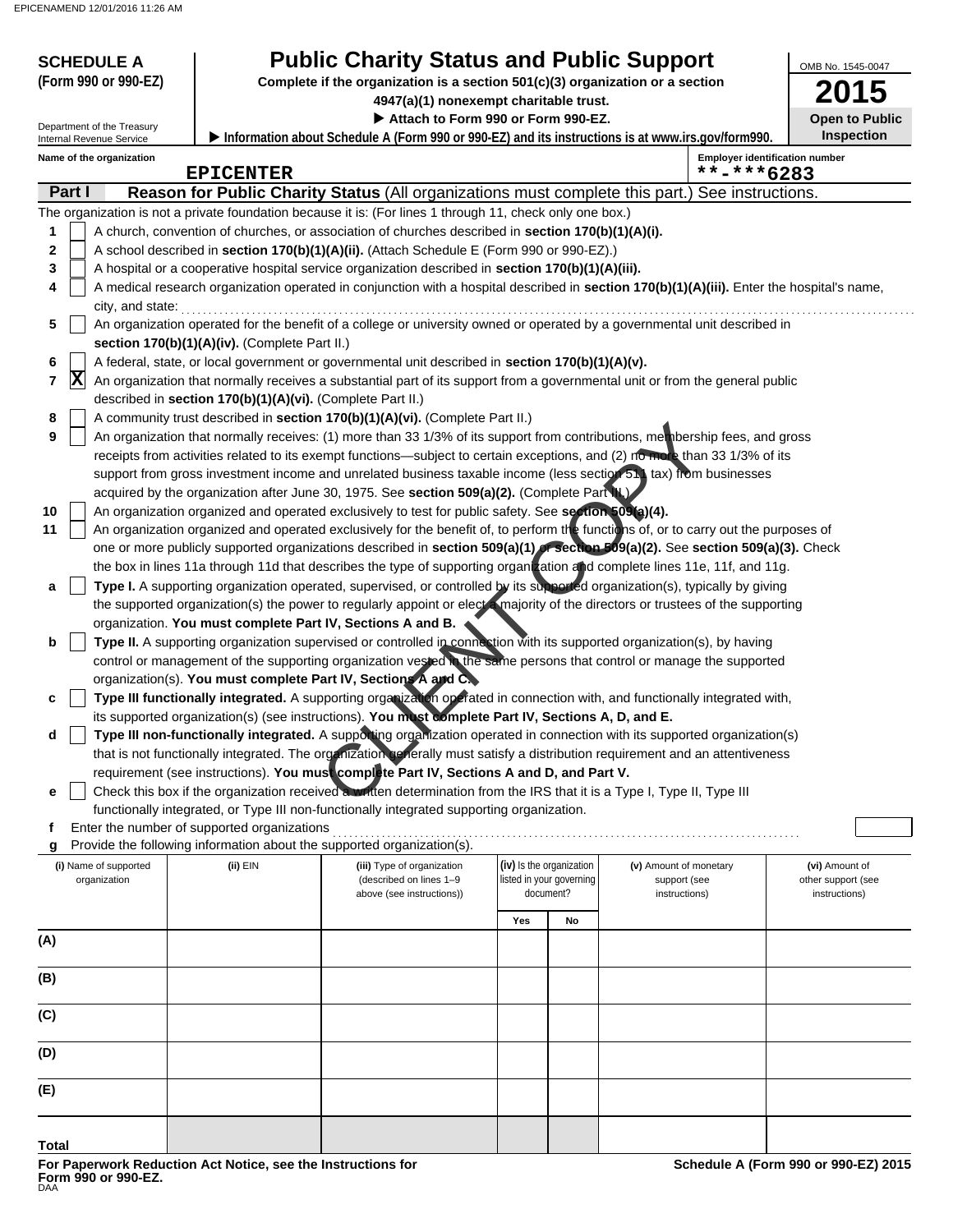|              | Schedule A (Form 990 or 990-EZ) 2015 EPICENTER                                                                                                                                                                                       |          |          |            |            | **-***6283 | Page 2                                   |
|--------------|--------------------------------------------------------------------------------------------------------------------------------------------------------------------------------------------------------------------------------------|----------|----------|------------|------------|------------|------------------------------------------|
|              | Support Schedule for Organizations Described in Sections 170(b)(1)(A)(iv) and 170(b)(1)(A)(vi)<br>Part II                                                                                                                            |          |          |            |            |            |                                          |
|              | (Complete only if you checked the box on line 5, 7, or 8 of Part I or if the organization failed to qualify under                                                                                                                    |          |          |            |            |            |                                          |
|              | Part III. If the organization fails to qualify under the tests listed below, please complete Part III.)                                                                                                                              |          |          |            |            |            |                                          |
|              | <b>Section A. Public Support</b>                                                                                                                                                                                                     |          |          |            |            |            |                                          |
|              | Calendar year (or fiscal year beginning in)                                                                                                                                                                                          | (a) 2011 | (b) 2012 | $(c)$ 2013 | $(d)$ 2014 | (e) $2015$ | (f) Total                                |
|              |                                                                                                                                                                                                                                      |          |          |            |            |            |                                          |
| 1            | Gifts, grants, contributions, and                                                                                                                                                                                                    |          |          |            |            |            |                                          |
|              | membership fees received. (Do not<br>include any "unusual grants.")                                                                                                                                                                  |          |          |            | 266,643    | 232,630    | 499,273                                  |
|              |                                                                                                                                                                                                                                      |          |          |            |            |            |                                          |
| $\mathbf{2}$ | Tax revenues levied for the                                                                                                                                                                                                          |          |          |            |            |            |                                          |
|              | organization's benefit and either paid                                                                                                                                                                                               |          |          |            |            |            |                                          |
|              | to or expended on its behalf                                                                                                                                                                                                         |          |          |            |            |            |                                          |
| 3            | The value of services or facilities                                                                                                                                                                                                  |          |          |            |            |            |                                          |
|              | furnished by a governmental unit to the                                                                                                                                                                                              |          |          |            |            |            |                                          |
|              | organization without charge                                                                                                                                                                                                          |          |          |            |            |            |                                          |
| 4            | Total. Add lines 1 through 3                                                                                                                                                                                                         |          |          |            | 266,643    | 232,630    | 499,273                                  |
| 5            | The portion of total contributions by                                                                                                                                                                                                |          |          |            |            |            |                                          |
|              | each person (other than a<br>governmental unit or publicly                                                                                                                                                                           |          |          |            |            |            |                                          |
|              | supported organization) included on                                                                                                                                                                                                  |          |          |            |            |            |                                          |
|              | line 1 that exceeds 2% of the amount                                                                                                                                                                                                 |          |          |            |            |            |                                          |
|              | shown on line 11, column (f)                                                                                                                                                                                                         |          |          |            |            |            |                                          |
| 6            | Public support. Subtract line 5 from line 4.                                                                                                                                                                                         |          |          |            |            |            | 499,273                                  |
|              | <b>Section B. Total Support</b>                                                                                                                                                                                                      |          |          |            |            |            |                                          |
|              | Calendar year (or fiscal year beginning in)                                                                                                                                                                                          | (a) 2011 | (b) 2012 | $(c)$ 2013 | d) 2014    | $(e)$ 2015 | (f) Total                                |
| 7            | Amounts from line 4                                                                                                                                                                                                                  |          |          |            | 266,643    | 232,630    | 499,273                                  |
| 8            | Gross income from interest, dividends,                                                                                                                                                                                               |          |          |            |            |            |                                          |
|              | payments received on securities loans,                                                                                                                                                                                               |          |          |            |            |            |                                          |
|              | rents, royalties and income from similar<br>SOUICES                                                                                                                                                                                  |          |          |            |            |            |                                          |
|              |                                                                                                                                                                                                                                      |          |          |            |            |            |                                          |
| 9            | Net income from unrelated business<br>activities, whether or not the business                                                                                                                                                        |          |          |            |            |            |                                          |
|              | is regularly carried on                                                                                                                                                                                                              |          |          |            |            |            |                                          |
|              |                                                                                                                                                                                                                                      |          |          |            |            |            |                                          |
| 10           | Other income. Do not include gain or<br>loss from the sale of capital assets                                                                                                                                                         |          |          |            |            |            |                                          |
|              | (Explain in Part VI.)                                                                                                                                                                                                                |          |          |            | 19,930     | 2,381      | 22,311                                   |
| 11           | Total support. Add lines 7 through 10                                                                                                                                                                                                |          |          |            |            |            | 521,584                                  |
| 12           | Gross receipts from related activities, etc. (see instructions)                                                                                                                                                                      |          |          |            |            | 12         | 57,925                                   |
| 13           | First five years. If the Form 990 is for the organization's first, second, third, fourth, or fifth tax year as a section 501(c)(3)                                                                                                   |          |          |            |            |            |                                          |
|              | organization, check this box and stop here <b>Community of the contract of the contract of the contract of the contract of the contract of the contract of the contract of the contract of the contract of the contract of the c</b> |          |          |            |            |            | $\blacktriangleright$ $\boxed{\text{X}}$ |
|              | Section C. Computation of Public Support Percentage                                                                                                                                                                                  |          |          |            |            |            |                                          |
| 14           |                                                                                                                                                                                                                                      |          |          |            |            | 14         | %                                        |
| 15           | Public support percentage from 2014 Schedule A, Part II, line 14                                                                                                                                                                     |          |          |            |            | 15         | %                                        |
| 16a          | 33 1/3% support test-2015. If the organization did not check the box on line 13, and line 14 is 33 1/3% or more, check this                                                                                                          |          |          |            |            |            |                                          |
|              | box and stop here. The organization qualifies as a publicly supported organization                                                                                                                                                   |          |          |            |            |            |                                          |
| b            | 33 1/3% support test-2014. If the organization did not check a box on line 13 or 16a, and line 15 is 33 1/3% or more,                                                                                                                |          |          |            |            |            |                                          |
|              | check this box and stop here. The organization qualifies as a publicly supported organization                                                                                                                                        |          |          |            |            |            |                                          |
|              | 17a 10%-facts-and-circumstances test-2015. If the organization did not check a box on line 13, 16a, or 16b, and line 14 is                                                                                                           |          |          |            |            |            |                                          |
|              | 10% or more, and if the organization meets the "facts-and-circumstances" test, check this box and stop here. Explain in                                                                                                              |          |          |            |            |            |                                          |
|              | Part VI how the organization meets the "facts-and-circumstances" test. The organization qualifies as a publicly supported                                                                                                            |          |          |            |            |            |                                          |
|              | organization                                                                                                                                                                                                                         |          |          |            |            |            |                                          |
| b            | 10%-facts-and-circumstances test-2014. If the organization did not check a box on line 13, 16a, 16b, or 17a, and line                                                                                                                |          |          |            |            |            |                                          |
|              | 15 is 10% or more, and if the organization meets the "facts-and-circumstances" test, check this box and stop here.                                                                                                                   |          |          |            |            |            |                                          |
|              | Explain in Part VI how the organization meets the "facts-and-circumstances" test. The organization qualifies as a publicly                                                                                                           |          |          |            |            |            |                                          |
|              |                                                                                                                                                                                                                                      |          |          |            |            |            |                                          |
|              | supported organization<br>Private foundation. If the organization did not check a box on line 13, 16a, 16b, 17a, or 17b, check this box and see                                                                                      |          |          |            |            |            |                                          |
| 18           |                                                                                                                                                                                                                                      |          |          |            |            |            |                                          |
|              | instructions                                                                                                                                                                                                                         |          |          |            |            |            |                                          |

**Schedule A (Form 990 or 990-EZ) 2015**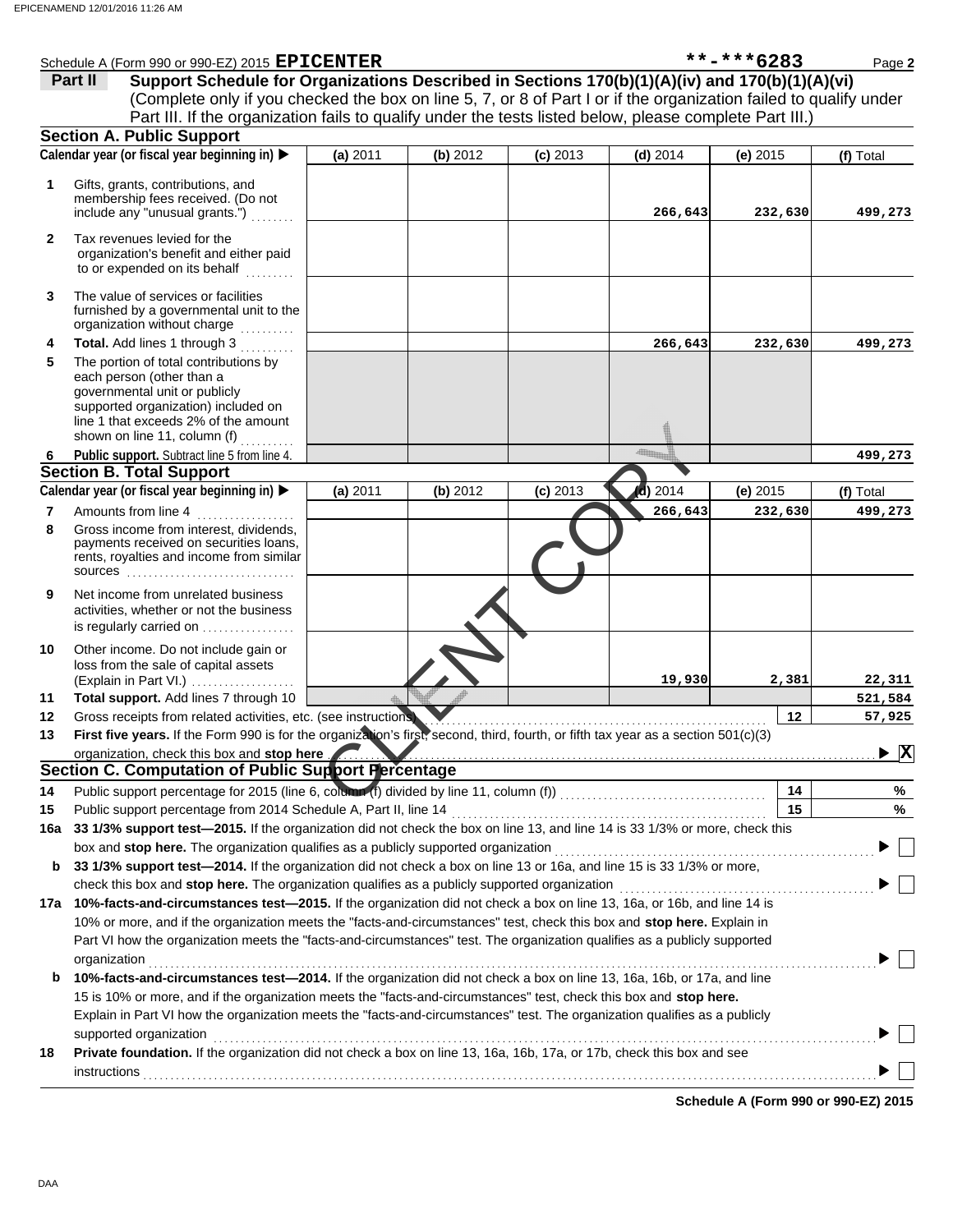|              | **-***6283<br>Schedule A (Form 990 or 990-EZ) 2015 EPICENTER<br>Page 3                                                                                                                                                                                |          |          |            |            |            |           |
|--------------|-------------------------------------------------------------------------------------------------------------------------------------------------------------------------------------------------------------------------------------------------------|----------|----------|------------|------------|------------|-----------|
|              | Part III<br>Support Schedule for Organizations Described in Section 509(a)(2)                                                                                                                                                                         |          |          |            |            |            |           |
|              | (Complete only if you checked the box on line 9 of Part I or if the organization failed to qualify under Part II.                                                                                                                                     |          |          |            |            |            |           |
|              | If the organization fails to qualify under the tests listed below, please complete Part II.)                                                                                                                                                          |          |          |            |            |            |           |
|              | <b>Section A. Public Support</b>                                                                                                                                                                                                                      |          |          |            |            |            |           |
|              | Calendar year (or fiscal year beginning in) $\blacktriangleright$                                                                                                                                                                                     | (a) 2011 | (b) 2012 | $(c)$ 2013 | $(d)$ 2014 | $(e)$ 2015 | (f) Total |
| 1            | Gifts, grants, contributions, and membership<br>fees received. (Do not include any "unusual                                                                                                                                                           |          |          |            |            |            |           |
| $\mathbf{2}$ | Gross receipts from admissions, merchandise<br>sold or services performed, or facilities<br>furnished in any activity that is related to the<br>organization's fax-exempt purpose                                                                     |          |          |            |            |            |           |
| 3            | Gross receipts from activities that are not an<br>unrelated trade or business under section 513                                                                                                                                                       |          |          |            |            |            |           |
| 4            | Tax revenues levied for the<br>organization's benefit and either paid<br>to or expended on its behalf                                                                                                                                                 |          |          |            |            |            |           |
| 5            | The value of services or facilities<br>furnished by a governmental unit to the<br>organization without charge                                                                                                                                         |          |          |            |            |            |           |
| 6            | Total. Add lines 1 through 5                                                                                                                                                                                                                          |          |          |            |            |            |           |
|              | 7a Amounts included on lines 1, 2, and 3<br>received from disqualified persons                                                                                                                                                                        |          |          |            |            |            |           |
| b            | Amounts included on lines 2 and 3<br>received from other than disqualified<br>persons that exceed the greater of \$5,000<br>or 1% of the amount on line 13 for the year                                                                               |          |          |            |            |            |           |
|              | c Add lines 7a and 7b                                                                                                                                                                                                                                 |          |          |            |            |            |           |
| 8            | Public support. (Subtract line 7c from                                                                                                                                                                                                                |          |          |            |            |            |           |
|              | line $6.$ )                                                                                                                                                                                                                                           |          |          |            |            |            |           |
|              | <b>Section B. Total Support</b>                                                                                                                                                                                                                       |          |          |            |            |            |           |
|              | Calendar year (or fiscal year beginning in)                                                                                                                                                                                                           | (a) 2011 | (b) 201  | $(c)$ 2013 | $(d)$ 2014 | (e) $2015$ | (f) Total |
| 9            | Amounts from line 6<br>and a complete state of the state of the state of the state of the state of the state of the state of the state of the state of the state of the state of the state of the state of the state of the state of the state of the |          |          |            |            |            |           |
| 10a          | Gross income from interest, dividends,<br>payments received on securities loans, rents,<br>royalties and income from similar sources                                                                                                                  |          |          |            |            |            |           |
| b            | Unrelated business taxable income (less<br>section 511 taxes) from businesses<br>acquired after June 30, 1975                                                                                                                                         |          |          |            |            |            |           |
|              | c Add lines 10a and 10b                                                                                                                                                                                                                               |          |          |            |            |            |           |
| 11           | Net income from unrelated business<br>activities not included in line 10b, whether<br>or not the business is regularly carried on                                                                                                                     |          |          |            |            |            |           |
| 12           | Other income. Do not include gain or<br>loss from the sale of capital assets<br>(Explain in Part VI.)<br>.                                                                                                                                            |          |          |            |            |            |           |
| 13           | Total support. (Add lines 9, 10c, 11,<br>and 12.)                                                                                                                                                                                                     |          |          |            |            |            |           |
| 14           | First five years. If the Form 990 is for the organization's first, second, third, fourth, or fifth tax year as a section 501(c)(3)                                                                                                                    |          |          |            |            |            |           |
|              | organization, check this box and stop here                                                                                                                                                                                                            |          |          |            |            |            |           |
|              | <b>Section C. Computation of Public Support Percentage</b>                                                                                                                                                                                            |          |          |            |            |            |           |
| 15           |                                                                                                                                                                                                                                                       |          |          |            |            | 15         | %         |
| 16           |                                                                                                                                                                                                                                                       |          |          |            |            | 16         | %         |
|              | Section D. Computation of Investment Income Percentage                                                                                                                                                                                                |          |          |            |            |            |           |
| 17           | Investment income percentage for 2015 (line 10c, column (f) divided by line 13, column (f)) [[[[[[[[[[[[[[[[[                                                                                                                                         |          |          |            |            | 17         | %         |
| 18           | Investment income percentage from 2014 Schedule A, Part III, line 17                                                                                                                                                                                  |          |          |            |            | 18         | %         |
|              | 19a 33 1/3% support tests-2015. If the organization did not check the box on line 14, and line 15 is more than 33 1/3%, and line                                                                                                                      |          |          |            |            |            |           |
|              | 17 is not more than 33 1/3%, check this box and stop here. The organization qualifies as a publicly supported organization                                                                                                                            |          |          |            |            |            |           |
| b            | 33 1/3% support tests-2014. If the organization did not check a box on line 14 or line 19a, and line 16 is more than 33 1/3%, and                                                                                                                     |          |          |            |            |            |           |
|              | line 18 is not more than 33 1/3%, check this box and stop here. The organization qualifies as a publicly supported organization                                                                                                                       |          |          |            |            |            |           |
| 20           | Private foundation. If the organization did not check a box on line 14, 19a, or 19b, check this box and see instructions                                                                                                                              |          |          |            |            |            |           |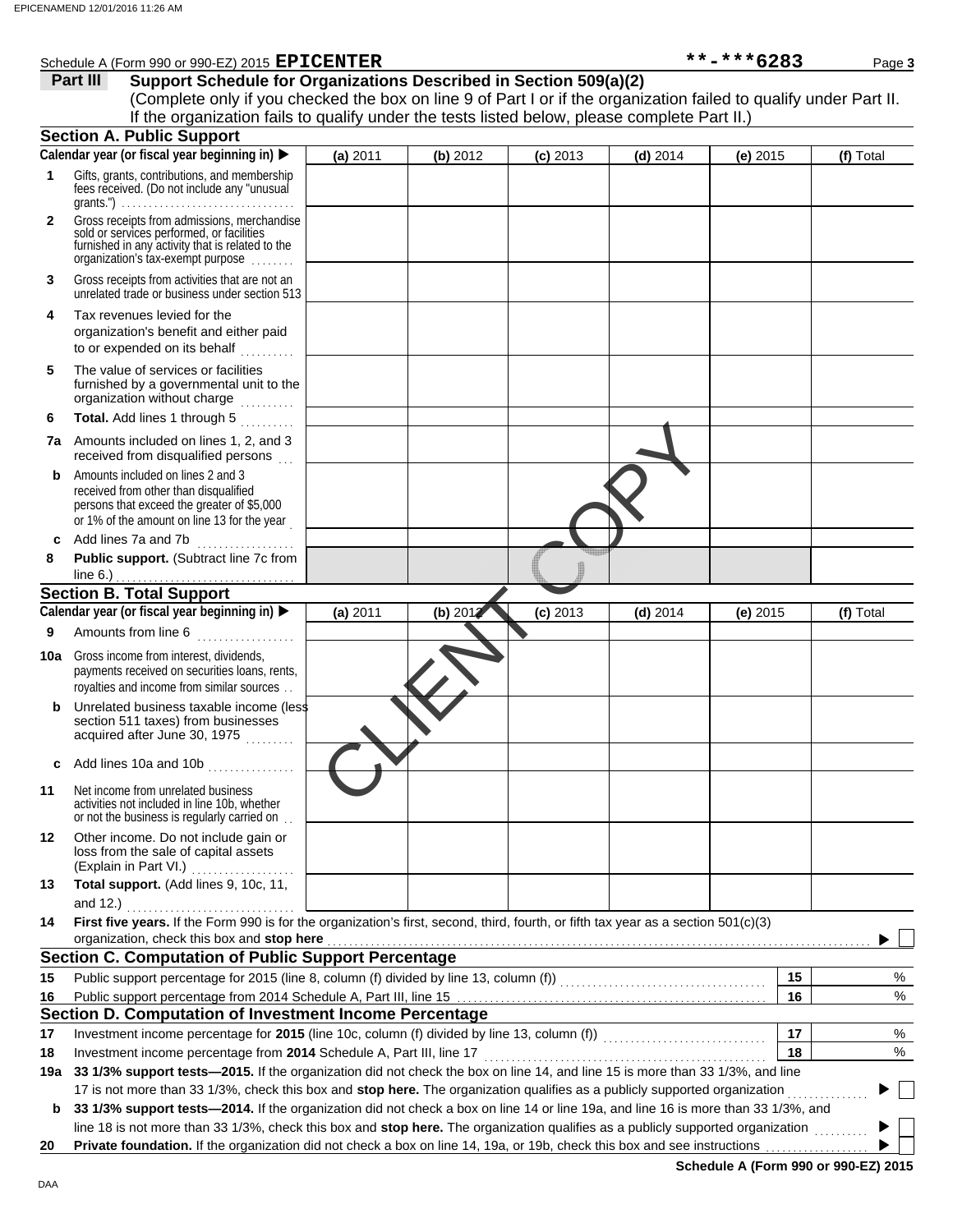|              | Schedule A (Form 990 or 990-EZ) 2015 $\texttt{EPICENTER}$                                                                | **-***6283 |            | Page 4 |
|--------------|--------------------------------------------------------------------------------------------------------------------------|------------|------------|--------|
|              | Part IV<br><b>Supporting Organizations</b>                                                                               |            |            |        |
|              | (Complete only if you checked a box in line 11 on Part I. If you checked 11a of Part I, complete Sections A              |            |            |        |
|              | and B. If you checked 11b of Part I, complete Sections A and C. If you checked 11c of Part I, complete                   |            |            |        |
|              | Sections A, D, and E. If you checked 11d of Part I, complete Sections A and D, and complete Part V.)                     |            |            |        |
|              | <b>Section A. All Supporting Organizations</b>                                                                           |            |            |        |
|              |                                                                                                                          |            | <b>Yes</b> | No     |
| 1            | Are all of the organization's supported organizations listed by name in the organization's governing                     |            |            |        |
|              | documents? If "No," describe in Part VI how the supported organizations are designated. If designated by                 |            |            |        |
|              | class or purpose, describe the designation. If historic and continuing relationship, explain.                            | 1          |            |        |
| $\mathbf{2}$ | Did the organization have any supported organization that does not have an IRS determination of status                   |            |            |        |
|              | under section $509(a)(1)$ or (2)? If "Yes," explain in Part VI how the organization determined that the supported        |            |            |        |
|              | organization was described in section 509(a)(1) or (2).                                                                  | 2          |            |        |
| За           | Did the organization have a supported organization described in section $501(c)(4)$ , (5), or (6)? If "Yes," answer      |            |            |        |
|              | (b) and (c) below.                                                                                                       | 3a         |            |        |
| b            | Did the organization confirm that each supported organization qualified under section $501(c)(4)$ , $(5)$ , or $(6)$ and |            |            |        |
|              | satisfied the public support tests under section $509(a)(2)$ ? If "Yes," describe in <b>Part VI</b> when and how the     |            |            |        |
|              | organization made the determination.                                                                                     | 3b         |            |        |
| c            | Did the organization ensure that all support to such organizations was used exclusively for section $170(c)(2)(B)$       |            |            |        |
|              | purposes? If "Yes," explain in Part VI what controls the organization put in place to ensure such use.                   | 3c         |            |        |
| 4a           | Was any supported organization not organized in the United States ("foreign supported organization")? If                 |            |            |        |
|              | "Yes," and if you checked 11a or 11b in Part I, answer (b) and (c) below.                                                | 4a         |            |        |
| b            | Did the organization have ultimate control and discretion in deciding whether to make grants to the foreign              |            |            |        |
|              | supported organization? If "Yes," describe in Part VI how the organization had such control and discretion               |            |            |        |
|              | despite being controlled or supervised by or in connection with its supported organizations.                             | 4b         |            |        |
| c            | Did the organization support any foreign supported organization that does not have an IRS determination                  |            |            |        |
|              | under sections $501(c)(3)$ and $509(a)(1)$ or (2)? If "Yes," explain in Part VI what controls the organization used      |            |            |        |
|              | to ensure that all support to the foreign supported organization was used exclusively for section 170(c)(2)(B)           |            |            |        |
|              | purposes.                                                                                                                | 4c         |            |        |
| 5a           | Did the organization add, substitute, or remove any supported organizations during the tax year? If "Yes,"               |            |            |        |
|              | answer (b) and (c) below (if applicable). Also, provide detail in Part VI, including (i) the names and EIN               |            |            |        |
|              | numbers of the supported organizations added, substituted, or removed; (ii) the reasons for each such action;            |            |            |        |
|              | (iii) the authority under the organization's organizing document a thorizing such action; and (iv) how the action        |            |            |        |
|              | was accomplished (such as by amendment to the organizing document).                                                      | 5a         |            |        |
| b            | Type I or Type II only. Was any added or substituted supported organization part of a class already                      |            |            |        |
|              | designated in the organization's organizing document?                                                                    | 5b         |            |        |
| c            | Substitutions only. Was the substitution the result of an event beyond the organization's control?                       | 5с         |            |        |
| 6            | Did the organization provide support (whether in the lorm of grants or the provision of services or facilities) to       |            |            |        |
|              | anyone other than (i) its supported organizations, (ii) individuals that are part of the charitable class benefited      |            |            |        |
|              | by one or more of its supported organizations, or (iii) other supporting organizations that also support or              |            |            |        |
|              | benefit one or more of the filing organization's supported organizations? If "Yes," provide detail in Part VI.           | 6          |            |        |
| 7            | Did the organization provide a grant, loan, compensation, or other similar payment to a substantial contributor          |            |            |        |
|              | (defined in section $4958(c)(3)(C)$ ), a family member of a substantial contributor, or a 35% controlled entity with     |            |            |        |
|              | regard to a substantial contributor? If "Yes," complete Part I of Schedule L (Form 990 or 990-EZ).                       | 7          |            |        |
| 8            | Did the organization make a loan to a disqualified person (as defined in section 4958) not described in line 7?          |            |            |        |
|              | If "Yes," complete Part I of Schedule L (Form 990 or 990-EZ).                                                            | 8          |            |        |
| 9a           | Was the organization controlled directly or indirectly at any time during the tax year by one or more                    |            |            |        |
|              | disqualified persons as defined in section 4946 (other than foundation managers and organizations described              |            |            |        |
|              | in section $509(a)(1)$ or $(2)$ ? If "Yes," provide detail in Part VI.                                                   | 9а         |            |        |
| b            | Did one or more disqualified persons (as defined in line 9a) hold a controlling interest in any entity in which          |            |            |        |
|              | the supporting organization had an interest? If "Yes," provide detail in Part VI.                                        | 9b         |            |        |
| c            | Did a disqualified person (as defined in line 9a) have an ownership interest in, or derive any personal benefit          |            |            |        |
|              | from, assets in which the supporting organization also had an interest? If "Yes," provide detail in Part VI.             | 9с         |            |        |
| 10a          | Was the organization subject to the excess business holdings rules of section 4943 because of section                    |            |            |        |
|              | 4943(f) (regarding certain Type II supporting organizations, and all Type III non-functionally integrated                |            |            |        |
|              | supporting organizations)? If "Yes," answer 10b below.                                                                   | 10a        |            |        |

Did the organization have any excess business holdings in the tax year? (Use Schedule C, Form 4720, to

determine whether the organization had excess business holdings.)

**Schedule A (Form 990 or 990-EZ) 2015**

**10b**

**b**

DAA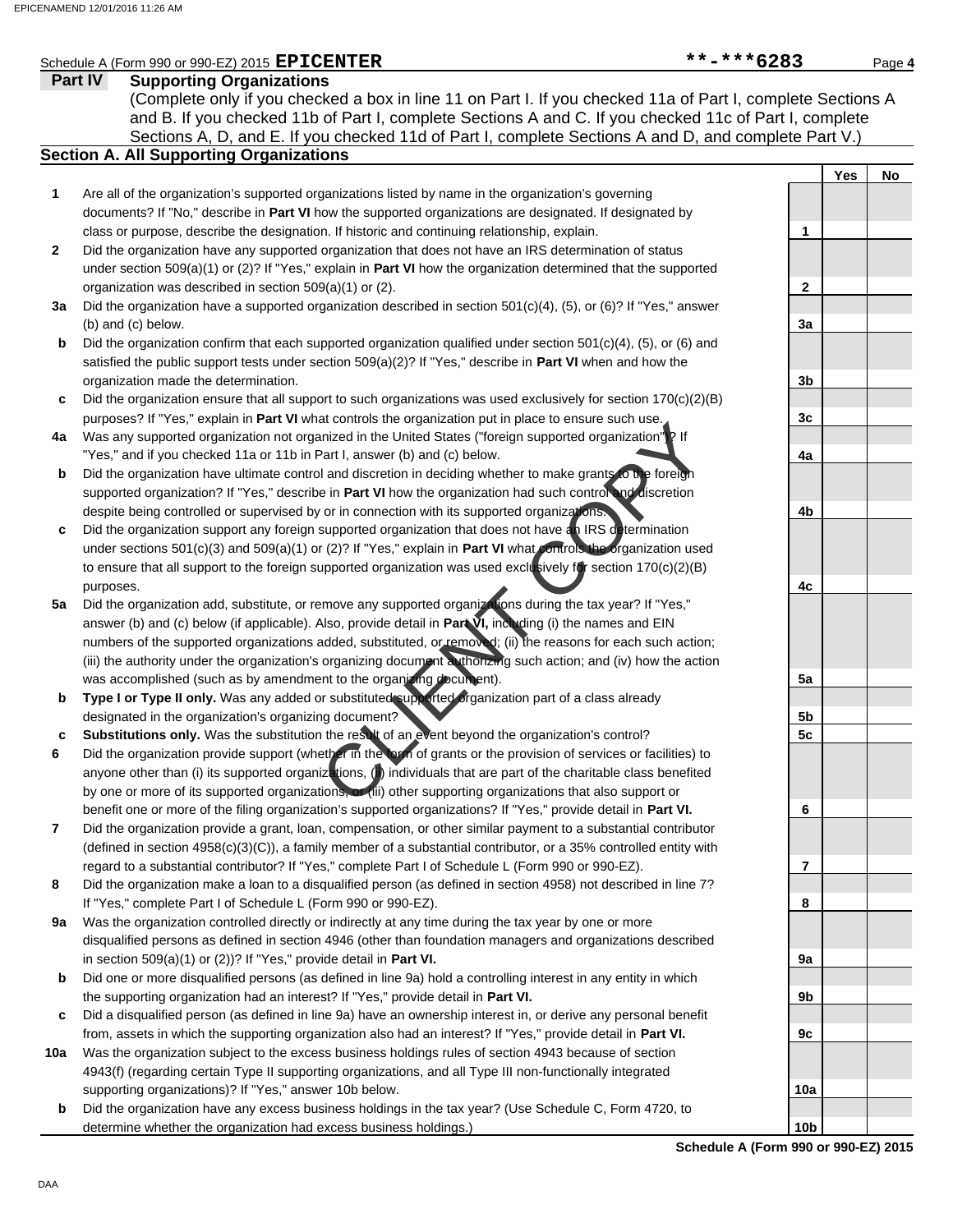|                  | Schedule A (Form 990 or 990-EZ) 2015 EPICENTER                                                                                    | **-***6283      |     | Page 5 |
|------------------|-----------------------------------------------------------------------------------------------------------------------------------|-----------------|-----|--------|
|                  | <b>Part IV</b><br><b>Supporting Organizations (continued)</b>                                                                     |                 |     |        |
|                  |                                                                                                                                   |                 | Yes | No     |
| 11               | Has the organization accepted a gift or contribution from any of the following persons?                                           |                 |     |        |
| a                | A person who directly or indirectly controls, either alone or together with persons described in (b) and (c)                      |                 |     |        |
|                  | below, the governing body of a supported organization?                                                                            | 11a             |     |        |
|                  | <b>b</b> A family member of a person described in (a) above?                                                                      | 11 <sub>b</sub> |     |        |
|                  | c A 35% controlled entity of a person described in (a) or (b) above? If "Yes" to a, b, or c, provide detail in Part VI.           | 11c             |     |        |
|                  | <b>Section B. Type I Supporting Organizations</b>                                                                                 |                 |     |        |
|                  |                                                                                                                                   |                 | Yes | No     |
| 1                | Did the directors, trustees, or membership of one or more supported organizations have the power to                               |                 |     |        |
|                  | regularly appoint or elect at least a majority of the organization's directors or trustees at all times during the                |                 |     |        |
|                  | tax year? If "No," describe in Part VI how the supported organization(s) effectively operated, supervised, or                     |                 |     |        |
|                  | controlled the organization's activities. If the organization had more than one supported organization,                           |                 |     |        |
|                  | describe how the powers to appoint and/or remove directors or trustees were allocated among the supported                         |                 |     |        |
|                  |                                                                                                                                   |                 |     |        |
|                  | organizations and what conditions or restrictions, if any, applied to such powers during the tax year.                            | 1               |     |        |
| $\boldsymbol{2}$ | Did the organization operate for the benefit of any supported organization other than the supported                               |                 |     |        |
|                  | organization(s) that operated, supervised, or controlled the supporting organization? If "Yes," explain in Part                   |                 |     |        |
|                  | VI how providing such benefit carried out the purposes of the supported organization(s) that operated,                            |                 |     |        |
|                  | supervised, or controlled the supporting organization.                                                                            | $\mathbf{2}$    |     |        |
|                  | <b>Section C. Type II Supporting Organizations</b>                                                                                |                 |     |        |
|                  |                                                                                                                                   |                 | Yes | No     |
| 1                | Were a majority of the organization's directors or trustees during the tax year also a majority of the directors                  |                 |     |        |
|                  | or trustees of each of the organization's supported organization(s)? If "No," describe in Part VU fow control                     |                 |     |        |
|                  | or management of the supporting organization was vested in the same persons that controlled or managed                            |                 |     |        |
|                  | the supported organization(s).                                                                                                    | 1               |     |        |
|                  | <b>Section D. All Type III Supporting Organizations</b>                                                                           |                 |     |        |
|                  |                                                                                                                                   |                 | Yes | No     |
| 1                | Did the organization provide to each of its supported organizations, by the last day of the fifth month of the                    |                 |     |        |
|                  | organization's tax year, (i) a written notice describing the type and amount of support provided during the prior tax             |                 |     |        |
|                  | year, (ii) a copy of the Form 990 that was most recently filed as of the date of notification, and (iii) copies of the            |                 |     |        |
|                  | organization's governing documents in effect on the date of notification to the extent not previously provided?                   | 1               |     |        |
| $\mathbf{2}$     | Were any of the organization's officers, directors, or trustees either (i) appointed or elected by the supported                  |                 |     |        |
|                  | organization(s) or (ii) serving on the governing body of a supported organization? If "No," explain in Part VI how                |                 |     |        |
|                  | the organization maintained a close and continuous working relationship with the supported organization(s).                       | 2               |     |        |
| 3                | By reason of the relationship described in (2), did the organization's supported organizations have a                             |                 |     |        |
|                  | significant voice in the organization's investment policies and in directing the use of the organization's                        |                 |     |        |
|                  | income or assets at all times during the tax year? If Yes," describe in Part VI the role the organization's                       |                 |     |        |
|                  | supported organizations played in this regard.                                                                                    | 3               |     |        |
|                  | Section E. Type III Functionally-Integrated Supporting Organizations                                                              |                 |     |        |
|                  |                                                                                                                                   |                 |     |        |
| 1                | Check the box next to the method that the organization used to satisfy the Integral Part Test during the year (see instructions): |                 |     |        |
| a                | The organization satisfied the Activities Test. Complete line 2 below.                                                            |                 |     |        |
| b                | The organization is the parent of each of its supported organizations. Complete line 3 below.                                     |                 |     |        |

The organization supported a governmental entity. Describe in Part VI how you supported a government entity (see instructions). **c**

## **2** Activities Test. **Answer (a) and (b) below.**

- **a** Did substantially all of the organization's activities during the tax year directly further the exempt purposes of the supported organization(s) to which the organization was responsive? If "Yes," then in **Part VI identify those supported organizations and explain** how these activities directly furthered their exempt purposes, how the organization was responsive to those supported organizations, and how the organization determined that these activities constituted substantially all of its activities.
- **b** Did the activities described in (a) constitute activities that, but for the organization's involvement, one or more of the organization's supported organization(s) would have been engaged in? If "Yes," explain in **Part VI** the reasons for the organization's position that its supported organization(s) would have engaged in these activities but for the organization's involvement.
- **3** Parent of Supported Organizations. **Answer (a) and (b) below.**
- **a** Did the organization have the power to regularly appoint or elect a majority of the officers, directors, or trustees of each of the supported organizations? Provide details in **Part VI.**
- **b** Did the organization exercise a substantial degree of direction over the policies, programs, and activities of each of its supported organizations? If "Yes," describe in **Part VI** the role played by the organization in this regard.

**Yes No**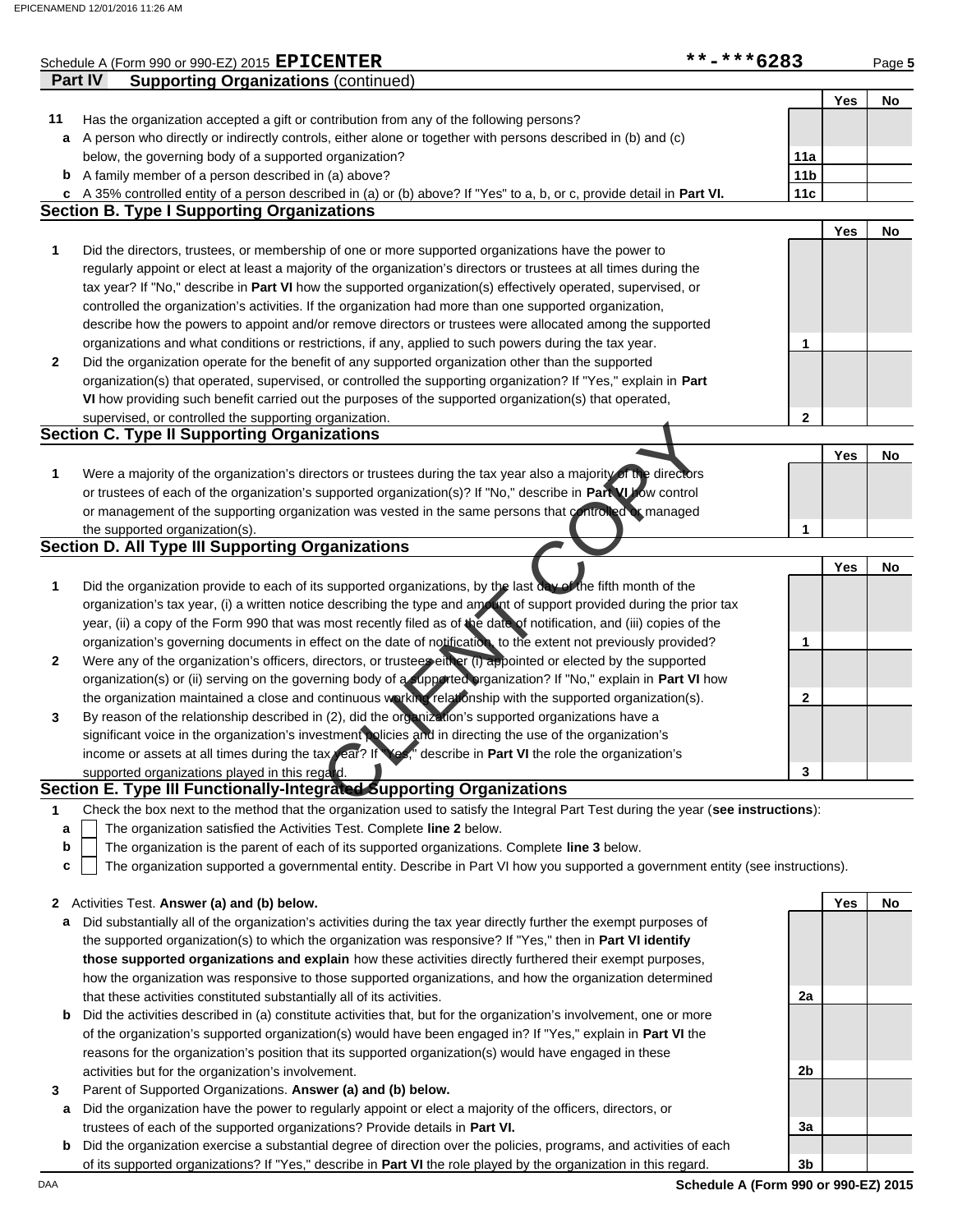| Schedule A (Form 990 or 990-EZ) 2015 EPICENTER                                                                                                |                         | **-***6283     | Page 6                         |
|-----------------------------------------------------------------------------------------------------------------------------------------------|-------------------------|----------------|--------------------------------|
| Type III Non-Functionally Integrated 509(a)(3) Supporting Organizations<br><b>Part V</b>                                                      |                         |                |                                |
| Check here if the organization satisfied the Integral Part Test as a qualifying trust on Nov. 20, 1970. See instructions. All<br>$\mathbf{1}$ |                         |                |                                |
| other Type III non-functionally integrated supporting organizations must complete Sections A through E.                                       |                         |                |                                |
| <b>Section A - Adjusted Net Income</b>                                                                                                        |                         | (A) Prior Year | (B) Current Year<br>(optional) |
| 1<br>Net short-term capital gain                                                                                                              | 1                       |                |                                |
| $\mathbf{2}$<br>Recoveries of prior-year distributions                                                                                        | $\mathbf{2}$            |                |                                |
| Other gross income (see instructions)<br>3                                                                                                    | 3                       |                |                                |
| Add lines 1 through 3<br>4                                                                                                                    | $\overline{\mathbf{4}}$ |                |                                |
| 5<br>Depreciation and depletion                                                                                                               | 5                       |                |                                |
| Portion of operating expenses paid or incurred for production or<br>6                                                                         |                         |                |                                |
| collection of gross income or for management, conservation, or                                                                                |                         |                |                                |
| maintenance of property held for production of income (see instructions)                                                                      | 6                       |                |                                |
| 7<br>Other expenses (see instructions)                                                                                                        | $\overline{7}$          |                |                                |
| 8<br>Adjusted Net Income (subtract lines 5, 6 and 7 from line 4)                                                                              | 8                       |                |                                |
| <b>Section B - Minimum Asset Amount</b>                                                                                                       |                         | (A) Prior Year | (B) Current Year<br>(optional) |
| Aggregate fair market value of all non-exempt-use assets (see<br>1                                                                            |                         |                |                                |
| instructions for short tax year or assets held for part of year):                                                                             |                         |                |                                |
| Average monthly value of securities<br>a                                                                                                      | 1a                      |                |                                |
| Average monthly cash balances<br>b                                                                                                            | 1 <sub>b</sub>          |                |                                |
| Fair market value of other non-exempt-use assets<br>c                                                                                         | 1c                      |                |                                |
| Total (add lines 1a, 1b, and 1c)<br>d                                                                                                         | 1 <sub>d</sub>          |                |                                |
| Discount claimed for blockage or other<br>е                                                                                                   |                         |                |                                |
| factors (explain in detail in Part VI):                                                                                                       |                         |                |                                |
| Acquisition indebtedness applicable to non-exempt-use assets<br>2                                                                             | ىم                      |                |                                |
| 3<br>Subtract line 2 from line 1d                                                                                                             | 3                       |                |                                |
| Cash deemed held for exempt use. Enter 1-1/2% of line 3 (for greater amount,<br>4                                                             |                         |                |                                |
| see instructions)                                                                                                                             | 4                       |                |                                |
| Net value of non-exempt-use assets (subtract line 4 from line 3)<br>5                                                                         | 5                       |                |                                |
| 6<br>Multiply line 5 by .035                                                                                                                  | 6                       |                |                                |
| 7<br>Recoveries of prior-year distributions                                                                                                   | $\overline{7}$          |                |                                |
| 8<br>Minimum Asset Amount (add line 7 to line 6)                                                                                              | 8                       |                |                                |
| <b>Section C - Distributable Amount</b>                                                                                                       |                         |                | <b>Current Year</b>            |
| Adjusted net income for prior year (from Section A) line 8. Column A)<br>1                                                                    | 1                       |                |                                |
| $\mathbf{2}$<br>Enter 85% of line 1                                                                                                           | $\mathbf{2}$            |                |                                |
| Minimum asset amount for prior year (from Section B, line 8, Column A)<br>3                                                                   | 3                       |                |                                |
| 4<br>Enter greater of line 2 or line 3                                                                                                        | 4                       |                |                                |
| 5<br>Income tax imposed in prior year                                                                                                         | 5                       |                |                                |
| 6<br><b>Distributable Amount.</b> Subtract line 5 from line 4, unless subject to                                                              |                         |                |                                |
| emergency temporary reduction (see instructions)                                                                                              | 6                       |                |                                |
|                                                                                                                                               |                         |                |                                |

**7**  $\Box$  Check here if the current year is the organization's first as a non-functionally-integrated Type III supporting organization (see instructions).

**Schedule A (Form 990 or 990-EZ) 2015**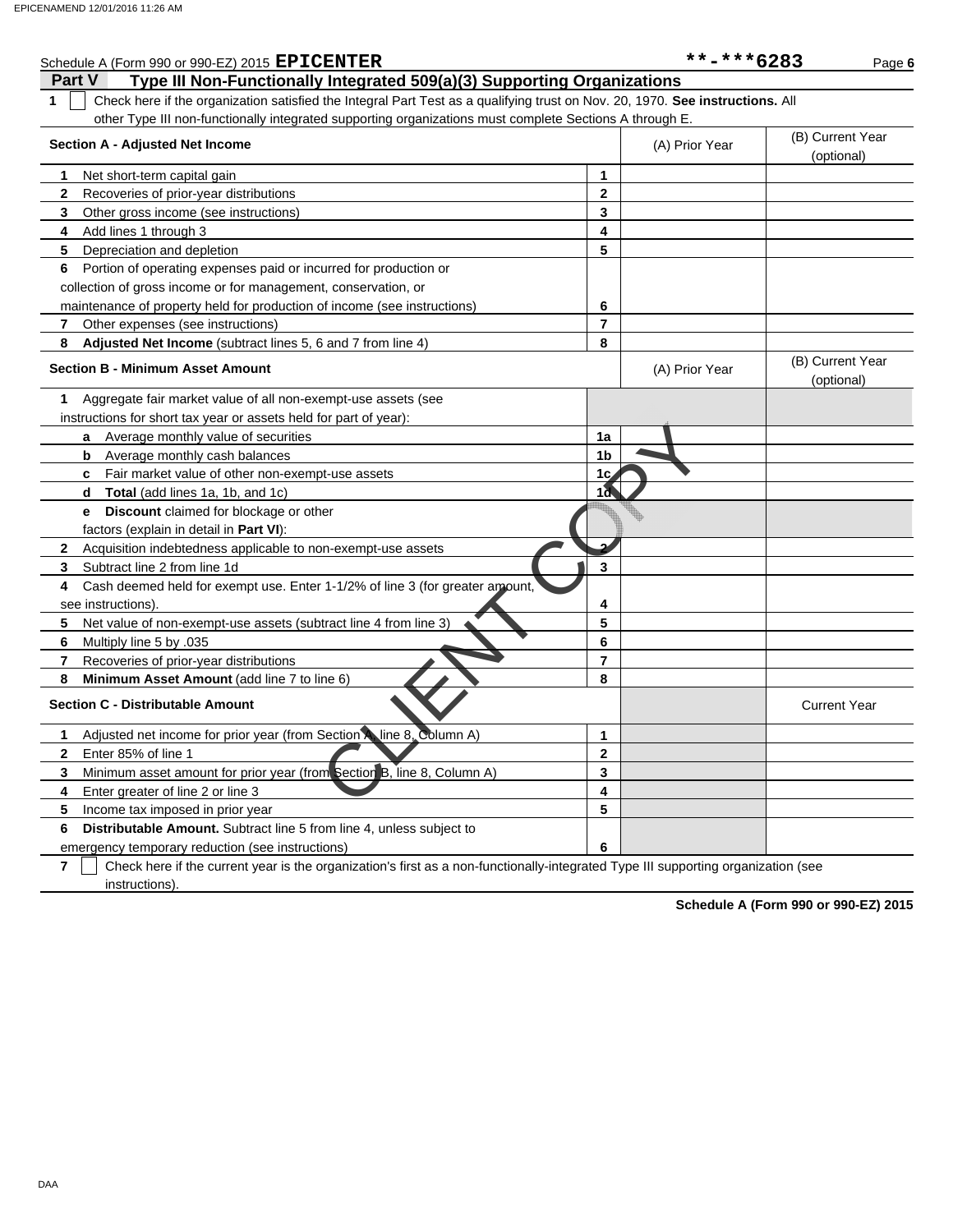|              | Schedule A (Form 990 or 990-EZ) 2015 EPICENTER<br>Part V                                          |                                    | **-***6283                                   | Page 7                                                  |
|--------------|---------------------------------------------------------------------------------------------------|------------------------------------|----------------------------------------------|---------------------------------------------------------|
|              | Type III Non-Functionally Integrated 509(a)(3) Supporting Organizations (continued)               |                                    |                                              |                                                         |
|              | <b>Section D - Distributions</b>                                                                  |                                    |                                              | <b>Current Year</b>                                     |
| 1            | Amounts paid to supported organizations to accomplish exempt purposes                             |                                    |                                              |                                                         |
| $\mathbf{2}$ | Amounts paid to perform activity that directly furthers exempt purposes of supported              |                                    |                                              |                                                         |
|              | organizations, in excess of income from activity                                                  |                                    |                                              |                                                         |
| 3<br>4       | Administrative expenses paid to accomplish exempt purposes of supported organizations             |                                    |                                              |                                                         |
|              | Amounts paid to acquire exempt-use assets                                                         |                                    |                                              |                                                         |
| 5            | Qualified set-aside amounts (prior IRS approval required)                                         |                                    |                                              |                                                         |
| 6            | Other distributions (describe in <b>Part VI</b> ). See instructions.                              |                                    |                                              |                                                         |
| 7            | Total annual distributions. Add lines 1 through 6.                                                |                                    |                                              |                                                         |
| 8            | Distributions to attentive supported organizations to which the organization is responsive        |                                    |                                              |                                                         |
|              | (provide details in Part VI). See instructions.                                                   |                                    |                                              |                                                         |
| 9            | Distributable amount for 2015 from Section C, line 6                                              |                                    |                                              |                                                         |
| 10           | Line 8 amount divided by Line 9 amount<br>Section E - Distribution Allocations (see instructions) | (i)<br><b>Excess Distributions</b> | (i)<br><b>Underdistributions</b><br>Pre-2015 | (iii)<br><b>Distributable</b><br><b>Amount for 2015</b> |
| 1            | Distributable amount for 2015 from Section C, line 6                                              |                                    |                                              |                                                         |
| 2            | Underdistributions, if any, for years prior to 2015                                               |                                    |                                              |                                                         |
|              | (reasonable cause required-see instructions)                                                      |                                    |                                              |                                                         |
| 3            | Excess distributions carryover, if any, to 2015:                                                  |                                    |                                              |                                                         |
| a            |                                                                                                   |                                    |                                              |                                                         |
| b            |                                                                                                   |                                    |                                              |                                                         |
| c            |                                                                                                   |                                    |                                              |                                                         |
|              |                                                                                                   |                                    |                                              |                                                         |
|              | e From 2014                                                                                       |                                    |                                              |                                                         |
|              | f Total of lines 3a through e                                                                     |                                    |                                              |                                                         |
|              | g Applied to underdistributions of prior years                                                    |                                    |                                              |                                                         |
|              | h Applied to 2015 distributable amount                                                            |                                    |                                              |                                                         |
|              | Carryover from 2010 not applied (see instructions)                                                |                                    |                                              |                                                         |
|              | Remainder. Subtract lines 3g, 3h, and 3i from 3f.                                                 |                                    |                                              |                                                         |
| 4            | Distributions for 2015 from Section                                                               |                                    |                                              |                                                         |
|              | \$<br>$D$ , line $7$ :                                                                            |                                    |                                              |                                                         |
|              | a Applied to underdistributions of prior years                                                    |                                    |                                              |                                                         |
|              | <b>b</b> Applied to 2015 distributable amount                                                     |                                    |                                              |                                                         |
|              | <b>c</b> Remainder. Subtract lines 4a and 4b from 4.                                              |                                    |                                              |                                                         |
| 5            | Remaining underdistributions for years prior to 2015, it                                          |                                    |                                              |                                                         |
|              | any. Subtract lines 3g and 4a from line 2 (if amount                                              |                                    |                                              |                                                         |
|              | greater than zero, see instructions).                                                             |                                    |                                              |                                                         |
| 6            | Remaining underdistributions for 2015. Subtract lines 3h                                          |                                    |                                              |                                                         |
|              | and 4b from line 1 (if amount greater than zero, see                                              |                                    |                                              |                                                         |
|              | instructions).                                                                                    |                                    |                                              |                                                         |
| 7            | Excess distributions carryover to 2016. Add lines 3j                                              |                                    |                                              |                                                         |
|              | and 4c.                                                                                           |                                    |                                              |                                                         |
| 8            | Breakdown of line 7:                                                                              |                                    |                                              |                                                         |
| a            |                                                                                                   |                                    |                                              |                                                         |
| b            |                                                                                                   |                                    |                                              |                                                         |
|              | c Excess from 2013                                                                                |                                    |                                              |                                                         |
|              | <b>d</b> Excess from 2014                                                                         |                                    |                                              |                                                         |
|              | e Excess from 2015                                                                                |                                    |                                              |                                                         |

**Schedule A (Form 990 or 990-EZ) 2015**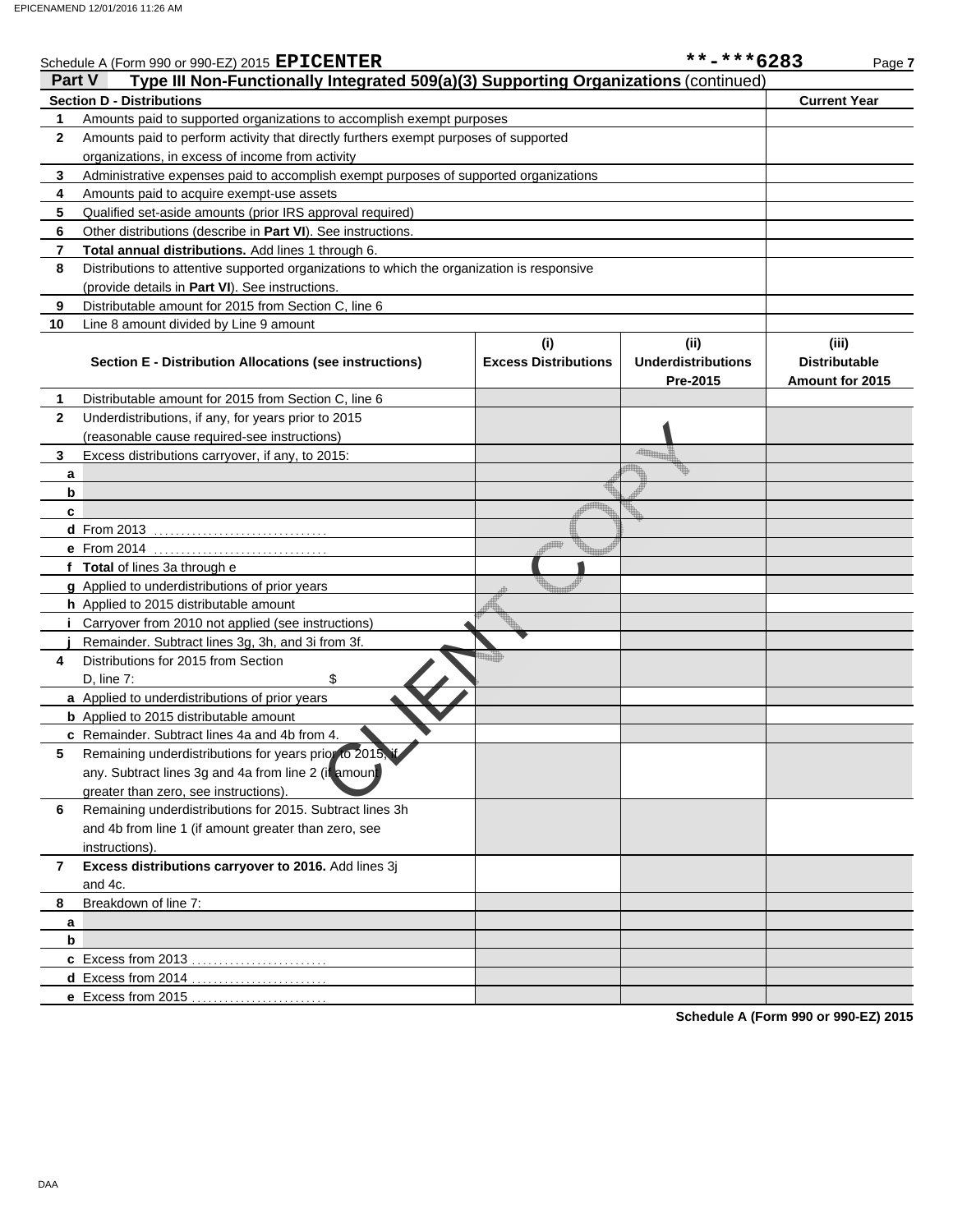|         | Schedule A (Form 990 or 990-EZ) 2015 EPICENTER                                                 | $***$ -***6283<br>Page 8                                                                                                                                                                                                                                                                                                                                          |
|---------|------------------------------------------------------------------------------------------------|-------------------------------------------------------------------------------------------------------------------------------------------------------------------------------------------------------------------------------------------------------------------------------------------------------------------------------------------------------------------|
| Part VI |                                                                                                | Supplemental Information. Provide the explanations required by Part II, line 10; Part II, line 17a or 17b; Part<br>III, line 12; Part IV, Section A, lines 1, 2, 3b, 3c, 4b, 4c, 5a, 6, 9a, 9b, 9c, 11a, 11b, and 11c; Part IV, Section<br>B, lines 1 and 2; Part IV, Section C, line 1; Part IV, Section D, lines 2 and 3; Part IV, Section E, lines 1c, 2a, 2b, |
|         | lines 2, 5, and 6. Also complete this part for any additional information. (See instructions.) | 3a and 3b; Part V, line 1; Part V, Section B, line 1e; Part V, Section D, lines 5, 6, and 8; and Part V, Section E,                                                                                                                                                                                                                                               |
|         | Part II, Line 10 - Other Income Detail                                                         |                                                                                                                                                                                                                                                                                                                                                                   |
|         | \$<br>Other Income                                                                             | 22,311                                                                                                                                                                                                                                                                                                                                                            |
|         |                                                                                                |                                                                                                                                                                                                                                                                                                                                                                   |
|         |                                                                                                |                                                                                                                                                                                                                                                                                                                                                                   |
|         |                                                                                                |                                                                                                                                                                                                                                                                                                                                                                   |
|         |                                                                                                |                                                                                                                                                                                                                                                                                                                                                                   |
|         |                                                                                                |                                                                                                                                                                                                                                                                                                                                                                   |
|         |                                                                                                |                                                                                                                                                                                                                                                                                                                                                                   |
|         |                                                                                                |                                                                                                                                                                                                                                                                                                                                                                   |
|         |                                                                                                |                                                                                                                                                                                                                                                                                                                                                                   |
|         |                                                                                                |                                                                                                                                                                                                                                                                                                                                                                   |
|         |                                                                                                |                                                                                                                                                                                                                                                                                                                                                                   |
|         |                                                                                                |                                                                                                                                                                                                                                                                                                                                                                   |
|         |                                                                                                |                                                                                                                                                                                                                                                                                                                                                                   |
|         |                                                                                                |                                                                                                                                                                                                                                                                                                                                                                   |
|         |                                                                                                |                                                                                                                                                                                                                                                                                                                                                                   |
|         |                                                                                                |                                                                                                                                                                                                                                                                                                                                                                   |
|         |                                                                                                |                                                                                                                                                                                                                                                                                                                                                                   |
|         |                                                                                                |                                                                                                                                                                                                                                                                                                                                                                   |
|         |                                                                                                |                                                                                                                                                                                                                                                                                                                                                                   |
|         |                                                                                                |                                                                                                                                                                                                                                                                                                                                                                   |
|         |                                                                                                |                                                                                                                                                                                                                                                                                                                                                                   |
|         |                                                                                                |                                                                                                                                                                                                                                                                                                                                                                   |
|         |                                                                                                |                                                                                                                                                                                                                                                                                                                                                                   |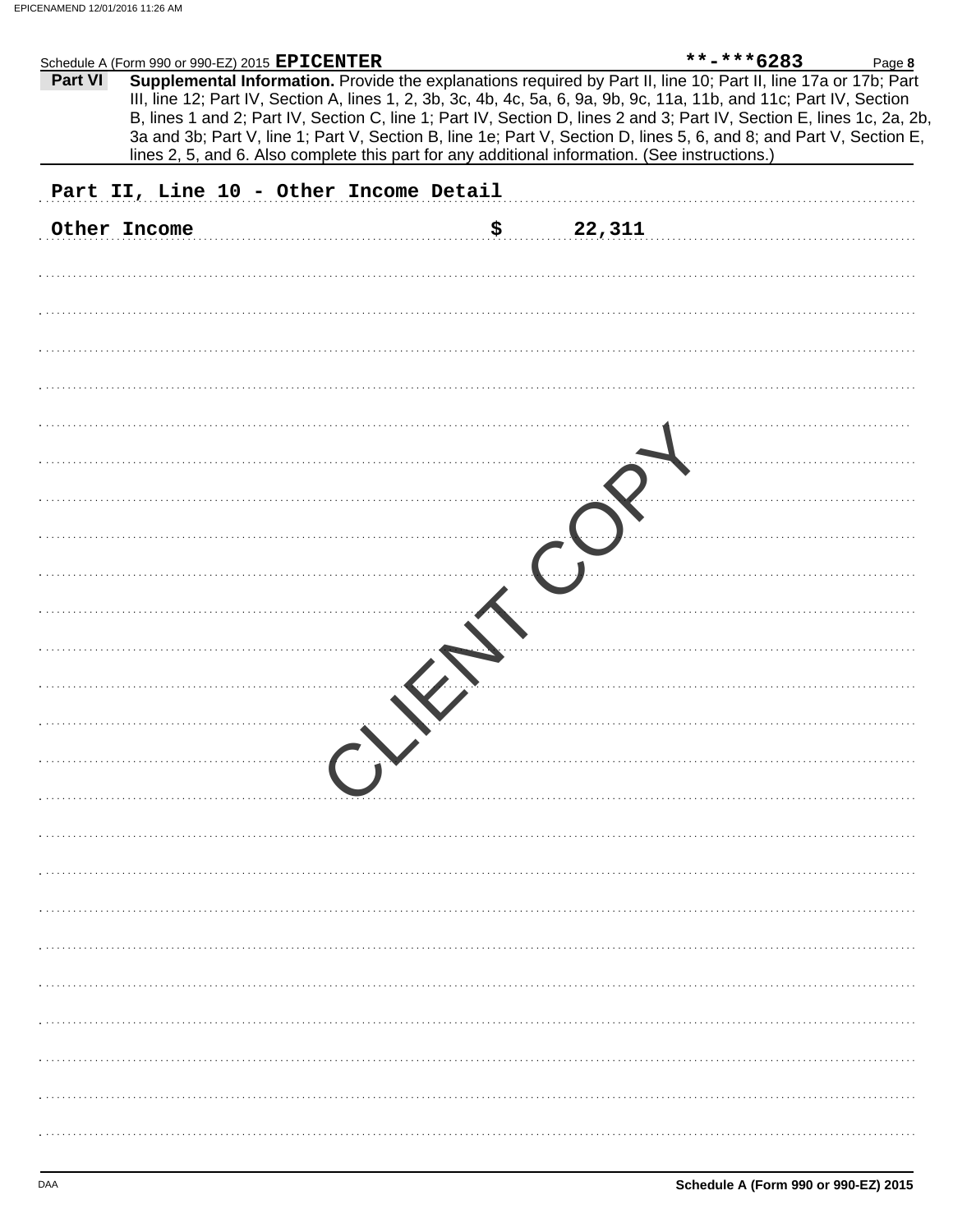# **Schedule of Contributors Schedule B**

OMB No. 1545-0047

| <b>OCTICAMIC OF COLININATION</b><br>(Form 990, 990-EZ,<br>or 990-PF)                                                                                                                                                                                                                                                                                                                                                                                                                                                                                                                                                         |                                                                                                                                                                                                                                                                                                                                                                                                                                                                                                                                  |            | 2015                                  |  |
|------------------------------------------------------------------------------------------------------------------------------------------------------------------------------------------------------------------------------------------------------------------------------------------------------------------------------------------------------------------------------------------------------------------------------------------------------------------------------------------------------------------------------------------------------------------------------------------------------------------------------|----------------------------------------------------------------------------------------------------------------------------------------------------------------------------------------------------------------------------------------------------------------------------------------------------------------------------------------------------------------------------------------------------------------------------------------------------------------------------------------------------------------------------------|------------|---------------------------------------|--|
| Department of the Treasury<br>Internal Revenue Service                                                                                                                                                                                                                                                                                                                                                                                                                                                                                                                                                                       | Attach to Form 990, Form 990-EZ, or Form 990-PF.<br>Information about Schedule B (Form 990, 990-EZ, or 990-PF) and its instructions is at www.irs.gov/form990.                                                                                                                                                                                                                                                                                                                                                                   |            |                                       |  |
| Name of the organization                                                                                                                                                                                                                                                                                                                                                                                                                                                                                                                                                                                                     |                                                                                                                                                                                                                                                                                                                                                                                                                                                                                                                                  |            | <b>Employer identification number</b> |  |
| <b>EPICENTER</b>                                                                                                                                                                                                                                                                                                                                                                                                                                                                                                                                                                                                             |                                                                                                                                                                                                                                                                                                                                                                                                                                                                                                                                  | **-***6283 |                                       |  |
| Organization type (check one):                                                                                                                                                                                                                                                                                                                                                                                                                                                                                                                                                                                               |                                                                                                                                                                                                                                                                                                                                                                                                                                                                                                                                  |            |                                       |  |
| Filers of:                                                                                                                                                                                                                                                                                                                                                                                                                                                                                                                                                                                                                   | Section:                                                                                                                                                                                                                                                                                                                                                                                                                                                                                                                         |            |                                       |  |
| Form 990 or 990-EZ                                                                                                                                                                                                                                                                                                                                                                                                                                                                                                                                                                                                           | 3 ) (enter number) organization<br>$ \mathbf{X} $ 501(c)(                                                                                                                                                                                                                                                                                                                                                                                                                                                                        |            |                                       |  |
|                                                                                                                                                                                                                                                                                                                                                                                                                                                                                                                                                                                                                              | $4947(a)(1)$ nonexempt charitable trust not treated as a private foundation                                                                                                                                                                                                                                                                                                                                                                                                                                                      |            |                                       |  |
|                                                                                                                                                                                                                                                                                                                                                                                                                                                                                                                                                                                                                              | 527 political organization                                                                                                                                                                                                                                                                                                                                                                                                                                                                                                       |            |                                       |  |
| Form 990-PF                                                                                                                                                                                                                                                                                                                                                                                                                                                                                                                                                                                                                  | $501(c)(3)$ exempt private foundation                                                                                                                                                                                                                                                                                                                                                                                                                                                                                            |            |                                       |  |
|                                                                                                                                                                                                                                                                                                                                                                                                                                                                                                                                                                                                                              | $4947(a)(1)$ nonexempt charitable trust treated as a private foundation                                                                                                                                                                                                                                                                                                                                                                                                                                                          |            |                                       |  |
|                                                                                                                                                                                                                                                                                                                                                                                                                                                                                                                                                                                                                              | 501(c)(3) taxable private foundation                                                                                                                                                                                                                                                                                                                                                                                                                                                                                             |            |                                       |  |
|                                                                                                                                                                                                                                                                                                                                                                                                                                                                                                                                                                                                                              |                                                                                                                                                                                                                                                                                                                                                                                                                                                                                                                                  |            |                                       |  |
| instructions.                                                                                                                                                                                                                                                                                                                                                                                                                                                                                                                                                                                                                | Check if your organization is covered by the General Rule or a Special Rule.<br>Note. Only a section 501(c)(7), (8), or (10) organization can check boxes for both the General Rule and a Special Rule. See                                                                                                                                                                                                                                                                                                                      |            |                                       |  |
| <b>General Rule</b>                                                                                                                                                                                                                                                                                                                                                                                                                                                                                                                                                                                                          |                                                                                                                                                                                                                                                                                                                                                                                                                                                                                                                                  |            |                                       |  |
| contributor's total contributions.                                                                                                                                                                                                                                                                                                                                                                                                                                                                                                                                                                                           | For an organization filing Form 990, 990-EZ, or 990-PF that received, during the year, contributions totaling \$5,000<br>or more (in money or property) from any one contributor. Complete Parts Land II. See instructions for determining a                                                                                                                                                                                                                                                                                     |            |                                       |  |
| <b>Special Rules</b>                                                                                                                                                                                                                                                                                                                                                                                                                                                                                                                                                                                                         |                                                                                                                                                                                                                                                                                                                                                                                                                                                                                                                                  |            |                                       |  |
| $ \mathbf{X} $                                                                                                                                                                                                                                                                                                                                                                                                                                                                                                                                                                                                               | For an organization described in section 501(c)(3) filing Form 990 or 990-EZ that met the 33 <sup>1</sup> / <sub>3</sub> % support test of the<br>regulations under sections 509(a)(1) and 170(b)(1)(A)(vi) that checked Schedule A (Form 990 or 990-EZ), Part II, line<br>13, 16a, or 16b, and that received from any one contributor, during the year, total contributions of the greater of (1)<br>\$5,000 or (2) 2% of the amount on (i) Form 290, Part VIII, line 1h, or (ii) Form 990-EZ, line 1. Complete Parts I and II. |            |                                       |  |
|                                                                                                                                                                                                                                                                                                                                                                                                                                                                                                                                                                                                                              | For an organization described in section 501(c)(7), (8), or (10) filing Form 990 or 990-EZ that received from any one<br>contributor, during the year, total contributions of more than \$1,000 exclusively for religious, charitable, scientific,<br>literary, or educational purposes, or for the prevention of cruelty to children or animals. Complete Parts I, II, and III.                                                                                                                                                 |            |                                       |  |
| For an organization described in section $501(c)(7)$ , (8), or (10) filing Form 990 or 990-EZ that received from any one<br>contributor, during the year, contributions exclusively for religious, charitable, etc., purposes, but no such<br>contributions totaled more than \$1,000. If this box is checked, enter here the total contributions that were received<br>during the year for an exclusively religious, charitable, etc., purpose. Do not complete any of the parts unless the<br>General Rule applies to this organization because it received nonexclusively religious, charitable, etc., contributions<br>S |                                                                                                                                                                                                                                                                                                                                                                                                                                                                                                                                  |            |                                       |  |
|                                                                                                                                                                                                                                                                                                                                                                                                                                                                                                                                                                                                                              | Caution, An erganization that is not covered by the Coneral Pule and/or the Special Pules does not file Schodule B (Form 000                                                                                                                                                                                                                                                                                                                                                                                                     |            |                                       |  |

990-EZ, or 990-PF), but it **must** answer "No" on Part IV, line 2, of its Form 990; or check the box on line H of its Form 990-EZ or on its Form 990-PF, Part I, line 2, to certify that it does not meet the filing requirements of Schedule B (Form 990, 990-EZ, or 990-PF). **Caution.** An organization that is not covered by the General Rule and/or the Special Rules does not file Schedule B (Form 990,

**For Paperwork Reduction Act Notice, see the Instructions for Form 990, 990-EZ, or 990-PF.**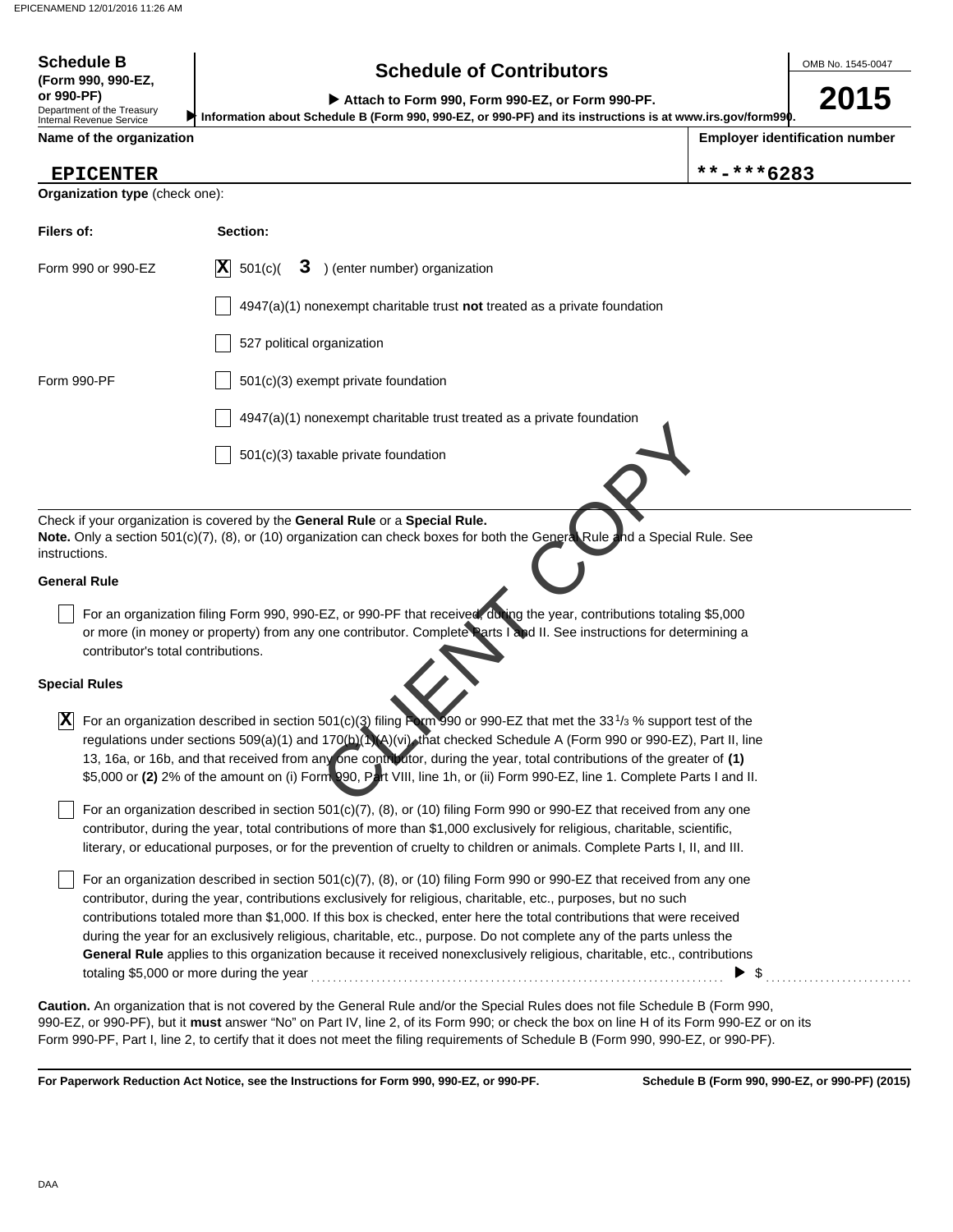| Name of organization<br><b>EPICENTER</b> | Schedule B (Form 990, 990-EZ, or 990-PF) (2015)                                                    | Page 1 of 2<br>Page 2<br><b>Employer identification number</b><br>**-***6283 |                                                                                                                    |  |
|------------------------------------------|----------------------------------------------------------------------------------------------------|------------------------------------------------------------------------------|--------------------------------------------------------------------------------------------------------------------|--|
| Part I                                   | Contributors (see instructions). Use duplicate copies of Part I if additional space is needed.     |                                                                              |                                                                                                                    |  |
| (a)<br>No.                               | (b)<br>Name, address, and ZIP + 4                                                                  | (c)<br><b>Total contributions</b>                                            | (d)<br>Type of contribution                                                                                        |  |
| 1                                        | UTAH DIVISION OF ARTS & MUSEUMS<br>300 S RIO GRANDE ST<br><b>UT 84101</b><br>SLC                   | 11,000<br>\$                                                                 | X<br>Person<br>Payroll<br><b>Noncash</b><br>(Complete Part II for<br>noncash contributions.)                       |  |
| (a)<br>No.                               | (b)<br>Name, address, and ZIP + 4                                                                  | (c)<br><b>Total contributions</b>                                            | (d)<br>Type of contribution                                                                                        |  |
| $\mathbf{2}$                             | <b>NEA</b><br>400 7th ST SW<br>Washington<br>DC 20506                                              | 18,000<br>\$                                                                 | $\overline{\mathbf{x}}$<br>Person<br>Payroll<br><b>Noncash</b><br>(Complete Part II for<br>noncash contributions.) |  |
| (a)<br>No.                               | (b)<br>Name, address, and ZIP + 4                                                                  | <b>Total contributions</b>                                                   | (d)<br>Type of contribution                                                                                        |  |
| $\mathbf{3}$                             | <b>JUANITA SYKES</b><br>3601 BROOKSIDE DRIVE<br>AL 36303<br><b>DOTHAN</b>                          | 8,000                                                                        | x<br><b>Person</b><br>Payroll<br><b>Noncash</b><br>(Complete Part II for<br>noncash contributions.)                |  |
| (a)<br>No.                               | (b)<br>Name, address, and ZIP + 4                                                                  | (c)<br><b>Total contributions</b>                                            | (d)<br>Type of contribution                                                                                        |  |
| 4                                        | <b>ECCLES FOUNDATION</b><br>GS<br>כנס<br>S MAIN STREET 14TH FLOOR<br>79<br>84111<br>SALT LAKE CITY | \$<br>5,000                                                                  | X<br>Person<br>Payroll<br><b>Noncash</b><br>(Complete Part II for<br>noncash contributions.)                       |  |
| (a)<br>No.                               | (b)<br>Name, address, and ZIP + 4                                                                  | (c)<br><b>Total contributions</b>                                            | (d)<br>Type of contribution                                                                                        |  |
| $\overline{5}$                           | <b>HUD</b><br>451 7TH STREET SW<br>DC 20410<br><b>WASHINGTON</b>                                   | 15,000<br>$\frac{1}{2}$                                                      | X<br>Person<br>Payroll<br>Noncash<br>(Complete Part II for<br>noncash contributions.)                              |  |
| (a)<br>No.                               | (b)<br>Name, address, and ZIP + 4                                                                  | (c)<br><b>Total contributions</b>                                            | (d)<br>Type of contribution                                                                                        |  |
| 6                                        | <b>USDA RD</b><br>PO BOX 66889<br>ST LOUIS<br>MO 63166                                             | 24,604<br>$\sim$                                                             | X<br>Person<br>Payroll<br>Noncash<br>(Complete Part II for<br>noncash contributions.)                              |  |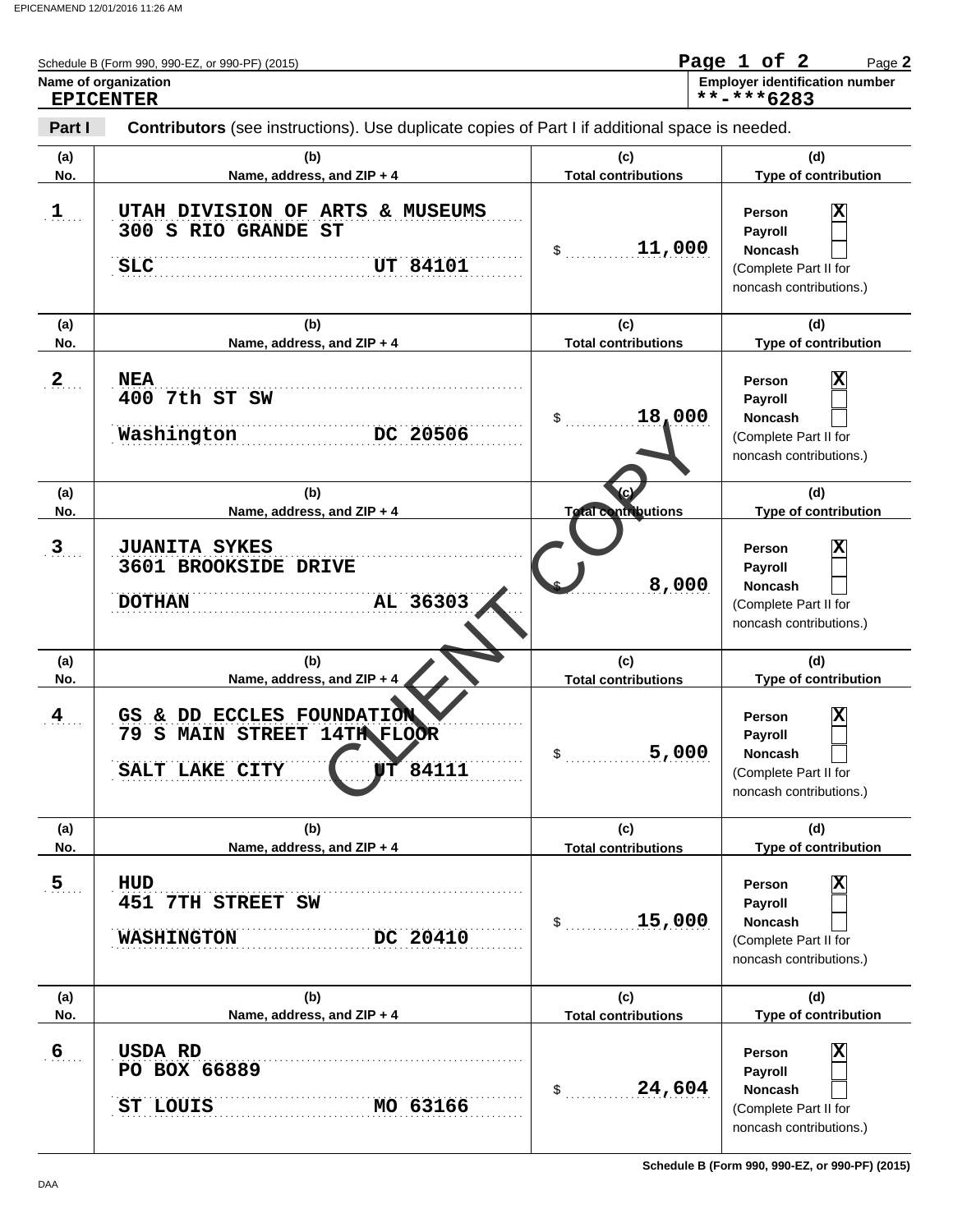| Name of organization       | Schedule B (Form 990, 990-EZ, or 990-PF) (2015)                                                | Page 2 of 2<br>Page 2<br><b>Employer identification number</b> |                                                                                                                           |  |
|----------------------------|------------------------------------------------------------------------------------------------|----------------------------------------------------------------|---------------------------------------------------------------------------------------------------------------------------|--|
| <b>EPICENTER</b><br>Part I | Contributors (see instructions). Use duplicate copies of Part I if additional space is needed. |                                                                | **-***6283                                                                                                                |  |
| (a)<br>No.                 | (b)<br>Name, address, and ZIP + 4                                                              | (c)<br><b>Total contributions</b>                              | (d)<br>Type of contribution                                                                                               |  |
| $7\phantom{.}$             | ROCKY MOUNTAIN POWER<br>1407 W NORTH TEMPLE<br><b>UT 84116</b><br>SALT LAKE CITY               | 5,000<br>\$                                                    | $\overline{\mathbf{x}}$<br>Person<br>Payroll<br><b>Noncash</b><br>(Complete Part II for<br>noncash contributions.)        |  |
| (a)<br>No.                 | (b)<br>Name, address, and ZIP + 4                                                              | (c)<br><b>Total contributions</b>                              | (d)<br>Type of contribution                                                                                               |  |
| 8                          | SORENSON LEGACY FOUNDATION<br>2511 S WEST TEMPLE<br><b>UT 84115</b><br>SALT LAKE CITY          | 45,000<br>\$                                                   | $\overline{\mathbf{x}}$<br>Person<br>Payroll<br><b>Noncash</b><br>(Complete Part II for<br>noncash contributions.)        |  |
| (a)<br>No.                 | (b)<br>Name, address, and ZIP + 4                                                              | <b>Total contributions</b>                                     | (d)<br>Type of contribution                                                                                               |  |
| 9                          | UNION PACIFIC FOUNDATION<br>1400 DOUGLAS STREET STOP 1560<br>NE 68179<br><b>OHMAHO</b>         | 5,000                                                          | $\overline{\mathbf{x}}$<br><b>Person</b><br>Payroll<br><b>Noncash</b><br>(Complete Part II for<br>noncash contributions.) |  |
| (a)<br>No.                 | (b)<br>Name, address, and ZIP + 4                                                              | (c)<br><b>Total contributions</b>                              | (d)<br>Type of contribution                                                                                               |  |
| 10                         | WELLS FARGO HOUSING FOUNDATION<br>300 HWY 169 S 4TH FLOOR<br>55426<br>ST LOUIS PARK            | 5,000                                                          | x<br>Person<br>Payroll<br>Noncash<br>(Complete Part II for<br>noncash contributions.)                                     |  |
| (a)<br>No.                 | (b)<br>Name, address, and ZIP + 4                                                              | (c)<br><b>Total contributions</b>                              | (d)<br>Type of contribution                                                                                               |  |
|                            |                                                                                                | \$                                                             | Person<br>Payroll<br><b>Noncash</b><br>(Complete Part II for<br>noncash contributions.)                                   |  |
| (a)<br>No.                 | (b)<br>Name, address, and ZIP + 4                                                              | (c)<br><b>Total contributions</b>                              | (d)<br>Type of contribution                                                                                               |  |
|                            |                                                                                                | \$                                                             | Person<br>Payroll<br><b>Noncash</b><br>(Complete Part II for<br>noncash contributions.)                                   |  |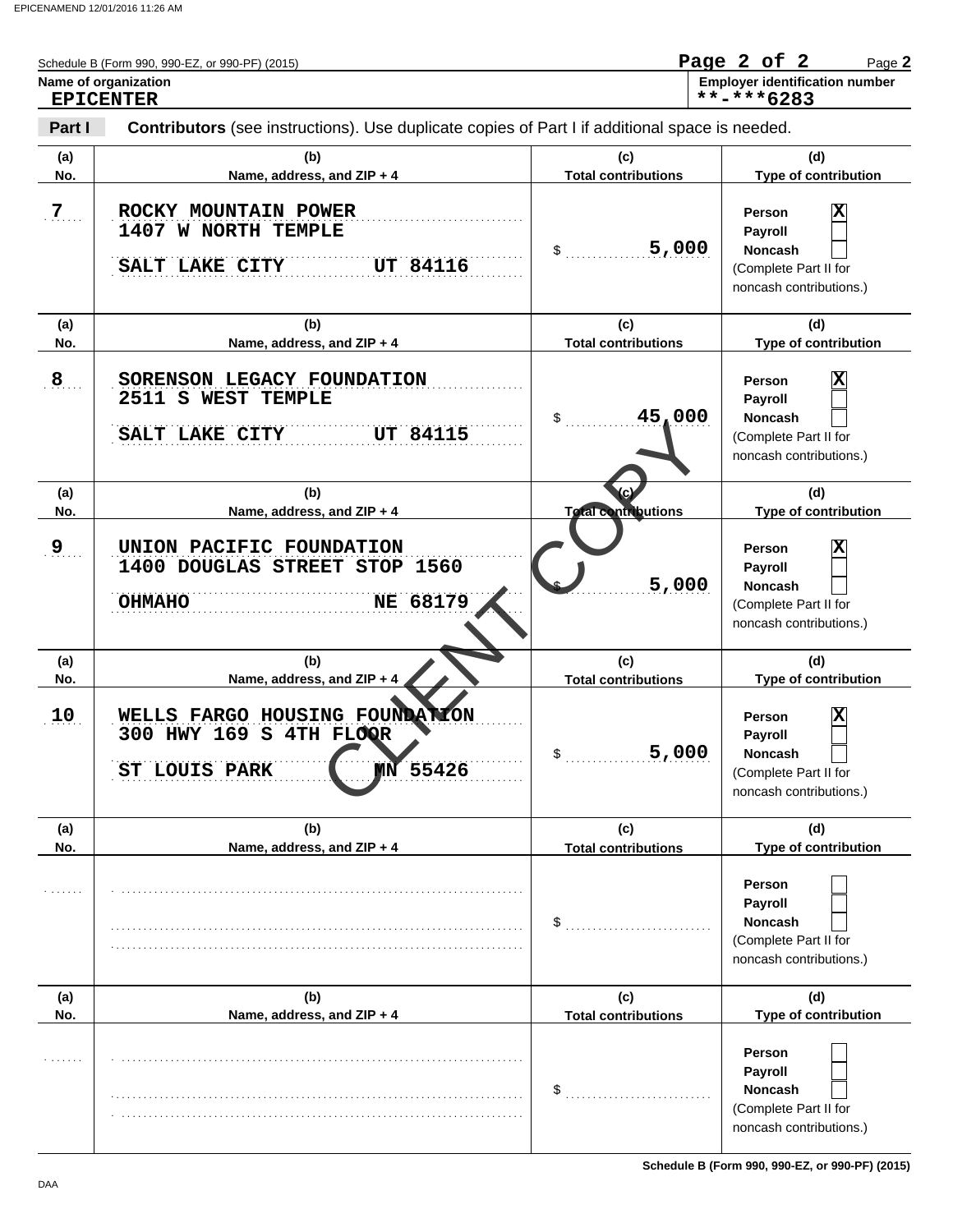### Contrast Contrast Contrast Contrast Contrast Contrast Contrast Contrast Contrast Contrast Contrast Contrast Contrast Contrast Contrast Contrast Contrast Contrast Contrast Contrast Contrast Contrast Contrast Contrast Contr **Part IV, line 6, 7, 8, 9, 10, 11a, 11b, 11c, 11d, 11e, 11f, 12a, or 12b.**<br>▶ Attach to Form 990. **Conservation Easements.**  Does each conservation easement reported on line 2(d) above satisfy the requirements of section 170(h)(4)(B)(i) Number of states where property subject to conservation easement is located  $\blacktriangleright$  ..... If the organization received or held works of art, historical treasures, or other similar assets for financial gain, provide the **2015 SCHEDULE D Supplemental Financial Statements Part I Condity Construst Construst Part III Construst** Punds or Similar Funds or Accounts. **(Form 990) Part IV, line 6, 7, 8, 9, 10, 11a, 11b, 11c, 11d, 11e, 11f, 12a, or 12b. Complete if the organization answered "Yes" on Form 990, Employer identification number** OMB No. 1545-0047 Department of the Treasury Internal Revenue Service **Name of the organization (a)** Donor advised funds **(b)** Funds and other accounts **a** Total number of conservation easements . . . . . . . . . . . . . . . . . . . . . . . . . . . . . . . . . . . . . . . . . . . . . . . . . . . . . . . . . . . . . . . . . . . . . . . **b** Total acreage restricted by conservation easements . . . . . . . . . . . . . . . . . . . . . . . . . . . . . . . . . . . . . . . . . . . . . . . . . . . . . . . . . . . . **c** Number of conservation easements on a certified historic structure included in (a) . . . . . . . . . . . . . . . . . . . . . . . . . . . . **d** Number of conservation easements included in (c) acquired after 8/17/06, and not on a Assets included in Form 990, Part X . . . . . . . . . . . . . . . . . . . . . . . . . . . . . . . . . . . . . . . . . . . . . . . . . . . . . . . . . . . . . . . . . . . . . . . . . . . . . **(ii)** Revenue included on Form 990, Part VIII, line 1 . . . . . . . . . . . . . . . . . . . . . . . . . . . . . . . . . . . . . . . . . . . . . . . . . . . . . . . . . . . . . . . . . . . . **Held at the End of the Tax Year** Complete if the organization answered "Yes" on Form 990, Part IV, line 6. works of art, historical treasures, or other similar assets held for public exhibition, education, or research in furtherance of public service, provide, in Part XIII, the text of the footnote to its financial statements that describes these items. **b** If the organization elected, as permitted under SFAS 116 (ASC 958), to report in its revenue statement and balance sheet works of art, historical treasures, or other similar assets held for public exhibition, education, or research in furtherance of public service, provide the following amounts relating to these items: **(i)** Revenue included on Form 990, Part VIII, line 1 . . . . . . . . . . . . . . . . . . . . . . . . . . . . . . . . . . . . . . . . . . . . . . . . . . . . . . . . . . . . . . . . **1 2 3 4 5 6** Total number at end of year . . . . . . . . . . . . . . . . . . . . . . . . . . . . . . . . . . . . . . . . Aggregate value of contributions to (during year) . . . . . . . . . . . . . . . . . . Aggregate value of grants from (during year) ....................... Aggregate value at end of year . . . . . . . . . . . . . . . . . . . . . . . . . . . . . . . . . . . . Did the organization inform all donors and donor advisors in writing that the assets held in donor advised funds are the organization's property, subject to the organization's exclusive legal control? Did the organization inform all grantees, donors, and donor advisors in writing that grant funds can be used only for charitable purposes and not for the benefit of the donor or donor advisor, or for any other purpose **Yes Yes No No Part II** Complete lines 2a through 2d if the organization held a qualified conservation contribution in the form of a conservation Purpose(s) of conservation easements held by the organization (check all that apply). **2 1** easement on the last day of the tax year. Preservation of land for public use (e.g., recreation or education) Protection of natural habitat Preservation of open space Preservation of a certified historic structure Preservation of a historically important land area **Open to Public Inspection** tax year  $\blacktriangleright$  ............... **3** Number of conservation easements modified, transferred, released, extinguished, or terminated by the organization during the **4 5** Does the organization have a written policy regarding the periodic monitoring, inspection, handling of violations, and enforcement of the conservation easements it holds? . . . . . . . . . . . . . . . . . . . . . . . . . . . . . . . . . . . . . . . . . . . . . . . . . . . . . . . . . . . . **6** Staff and volunteer hours devoted to monitoring, inspecting, handling of violations, and enforcing conservation easements during the year **7** Amount of expenses incurred in monitoring, inspecting, handling of violations, and enforcing conservation easements during the year **8** and section 170(h)(4)(B)(ii)? . . . . . . . . . . . . . . . . . . . . . . . . . . . . . . . . . . . . . . . . . . . . . . . . . . . . . . . . . . . . . . . . . . . . . . . . . . . . . . . . . . . . . . . . . . . . . . . . . . . . . . . balance sheet, and include, if applicable, the text of the footnote to the organization's financial statements that describes the **9** In Part XIII, describe how the organization reports conservation easements in its revenue and expense statement, and organization's accounting for conservation easements. **Yes No Yes No** Complete if the organization answered "Yes" on Form 990, Part IV, line 8. **Part III Organizations Maintaining Collections of Art, Historical Treasures, or Other Similar Assets. 1a** If the organization elected, as permitted under SFAS 116 (ASC 958), not to report in its revenue statement and balance sheet **2** following amounts required to be reported under SFAS 116 (ASC 958) relating to these items: **a** \$ . . . . . . . . . . . . . . . . . . . . . . . . . . . \$ . . . . . . . . . . . . . . . . . . . . . . . . . . . \$ . . . . . . . . . . . . . . . . . . . . . . . . . . . conferring impermissible private benefit? **2a 2b 2c 2d** . . . . . . . . . . . . . . . \$ . . . . . . . . . . . . . . . . . . . . . . . . . . ▶ ▶ historic structure listed in the National Register ............  **Information about Schedule D (Form 990) and its instructions is at www.irs.gov/form990.** Complete if the organization answered "Yes" on Form 990, Part IV, line 7. **EPICENTER \*\*-\*\*\*6283**

| For Paperwork Reduction Act Notice, see the Instructions for Form 990. |  |  |
|------------------------------------------------------------------------|--|--|
| DAA                                                                    |  |  |

Assets included in Form 990, Part X..

**b**

\$

 $\blacktriangleright$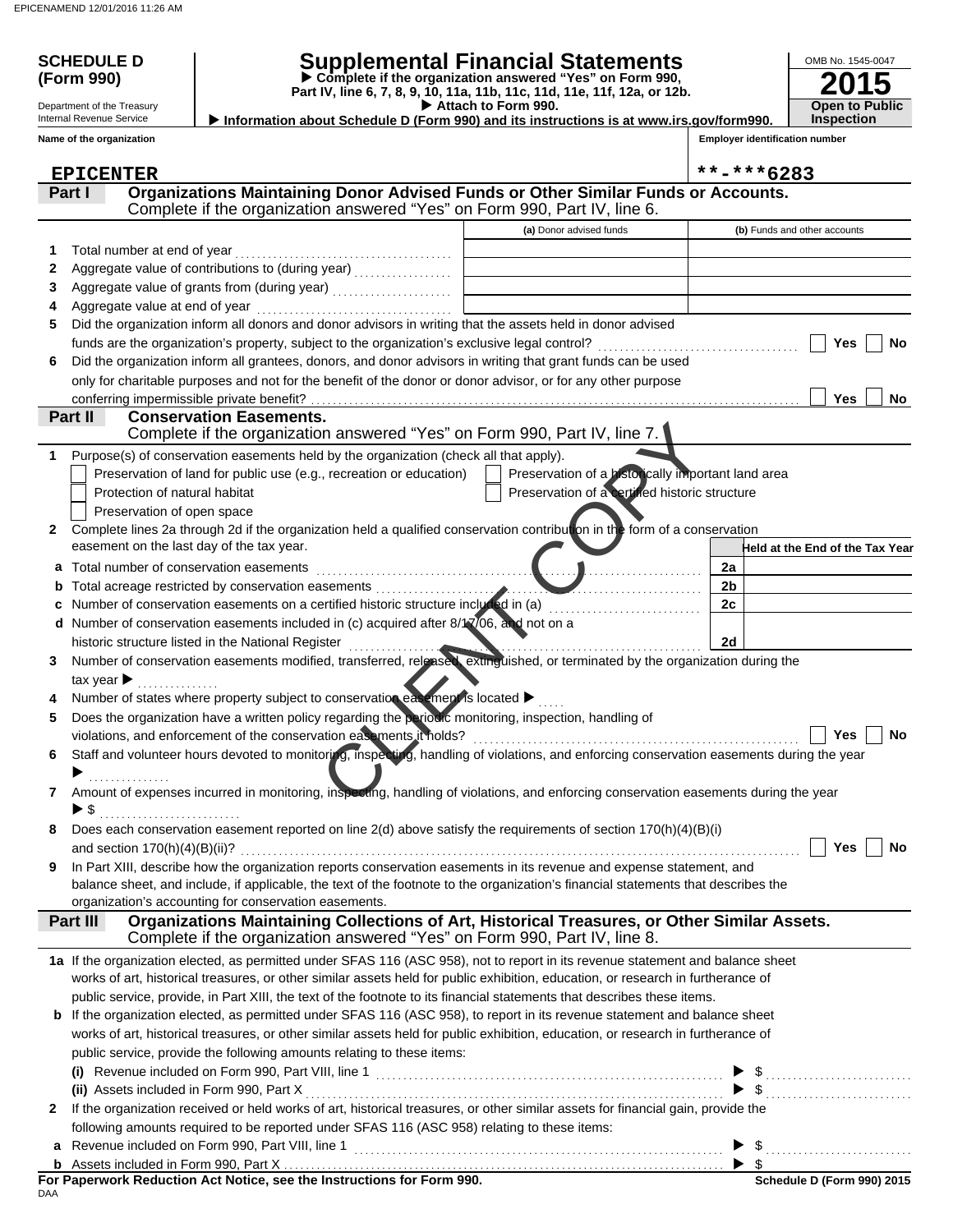| Schedule D (Form 990) 2015 EPICENTER                                                                                                                                                                                            |                         |                                      | **-***6283           | Page 2              |
|---------------------------------------------------------------------------------------------------------------------------------------------------------------------------------------------------------------------------------|-------------------------|--------------------------------------|----------------------|---------------------|
| Organizations Maintaining Collections of Art, Historical Treasures, or Other Similar Assets (continued)<br>Part II                                                                                                              |                         |                                      |                      |                     |
| Using the organization's acquisition, accession, and other records, check any of the following that are a significant use of its<br>collection items (check all that apply):                                                    |                         |                                      |                      |                     |
| Public exhibition<br>a                                                                                                                                                                                                          | d                       | Loan or exchange programs            |                      |                     |
| Scholarly research<br>b                                                                                                                                                                                                         | е                       |                                      |                      |                     |
| Preservation for future generations<br>c                                                                                                                                                                                        |                         |                                      |                      |                     |
| Provide a description of the organization's collections and explain how they further the organization's exempt purpose in Part                                                                                                  |                         |                                      |                      |                     |
| XIII.                                                                                                                                                                                                                           |                         |                                      |                      |                     |
| During the year, did the organization solicit or receive donations of art, historical treasures, or other similar                                                                                                               |                         |                                      |                      |                     |
| assets to be sold to raise funds rather than to be maintained as part of the organization's collection?                                                                                                                         |                         |                                      |                      | Yes<br>No.          |
| <b>Escrow and Custodial Arrangements.</b><br>Part IV                                                                                                                                                                            |                         |                                      |                      |                     |
| Complete if the organization answered "Yes" on Form 990, Part IV, line 9, or reported an amount on Form                                                                                                                         |                         |                                      |                      |                     |
| 990, Part X, line 21.                                                                                                                                                                                                           |                         |                                      |                      |                     |
| 1a Is the organization an agent, trustee, custodian or other intermediary for contributions or other assets not                                                                                                                 |                         |                                      |                      |                     |
| included on Form 990, Part X?                                                                                                                                                                                                   |                         |                                      |                      | Yes<br>No           |
| <b>b</b> If "Yes," explain the arrangement in Part XIII and complete the following table:                                                                                                                                       |                         |                                      |                      |                     |
|                                                                                                                                                                                                                                 |                         |                                      |                      | Amount              |
| c Beginning balance                                                                                                                                                                                                             |                         |                                      | 1c                   |                     |
| d Additions during the year<br>experience and the contract of the set of the set of the set of the set of the set of the set of the set of the set of the set of the set of the set of the set of the set of the set of the set |                         |                                      | 1 <sub>d</sub>       |                     |
| Distributions during the year [1, 2003] [1, 2014] [1, 2014] [1, 2014] [1, 2014] [1, 2014] [1, 2014] [1, 2014] [                                                                                                                 |                         |                                      | 1e                   |                     |
|                                                                                                                                                                                                                                 |                         |                                      | 1f                   |                     |
| 2a Did the organization include an amount on Form 990, Part X, line 21, for escrow or custodial account liability?                                                                                                              |                         |                                      |                      | <b>Yes</b><br>No    |
| b If "Yes," explain the arrangement in Part XIII. Check here if the explanation has been provided on Part XIII                                                                                                                  |                         |                                      |                      |                     |
| Part V<br><b>Endowment Funds.</b>                                                                                                                                                                                               |                         |                                      |                      |                     |
| Complete if the organization answered "Yes" on Form 990, Part IV, the 10.                                                                                                                                                       |                         |                                      |                      |                     |
|                                                                                                                                                                                                                                 | (a) Current year        | (c) Two years back<br>(b) Prior year | (d) Three years back | (e) Four years back |
|                                                                                                                                                                                                                                 |                         |                                      |                      |                     |
| 1a Beginning of year balance                                                                                                                                                                                                    |                         |                                      |                      |                     |
| <b>b</b> Contributions                                                                                                                                                                                                          |                         |                                      |                      |                     |
| c Net investment earnings, gains, and                                                                                                                                                                                           |                         |                                      |                      |                     |
| losses                                                                                                                                                                                                                          |                         |                                      |                      |                     |
| d Grants or scholarships                                                                                                                                                                                                        |                         |                                      |                      |                     |
| e Other expenditures for facilities and                                                                                                                                                                                         |                         |                                      |                      |                     |
| programs                                                                                                                                                                                                                        |                         |                                      |                      |                     |
| f Administrative expenses                                                                                                                                                                                                       |                         |                                      |                      |                     |
| g End of year balance                                                                                                                                                                                                           |                         |                                      |                      |                     |
| Provide the estimated percentage of the current year end balance (line 1g, column (a)) held as:                                                                                                                                 |                         |                                      |                      |                     |
| Board designated or quasi-endowment                                                                                                                                                                                             |                         |                                      |                      |                     |
| <b>b</b> Permanent endowment<br>%                                                                                                                                                                                               |                         |                                      |                      |                     |
| c Temporarily restricted endowment                                                                                                                                                                                              |                         |                                      |                      |                     |
| The percentages on lines 2a, 2b, and 2c should equal 100%.                                                                                                                                                                      |                         |                                      |                      |                     |
| 3a Are there endowment funds not in the possession of the organization that are held and administered for the                                                                                                                   |                         |                                      |                      |                     |
| organization by:                                                                                                                                                                                                                |                         |                                      |                      | <b>Yes</b><br>No    |
| (i) unrelated organizations                                                                                                                                                                                                     |                         |                                      |                      | 3a(i)               |
| (ii) related organizations                                                                                                                                                                                                      |                         |                                      |                      |                     |
|                                                                                                                                                                                                                                 |                         |                                      |                      | 3a(ii)              |
|                                                                                                                                                                                                                                 |                         |                                      |                      | 3 <sub>b</sub>      |
| Describe in Part XIII the intended uses of the organization's endowment funds.                                                                                                                                                  |                         |                                      |                      |                     |
| Part VI<br>Land, Buildings, and Equipment.                                                                                                                                                                                      |                         |                                      |                      |                     |
| Complete if the organization answered "Yes" on Form 990, Part IV, line 11a. See Form 990, Part X, line 10.                                                                                                                      |                         |                                      |                      |                     |
| Description of property                                                                                                                                                                                                         | (a) Cost or other basis | (b) Cost or other basis              | (c) Accumulated      | (d) Book value      |
|                                                                                                                                                                                                                                 | (investment)            | (other)                              | depreciation         |                     |
| 1a Land                                                                                                                                                                                                                         |                         | 2,500                                |                      | 2,500               |
| <b>b</b> Buildings                                                                                                                                                                                                              |                         | 69,918                               | 5,218                | 64,700              |
| c Leasehold improvements                                                                                                                                                                                                        |                         |                                      |                      |                     |
|                                                                                                                                                                                                                                 |                         | 1,644                                | 1,014                | 630                 |
|                                                                                                                                                                                                                                 |                         |                                      |                      |                     |
|                                                                                                                                                                                                                                 |                         |                                      |                      | 67,830              |
|                                                                                                                                                                                                                                 |                         |                                      |                      |                     |

**Schedule D (Form 990) 2015**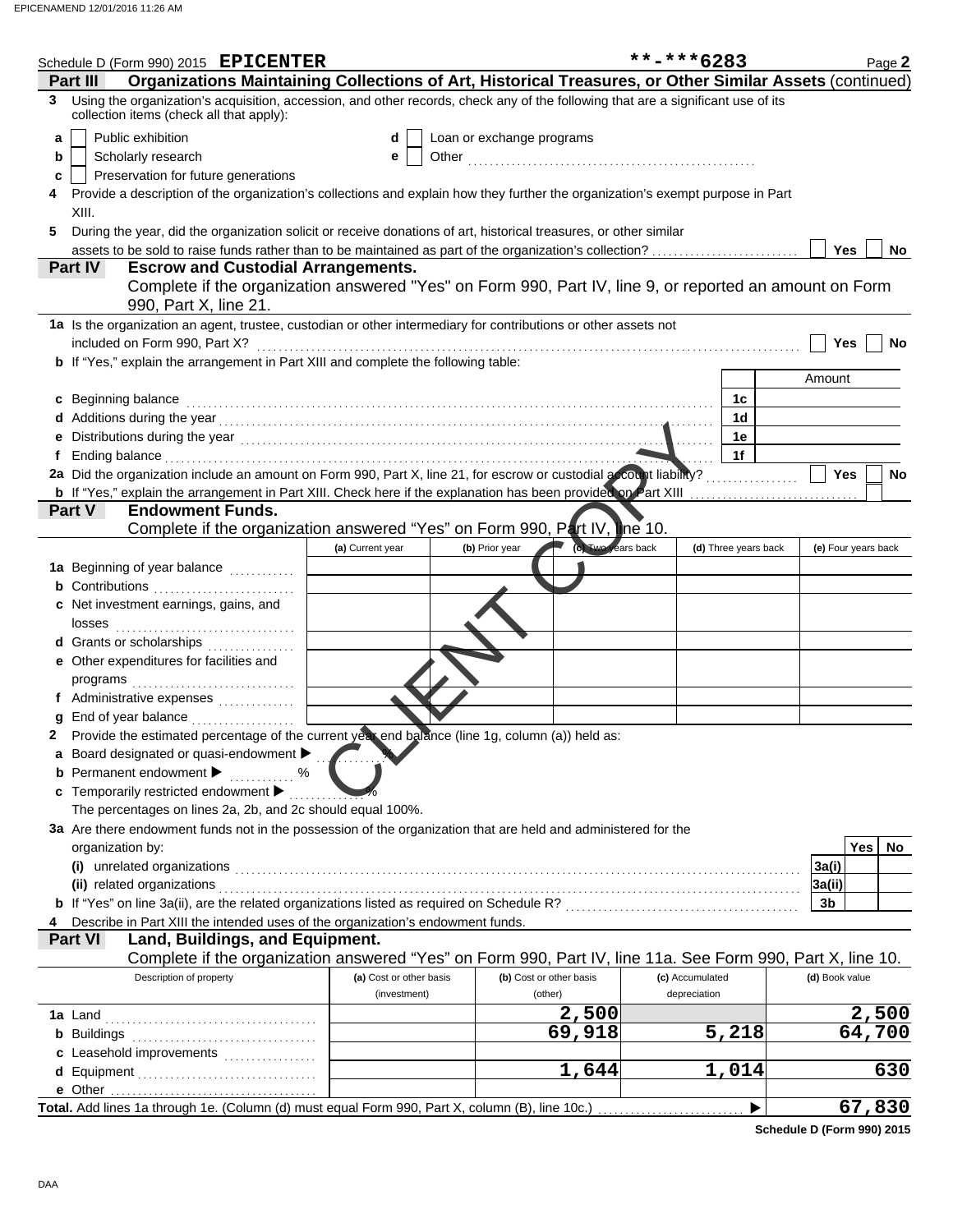|                           | Schedule D (Form 990) 2015 EPICENTER                                                                       |                 |                | **-***6283                                                   | Page 3         |
|---------------------------|------------------------------------------------------------------------------------------------------------|-----------------|----------------|--------------------------------------------------------------|----------------|
| Part VII                  | <b>Investments-Other Securities.</b>                                                                       |                 |                |                                                              |                |
|                           | Complete if the organization answered "Yes" on Form 990, Part IV, line 11b. See Form 990, Part X, line 12. |                 |                |                                                              |                |
|                           | (a) Description of security or category                                                                    |                 | (b) Book value | (c) Method of valuation:                                     |                |
|                           | (including name of security)                                                                               |                 |                | Cost or end-of-year market value                             |                |
| (1) Financial derivatives |                                                                                                            |                 |                |                                                              |                |
|                           | (2) Closely-held equity interests                                                                          |                 |                |                                                              |                |
| (3) Other                 | <u> 1986 - Johann Barbara, martin a</u>                                                                    |                 |                |                                                              |                |
| $(A)$                     |                                                                                                            |                 |                |                                                              |                |
| (B)                       |                                                                                                            |                 |                |                                                              |                |
| (C)                       |                                                                                                            |                 |                |                                                              |                |
| (D)                       |                                                                                                            |                 |                |                                                              |                |
| (E)                       |                                                                                                            |                 |                |                                                              |                |
| (F)                       |                                                                                                            |                 |                |                                                              |                |
| (G)                       |                                                                                                            |                 |                |                                                              |                |
| (H)                       |                                                                                                            |                 |                |                                                              |                |
|                           | Total. (Column (b) must equal Form 990, Part X, col. (B) line 12.) ▶                                       |                 |                |                                                              |                |
| <b>Part VIII</b>          | <b>Investments-Program Related.</b>                                                                        |                 |                |                                                              |                |
|                           | Complete if the organization answered "Yes" on Form 990, Part IV, line 11c. See Form 990, Part X, line 13. |                 |                |                                                              |                |
|                           | (a) Description of investment                                                                              |                 | (b) Book value | (c) Method of valuation:<br>Cost or end-of-year market value |                |
| (1)                       |                                                                                                            |                 |                |                                                              |                |
| (2)                       |                                                                                                            |                 |                |                                                              |                |
| (3)                       |                                                                                                            |                 |                |                                                              |                |
| (4)                       |                                                                                                            |                 |                |                                                              |                |
| (5)                       |                                                                                                            |                 |                |                                                              |                |
| (6)                       |                                                                                                            |                 |                |                                                              |                |
| (7)                       |                                                                                                            |                 |                |                                                              |                |
| (8)                       |                                                                                                            |                 |                |                                                              |                |
| (9)                       |                                                                                                            |                 |                |                                                              |                |
|                           | Total. (Column (b) must equal Form 990, Part X, col. (B) line 13.) ▶                                       |                 |                |                                                              |                |
| Part IX                   | <b>Other Assets.</b>                                                                                       |                 |                |                                                              |                |
|                           | Complete if the organization answered "Yes" on Form 990, Part IV, line 11d. See Form 990, Part X, line 15. |                 |                |                                                              |                |
|                           |                                                                                                            | (a) Description |                |                                                              | (b) Book value |
| (1)                       |                                                                                                            |                 |                |                                                              |                |
| (2)                       |                                                                                                            |                 |                |                                                              |                |
| (3)                       |                                                                                                            |                 |                |                                                              |                |
| (4)                       |                                                                                                            |                 |                |                                                              |                |
| (5)                       |                                                                                                            |                 |                |                                                              |                |
| (6)<br>(7)                |                                                                                                            |                 |                |                                                              |                |
| (8)                       |                                                                                                            |                 |                |                                                              |                |
| (9)                       |                                                                                                            |                 |                |                                                              |                |
|                           | Total. (Column (b) must equal Form 990, Part X, col. (B) line 15.)                                         |                 |                |                                                              |                |
| Part X                    | <b>Other Liabilities.</b>                                                                                  |                 |                |                                                              |                |
|                           | Complete if the organization answered "Yes" on Form 990, Part IV, line 11e or 11f. See Form 990, Part X,   |                 |                |                                                              |                |
|                           | line 25.                                                                                                   |                 |                |                                                              |                |
| 1.                        | (a) Description of liability                                                                               |                 | (b) Book value |                                                              |                |
| (1)                       | Federal income taxes                                                                                       |                 |                |                                                              |                |
| (2)                       |                                                                                                            |                 |                |                                                              |                |
| (3)                       |                                                                                                            |                 |                |                                                              |                |
| (4)                       |                                                                                                            |                 |                |                                                              |                |
| (5)                       |                                                                                                            |                 |                |                                                              |                |
| (6)                       |                                                                                                            |                 |                |                                                              |                |
| (7)                       |                                                                                                            |                 |                |                                                              |                |
| (8)                       |                                                                                                            |                 |                |                                                              |                |

Total. (Column (b) must equal Form 990, Part X, col. (B) line 25.) ▶

Liability for uncertain tax positions. In Part XIII, provide the text of the footnote to the organization's financial statements that reports the **2.** organization's liability for uncertain tax positions under FIN 48 (ASC 740). Check here if the text of the footnote has been provided in Part XIII

(9)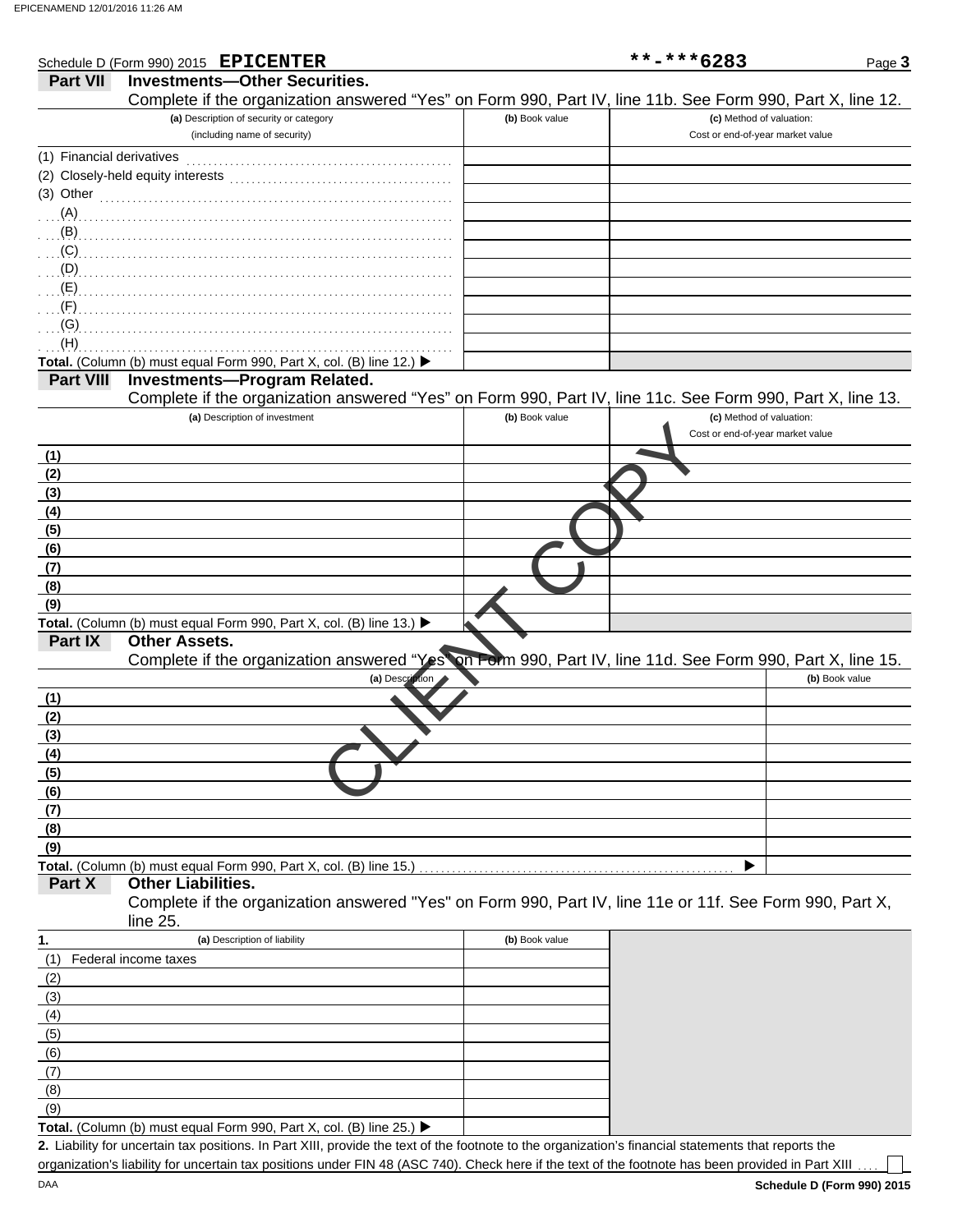|    |                       | Schedule D (Form 990) 2015 EPICENTER                                                                                                              |  |                | **-***6283 |    | Page 4 |
|----|-----------------------|---------------------------------------------------------------------------------------------------------------------------------------------------|--|----------------|------------|----|--------|
|    | Part XI               | Reconciliation of Revenue per Audited Financial Statements With Revenue per Return.                                                               |  |                |            |    |        |
|    |                       | Complete if the organization answered "Yes" on Form 990, Part IV, line 12a.                                                                       |  |                |            |    |        |
| 1. |                       |                                                                                                                                                   |  |                |            |    |        |
| 2  |                       | Amounts included on line 1 but not on Form 990, Part VIII, line 12:                                                                               |  |                |            |    |        |
| a  |                       |                                                                                                                                                   |  | 2a             |            |    |        |
| b  |                       |                                                                                                                                                   |  | 2 <sub>b</sub> |            |    |        |
|    |                       |                                                                                                                                                   |  | 2c             |            |    |        |
|    |                       |                                                                                                                                                   |  | 2d             |            |    |        |
| d  |                       |                                                                                                                                                   |  |                |            |    |        |
| е  |                       |                                                                                                                                                   |  |                |            | 2e |        |
| З  |                       |                                                                                                                                                   |  |                |            | 3  |        |
| 4  |                       | Amounts included on Form 990, Part VIII, line 12, but not on line 1:                                                                              |  |                |            |    |        |
| a  |                       |                                                                                                                                                   |  | 4a             |            |    |        |
| b  |                       |                                                                                                                                                   |  | 4b             |            |    |        |
|    | c Add lines 4a and 4b |                                                                                                                                                   |  |                |            | 4c |        |
| 5. |                       |                                                                                                                                                   |  |                |            | 5  |        |
|    | <b>Part XII</b>       | Reconciliation of Expenses per Audited Financial Statements With Expenses per Return.                                                             |  |                |            |    |        |
|    |                       | Complete if the organization answered "Yes" on Form 990, Part IV, line 12a.                                                                       |  |                |            |    |        |
| 1. |                       | Total expenses and losses per audited financial statements                                                                                        |  |                |            | 1  |        |
| 2  |                       | Amounts included on line 1 but not on Form 990, Part IX, line 25:                                                                                 |  |                |            |    |        |
| a  |                       |                                                                                                                                                   |  | 2a             |            |    |        |
|    |                       |                                                                                                                                                   |  | 2 <sub>b</sub> |            |    |        |
| b  |                       |                                                                                                                                                   |  | 2c             |            |    |        |
|    | <b>c</b> Other losses |                                                                                                                                                   |  |                |            |    |        |
| d  |                       |                                                                                                                                                   |  | 2d             |            |    |        |
| е  |                       |                                                                                                                                                   |  |                |            | 2e |        |
| З  |                       |                                                                                                                                                   |  |                |            | 3  |        |
| 4  |                       | Amounts included on Form 990, Part IX, line 25, but not on line 1:                                                                                |  |                |            |    |        |
| a  |                       | Investment expenses not included on Form 990, Part VIII, line 7b                                                                                  |  |                |            |    |        |
|    |                       |                                                                                                                                                   |  |                |            |    |        |
|    | c Add lines 4a and 4b |                                                                                                                                                   |  |                |            | 4c |        |
|    |                       | 5 Total expenses. Add lines 3 and 4c. (This must equal Form 990, Part I, line 18.)                                                                |  |                |            | 5  |        |
|    |                       | <b>Part XIII</b> Supplemental Information.                                                                                                        |  |                |            |    |        |
|    |                       | Provide the descriptions required for Part II, lines 3, 5, and 9; Part II, lines 1a and 4; Part IV, lines 1b and 2b; Part V, line 4; Part X, line |  |                |            |    |        |
|    |                       | 2; Part XI, lines 2d and 4b; and Part XII, lines 2d and 4b. Also complete this part to provide any additional information.                        |  |                |            |    |        |
|    |                       |                                                                                                                                                   |  |                |            |    |        |
|    |                       |                                                                                                                                                   |  |                |            |    |        |
|    |                       |                                                                                                                                                   |  |                |            |    |        |
|    |                       |                                                                                                                                                   |  |                |            |    |        |
|    |                       |                                                                                                                                                   |  |                |            |    |        |
|    |                       |                                                                                                                                                   |  |                |            |    |        |
|    |                       |                                                                                                                                                   |  |                |            |    |        |
|    |                       |                                                                                                                                                   |  |                |            |    |        |
|    |                       |                                                                                                                                                   |  |                |            |    |        |
|    |                       |                                                                                                                                                   |  |                |            |    |        |
|    |                       |                                                                                                                                                   |  |                |            |    |        |
|    |                       |                                                                                                                                                   |  |                |            |    |        |
|    |                       |                                                                                                                                                   |  |                |            |    |        |
|    |                       |                                                                                                                                                   |  |                |            |    |        |
|    |                       |                                                                                                                                                   |  |                |            |    |        |
|    |                       |                                                                                                                                                   |  |                |            |    |        |
|    |                       |                                                                                                                                                   |  |                |            |    |        |
|    |                       |                                                                                                                                                   |  |                |            |    |        |
|    |                       |                                                                                                                                                   |  |                |            |    |        |
|    |                       |                                                                                                                                                   |  |                |            |    |        |
|    |                       |                                                                                                                                                   |  |                |            |    |        |
|    |                       |                                                                                                                                                   |  |                |            |    |        |
|    |                       |                                                                                                                                                   |  |                |            |    |        |
|    |                       |                                                                                                                                                   |  |                |            |    |        |
|    |                       |                                                                                                                                                   |  |                |            |    |        |
|    |                       |                                                                                                                                                   |  |                |            |    |        |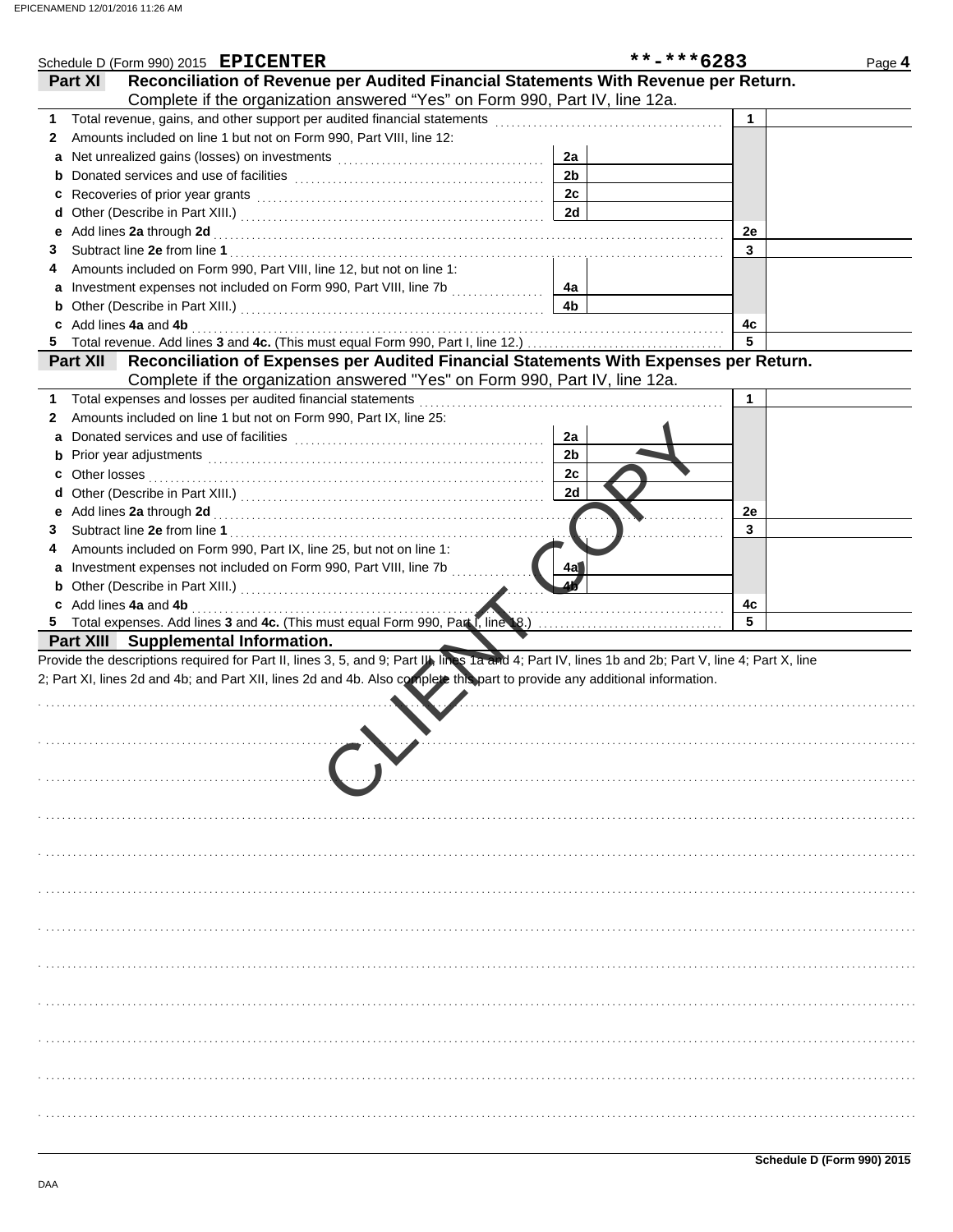|                                                                                        | **-***6283 | Page 5 |
|----------------------------------------------------------------------------------------|------------|--------|
| Schedule D (Form 990) 2015 EPICENTER<br>Part XIII Supplemental Information (continued) |            |        |
|                                                                                        |            |        |
|                                                                                        |            |        |
|                                                                                        |            |        |
|                                                                                        |            |        |
|                                                                                        |            |        |
|                                                                                        |            |        |
|                                                                                        |            |        |
|                                                                                        |            |        |
|                                                                                        |            |        |
|                                                                                        |            |        |
|                                                                                        |            |        |
|                                                                                        |            |        |
|                                                                                        |            |        |
|                                                                                        |            |        |
|                                                                                        |            |        |
|                                                                                        |            |        |
|                                                                                        |            |        |
|                                                                                        |            |        |
|                                                                                        |            |        |
|                                                                                        |            |        |
|                                                                                        |            |        |
|                                                                                        |            |        |
|                                                                                        |            |        |
|                                                                                        |            |        |
|                                                                                        |            |        |
|                                                                                        |            |        |
|                                                                                        |            |        |
|                                                                                        |            |        |
|                                                                                        |            |        |
|                                                                                        |            |        |
|                                                                                        |            |        |
|                                                                                        |            |        |
|                                                                                        |            |        |
|                                                                                        |            |        |
|                                                                                        |            |        |
|                                                                                        |            |        |
|                                                                                        |            |        |
|                                                                                        |            |        |
|                                                                                        |            |        |
|                                                                                        |            |        |
|                                                                                        |            |        |
|                                                                                        |            |        |
|                                                                                        |            |        |
|                                                                                        |            |        |
|                                                                                        |            |        |
|                                                                                        |            |        |
|                                                                                        |            |        |
|                                                                                        |            |        |
|                                                                                        |            |        |
|                                                                                        |            |        |
|                                                                                        |            |        |
|                                                                                        |            |        |
|                                                                                        |            |        |
|                                                                                        |            |        |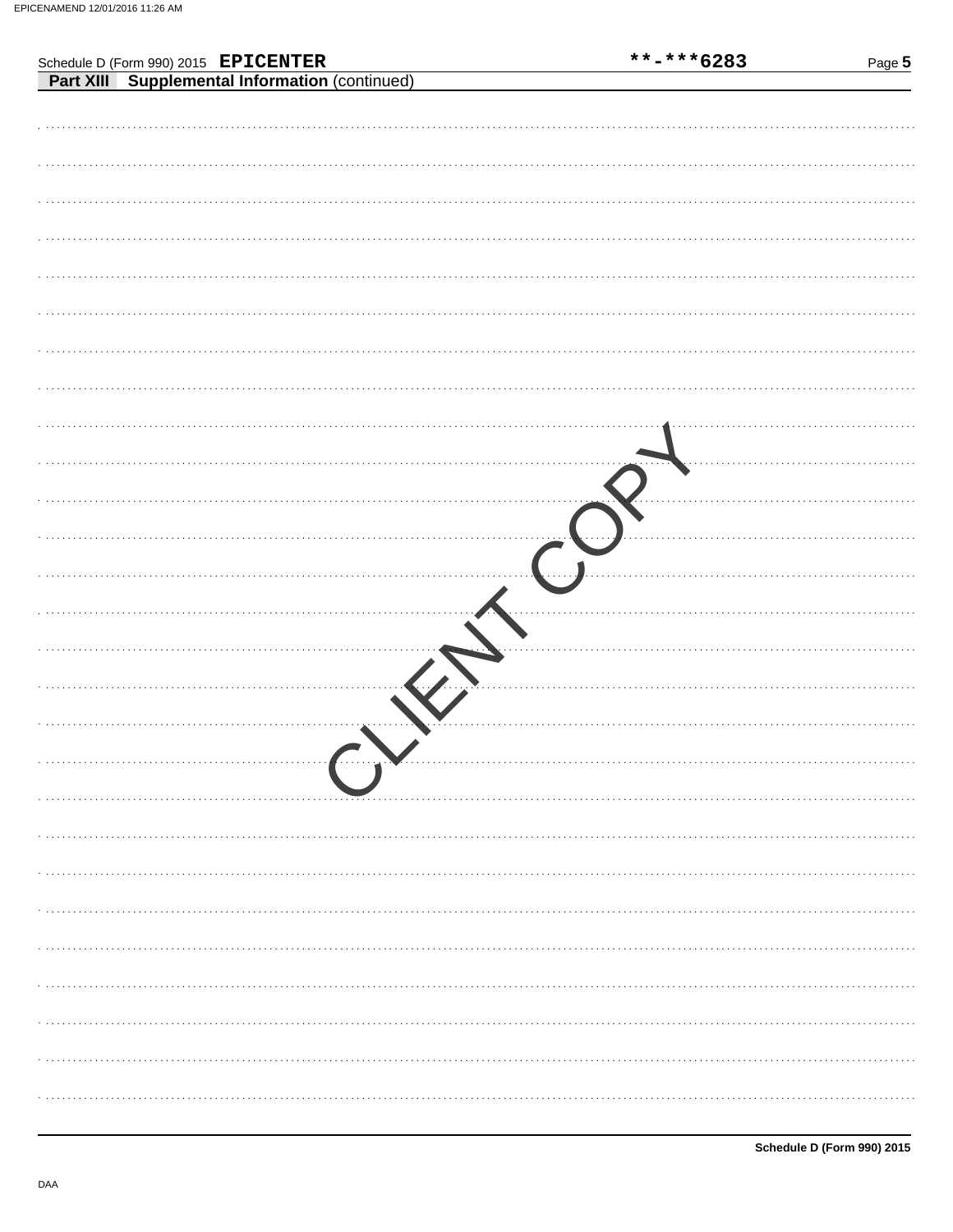|                                                                                                                             | Forms 990 / 990-EZ Return Summary                   |                                                                              |         |
|-----------------------------------------------------------------------------------------------------------------------------|-----------------------------------------------------|------------------------------------------------------------------------------|---------|
| For calendar year 2015, or tax year beginning $07/01/15$                                                                    |                                                     | , and ending $06/30/16$                                                      |         |
|                                                                                                                             |                                                     | **-***6283                                                                   |         |
| <b>EPICENTER</b>                                                                                                            |                                                     |                                                                              |         |
| Net Asset / Fund Balance at Beginning of Year                                                                               |                                                     |                                                                              | 158,616 |
| Revenue                                                                                                                     |                                                     |                                                                              |         |
| Contributions                                                                                                               | $\frac{177,086}{55,544}$                            |                                                                              |         |
| Program service revenue                                                                                                     |                                                     |                                                                              |         |
| Investment income                                                                                                           |                                                     |                                                                              |         |
| Capital gain / loss                                                                                                         |                                                     |                                                                              |         |
| Fundraising / Gaming:                                                                                                       |                                                     |                                                                              |         |
| 2,381<br>Gross revenue                                                                                                      |                                                     |                                                                              |         |
| Direct expenses                                                                                                             |                                                     |                                                                              |         |
| Net income                                                                                                                  | 2,381                                               |                                                                              |         |
| Other income                                                                                                                |                                                     | 235,0                                                                        |         |
| <b>Total revenue</b>                                                                                                        |                                                     |                                                                              |         |
| <b>Expenses</b>                                                                                                             |                                                     |                                                                              |         |
| Program services                                                                                                            | <u>204,479</u>                                      |                                                                              |         |
| Management and general                                                                                                      | 18,809<br>645                                       |                                                                              |         |
| Fundraising                                                                                                                 |                                                     | 223,933                                                                      |         |
| <b>Total expenses</b>                                                                                                       |                                                     |                                                                              | 11,078  |
| Excess / (deficit)                                                                                                          |                                                     |                                                                              |         |
| Changes                                                                                                                     |                                                     |                                                                              |         |
| Net Asset / Fund Balance at End of Year                                                                                     |                                                     |                                                                              |         |
| <b>Reconciliation of Revenue</b><br>Total revenue per financial statements<br>Less:<br>Unrealized gains<br>Donated services | Less:<br>Donated services<br>Prior year adjustments | <b>Reconciliation of Expenses</b><br>Total expenses per financial statements | 169,694 |
| Recoveries<br>Other                                                                                                         | Losses<br>Other                                     |                                                                              |         |
|                                                                                                                             | Plus:                                               |                                                                              |         |
| Investment expenses                                                                                                         | Investment expenses                                 |                                                                              |         |
| Other                                                                                                                       | Other                                               |                                                                              |         |
| 235,011<br>Total revenue per return                                                                                         |                                                     | Total expenses per return                                                    |         |
|                                                                                                                             |                                                     |                                                                              |         |
|                                                                                                                             | <b>Balance Sheet</b>                                |                                                                              |         |
| <b>Beginning</b>                                                                                                            | <b>Ending</b>                                       | <b>Differences</b>                                                           |         |
| 163,169<br>Assets                                                                                                           | 169,694                                             |                                                                              |         |
| 4,553<br>Liabilities                                                                                                        |                                                     |                                                                              |         |
| Plus:<br>158,616<br>Net assets                                                                                              | 169,694                                             | 11,078                                                                       |         |
| Amended return<br>Return / extended due date                                                                                | <b>Miscellaneous Information</b><br>11/15/16        |                                                                              | 223,933 |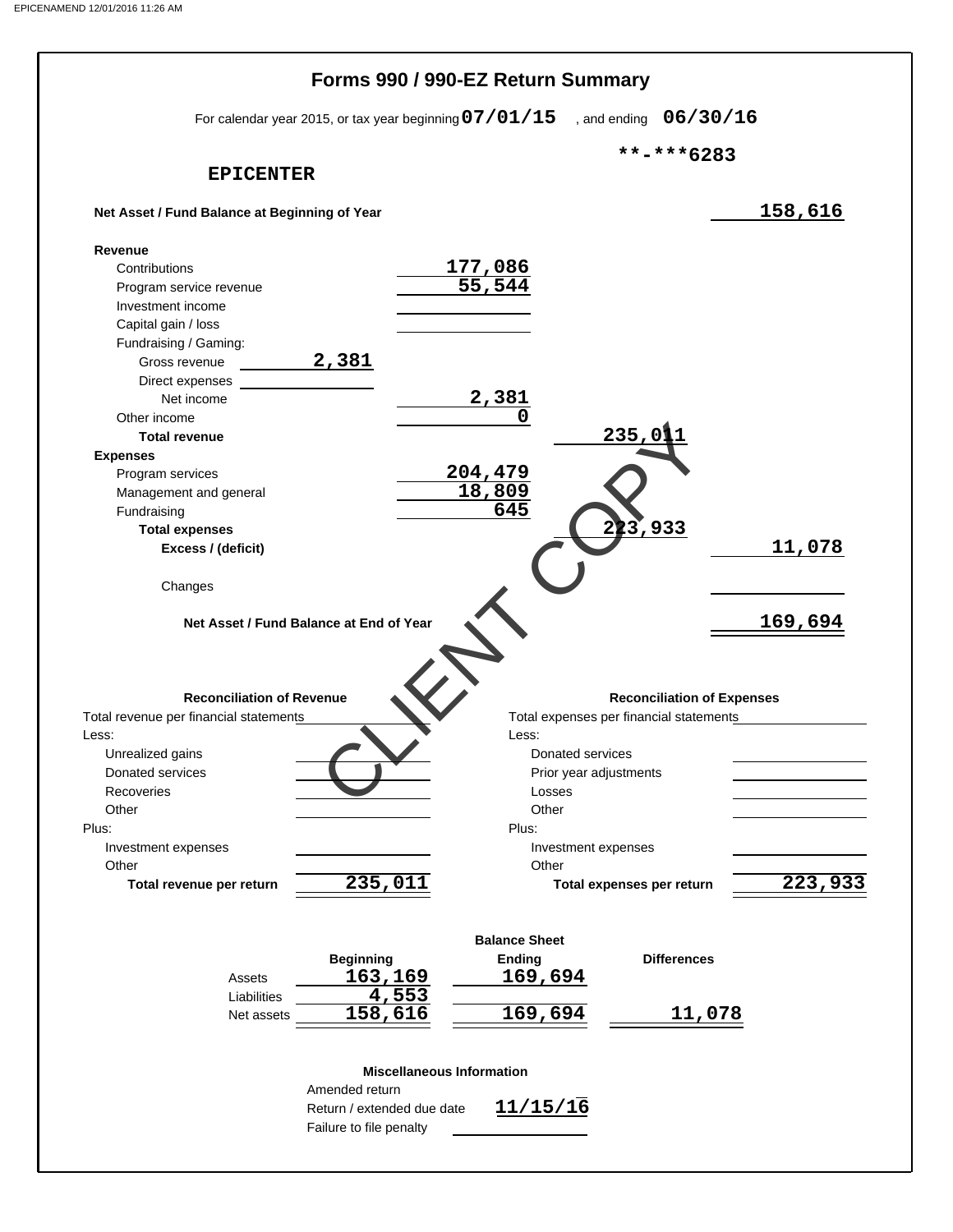| <b>SCHEDULE O</b><br>(Form 990 or 990-EZ)                                                                                              | Supplemental Information to Form 990 or 990-EZ                                                    |                                       |                                       | OMB No. 1545-0047                          |
|----------------------------------------------------------------------------------------------------------------------------------------|---------------------------------------------------------------------------------------------------|---------------------------------------|---------------------------------------|--------------------------------------------|
| Complete to provide information for responses to specific questions on<br>Form 990 or 990-EZ or to provide any additional information. |                                                                                                   |                                       |                                       | 2015                                       |
| Department of the Treasury<br>Internal Revenue Service                                                                                 | Information about Schedule O (Form 990 or 990-EZ) and its instructions is at www.irs.gov/form990. | Attach to Form 990 or 990-EZ.         |                                       | <b>Open to Public</b><br><b>Inspection</b> |
| Name of the organization                                                                                                               |                                                                                                   |                                       | <b>Employer identification number</b> |                                            |
| <b>EPICENTER</b>                                                                                                                       |                                                                                                   |                                       | **-***6283                            |                                            |
| Amended Return Explanation                                                                                                             |                                                                                                   |                                       |                                       |                                            |
|                                                                                                                                        | <b>AMENDING THE RETURN TO BREAK OUT</b><br>THE                                                    | <b>FUNCIATIONAL EXPENSES</b>          |                                       | IN MORE DETAIL.                            |
|                                                                                                                                        | Form 990, Part VI, Line 11b - Organization's Process to Review Form 990                           |                                       |                                       |                                            |
| ORGANIZATION'S PROCESS                                                                                                                 | TO REVIEW FORM 990.                                                                               | 990<br>THE<br>IS                      |                                       | <b>PRESENTED FOR REVIEW</b>                |
| AΤ<br>A<br><b>BOARD MEETING BY</b>                                                                                                     | THE<br><b>ORGANIZATION'S</b>                                                                      | <b>TREASURER.</b>                     |                                       | THE BOARD AS A WHOLE,                      |
| AS                                                                                                                                     | WELL AS EACH INDIVIDUAL MEMBER REVIEWS AND APPROVES THE 990 BEFORE                                |                                       |                                       | IT IS                                      |
| FINALIZED AND FILED.                                                                                                                   |                                                                                                   |                                       |                                       |                                            |
|                                                                                                                                        | Form 990, Part VI, Line 12c - Enforcement                                                         | of Conflicts Policy                   |                                       |                                            |
| ENFORCEMENT OF                                                                                                                         | <b>CONFLICTS OF</b><br><b>INTEREST</b>                                                            | THE BOARD REGULARLY REVIEWS EACH      |                                       |                                            |
| BOARD MEMBER'S ACTIVITIES                                                                                                              |                                                                                                   | TO IDENTIFY ANY POSSIBLE CONFLICTS OF |                                       | INTEREST.                                  |
| EPICENTER REQUIRES                                                                                                                     | AN ANNUAL DISCLOSURE OF BOARD MEMBERS OF ANY                                                      |                                       |                                       | <b>INTERESTS</b>                           |
| OR ACTIVITIES                                                                                                                          | COULD GIVE<br>RISE<br><b>THAT</b>                                                                 | TO<br>CONFLICTS OF INTEREST.          |                                       |                                            |
|                                                                                                                                        | Form 990, Part VI, Line 19 Governing Documents Disclosure Explanation                             |                                       |                                       |                                            |
|                                                                                                                                        | GOVERNEMENT DOCUMENTS, CONFLICT OF INTEREST POLICY AND FINANCIAL STATEMENTS                       |                                       |                                       |                                            |
|                                                                                                                                        | ARE MADE AVAILIABLE ON THEIR WEBSITE.                                                             |                                       |                                       |                                            |
|                                                                                                                                        |                                                                                                   |                                       |                                       |                                            |
|                                                                                                                                        |                                                                                                   |                                       |                                       |                                            |
|                                                                                                                                        |                                                                                                   |                                       |                                       |                                            |
|                                                                                                                                        |                                                                                                   |                                       |                                       |                                            |
|                                                                                                                                        |                                                                                                   |                                       |                                       |                                            |
|                                                                                                                                        |                                                                                                   |                                       |                                       |                                            |
|                                                                                                                                        |                                                                                                   |                                       |                                       |                                            |